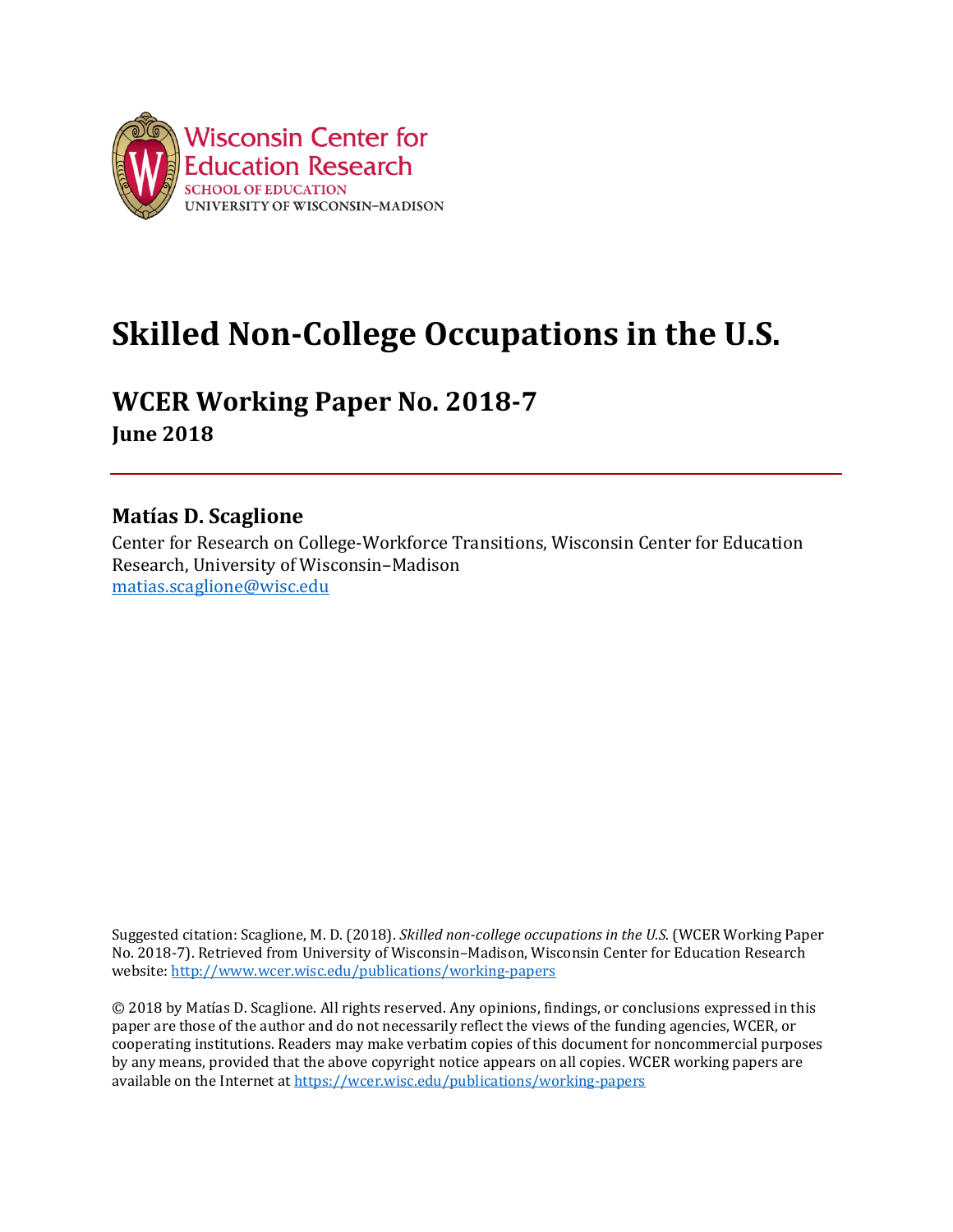| <b>Contents</b>                                                                       |  |
|---------------------------------------------------------------------------------------|--|
|                                                                                       |  |
|                                                                                       |  |
|                                                                                       |  |
|                                                                                       |  |
| 2.1. Approach Based on Required Education, On-the-Job Training, and Work Experience 3 |  |
|                                                                                       |  |
|                                                                                       |  |
|                                                                                       |  |
|                                                                                       |  |
|                                                                                       |  |
|                                                                                       |  |
|                                                                                       |  |
|                                                                                       |  |
|                                                                                       |  |
| 6. Skilled Non-College Occupations: Definition and Main Empirical Findings 17         |  |
|                                                                                       |  |
|                                                                                       |  |
|                                                                                       |  |
|                                                                                       |  |
|                                                                                       |  |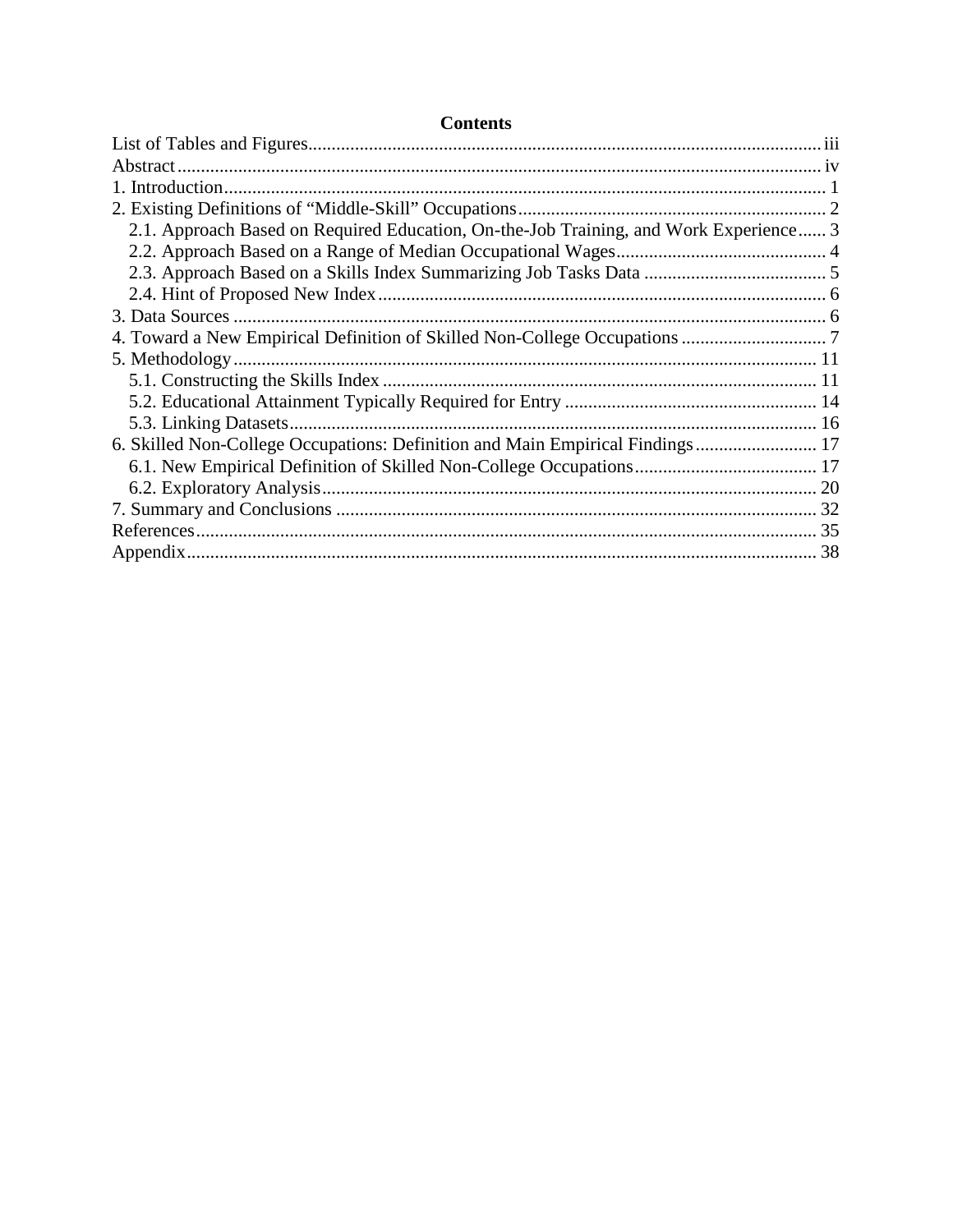# **List of Tables and Figures**

| Table 4. Time Intervals in the O*NET Experience and Training Dimensions 11          |  |
|-------------------------------------------------------------------------------------|--|
|                                                                                     |  |
|                                                                                     |  |
|                                                                                     |  |
|                                                                                     |  |
| Figure 3. Density Estimate of the KSTE Index for Non-College Occupations 19         |  |
| Figure 4. Density Estimate of the KSTE Index for Skilled Non-College Occupations 19 |  |
| Figure 5. Density Estimates of the KSTE Index for Skilled College and Skilled Non-  |  |
|                                                                                     |  |
|                                                                                     |  |
|                                                                                     |  |
|                                                                                     |  |
|                                                                                     |  |
| Figure 10. Density Estimates of Mean Hourly Wages of SNCOs and All Occupations 27   |  |
|                                                                                     |  |
| Figure 14. Median Hourly Wages and KSTE Scores across SNCOs: Top Five SNCOs         |  |
|                                                                                     |  |
| Table A1. Skilled Non-College Occupations and Associated KSTE Scores 38             |  |
| Table A2. Employment in Largest Detailed Occupations by Major Occupations (in       |  |
| . 41                                                                                |  |
| Table A3. Employment in Largest NAICS Industries, by NAICS (in thousands of         |  |
|                                                                                     |  |
| Table A4. Employment in Largest Detailed Occupations, by NAICS Sectors (in          |  |
|                                                                                     |  |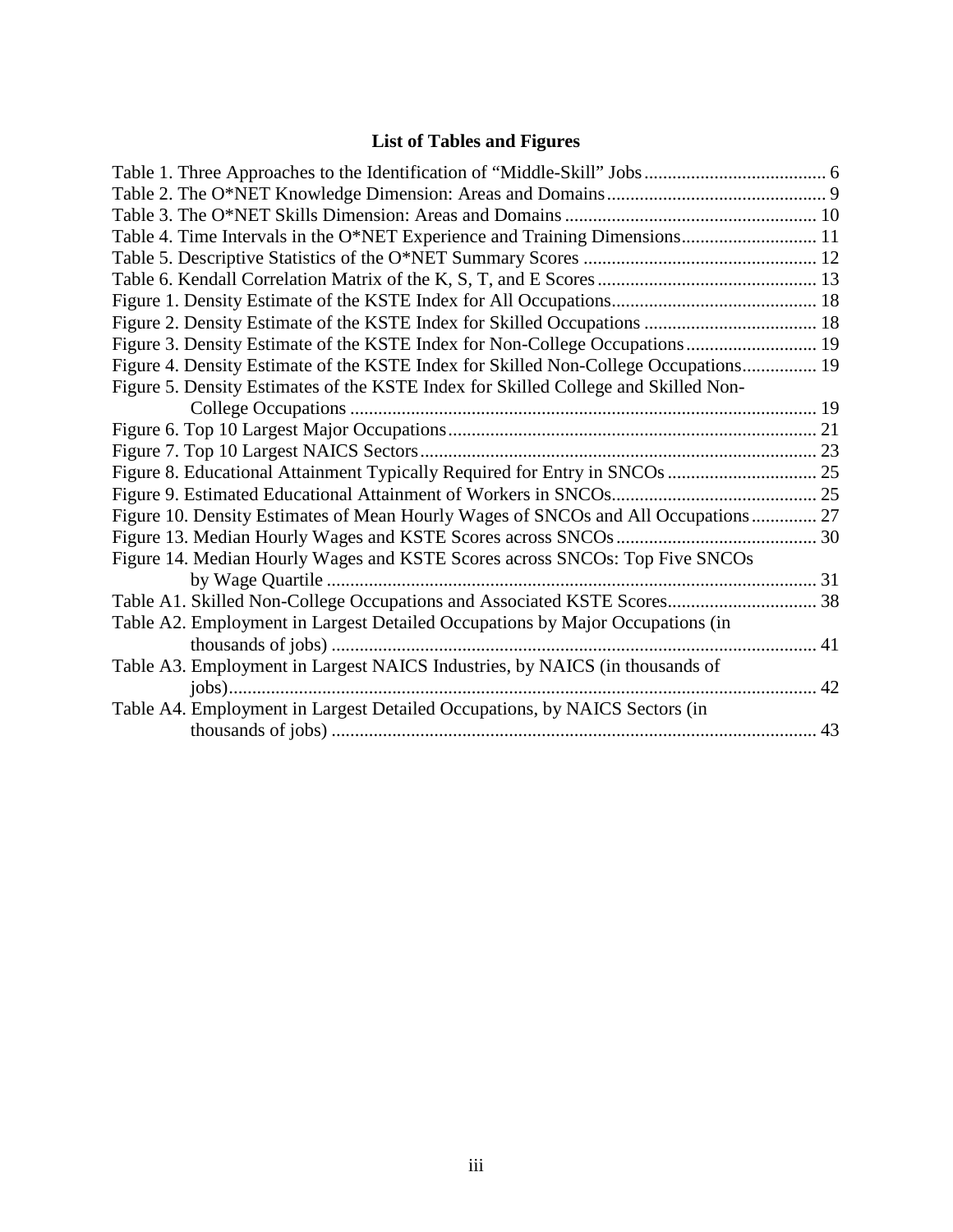#### **Abstract**

This paper presents a new approach to the identification of relatively skilled occupations that do not typically require a bachelor's degree for entry. I call this group of occupations Skilled Non-College Occupations (SNCOs). The proposed approach relies heavily on a new skills index based on data from the Occupational Information Network (O\*NET) sponsored by the U.S. Department of Labor. In contrast with studies that estimate that employment in so-called middleskill jobs in the U.S. represents one third to nearly a half of total employment, this study estimates that the combined employment of SNCOs accounted for 16.2% of all jobs in 2016. Exploratory analysis shows that SNCOs (a) represent only one in five jobs that do not require a 4-year college degree for entry; (b) encompass a wide variety of occupations and industries, even though they are highly concentrated in a relatively small number of them; (c) usually pay aboveaverage wages; (d) show a quite low correlation between wages and the skills scores; and (e) include a significant proportion of workers who are potentially underemployed in terms of their level of educational attainment.

**Keywords**: occupations, skills, educational attainment, employment, wages, middle-skill jobs.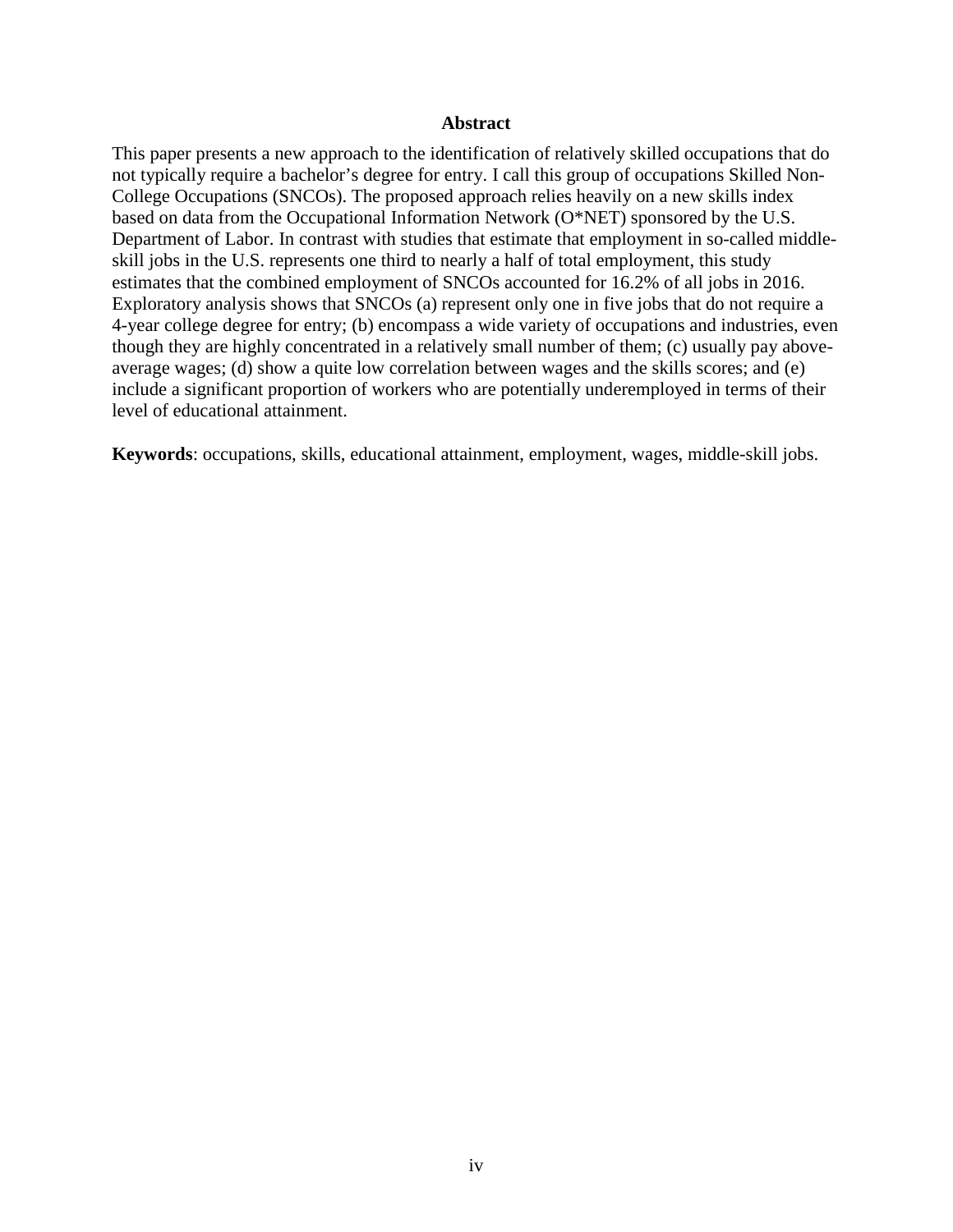#### **Matías D. Scaglione**

#### **1. Introduction**

In the 2000s, a consensus started to emerge in the scholarly literature around the empirical observation that job creation in the U.S. has been following a pattern of "polarization" between "good" and "bad" jobs since the 1980s. Although this polarization in job creation was identified in the late 1980s and early 1990s in the seminal work of Harrison and Bluestone (1988, 1990), and received some attention by sociologists in the 1990s and early 2000s (see Massey & Hirst, 1998; Morris, Bernhardt, & Handcock, 1994; Wright & Dwyer, 2003), it was not until the mid-2000s that the problem started to attract significant academic and public attention with the work of David Autor and colleagues (Autor, Katz, & Kearney, 2006; Autor, 2010, 2015; Autor & Dorn, 2012). The empirical observation of a polarization in job creation or job opportunities, which leads to a polarization of the wage and skills distributions if sustained over time, is mostly based on observations of changes in the wage distribution and in levels of employment across different categories of educational attainment.

According to this body of research, "job polarization" arises when most jobs created are relatively low paying and low skill, filled by individuals with relatively low educational attainment, or relatively high paying and high skill, filled by individuals holding bachelor's degrees or more. This view's proponents complete the pattern once they bring into the picture the so-called "middle-skill" jobs, which stand between the two poles of "low-skill" and "high-skill" jobs and have been expanding at a much lower rate compared to either extreme. These middle-skill jobs usually pay higher wages compared to the large mass of low-skill jobs and typically attract individuals with less than a bachelor's degree. A main implication of the low creation rate of middle-skill jobs is that opportunities for individuals without 4-year college degrees to work relatively "good," middle-wage jobs have been declining in the U.S. since the 1980s. Based on the observation that the demand for college graduates outpaces the supply, dominant policy recommendations derived from the job polarization approach are primarily focused on expanding the mass of college-educated workers (Autor, 2010; Goldin & Katz, 2008).

However, some scholars, business consultants, and leaders of nonprofit organizations challenge the notion of job polarization that dominates the academic literature on the relationships among education, skills, wages, and employment. In this view, the main problem with middle-skill jobs is not their relative decline, as observed in the job polarization story, but that their supply is significantly larger than the supply of specialized middle-skilled workers. [1](#page-4-0) Middle-skill jobs in 2015 accounted for 53% of all jobs in the U.S. and 43% of workers were "trained to the middle-skill level," widely cited estimates from the National Skills Coalition (2017) suggest. This "skills gap," the argument goes, can be remedied mostly by expanding

<span id="page-4-0"></span> <sup>1</sup> Proponents of a "skills gap" in middle-skill jobs in the U.S. include National Skills Coalition (2017); Burrowes, Young, Restuccia, Fuller, and Raman (2014); Tyszko, Sheets, and Fuller (2014); and Kochan, Finegold, and Osterman (2012).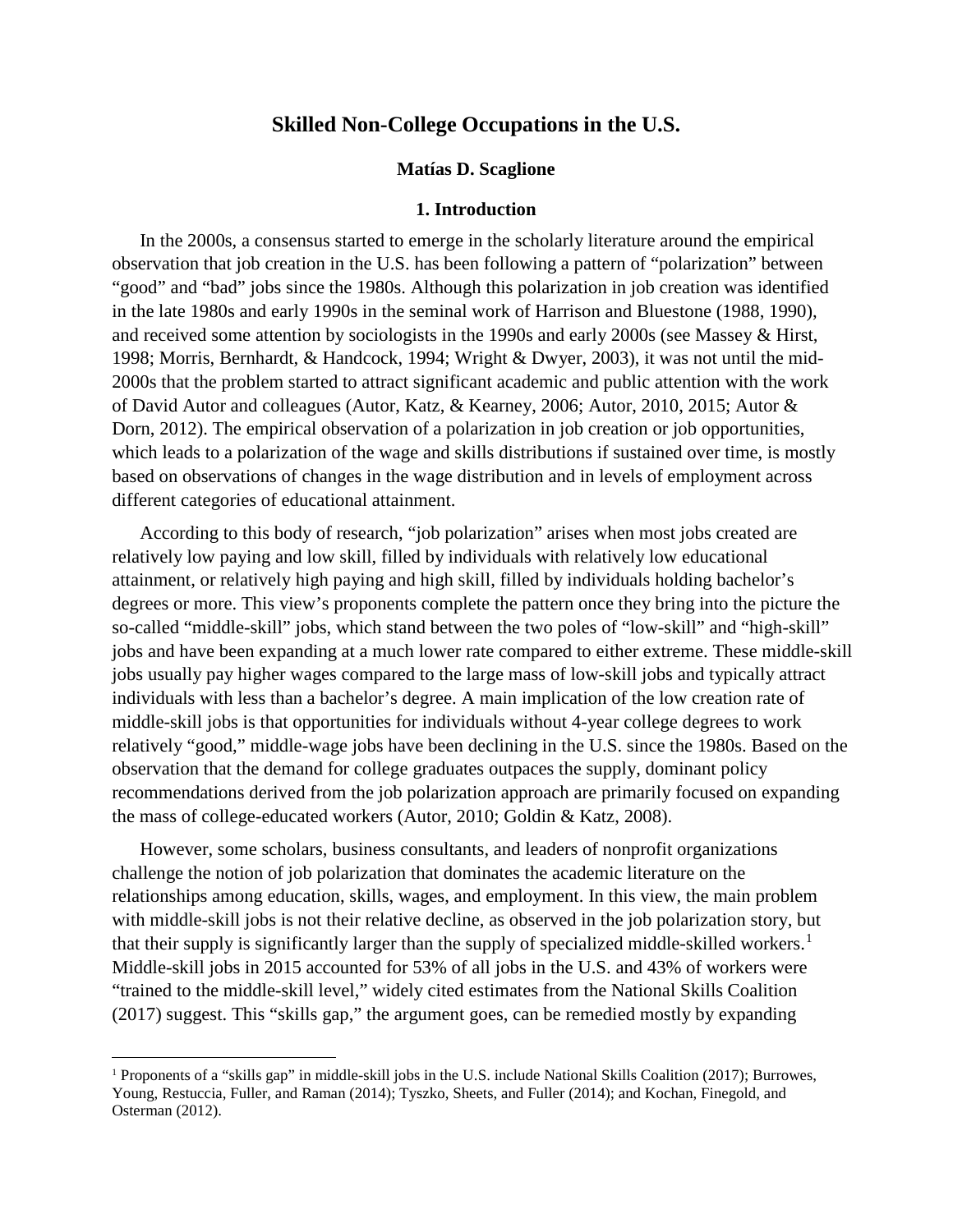specific vocational education and training programs that can help applicants secure relatively good, middle-wage jobs without holding bachelor's degrees, thus simultaneously contributing to reduce wage inequality and increase the potential growth of the national economy (Kochan, Finegold, & Osterman, 2012, pp. 3–4). A general expansion in the number of job applicants with 4-year college degrees, as prescribed by proponents of the job polarization observation, will not contribute, by itself, to reduce the alleged skills gap in middle-skill jobs.

This controversy is not based on different theories attempting to explain a well-defined empirical phenomenon, but on contested empirical observations supposedly based on the same object of study (i.e., middle-skill jobs). The problem gets more complicated, however, once we realize that different authors refer to different things when they use the expression "middle-skill jobs," not only between approaches but often within the same general approach. Studies on job polarization tend to neglect middle-skill jobs, concentrating their analytical attention on the socalled high- and low-skill jobs and typically defining middle-skill jobs loosely as middle-wage jobs. On the other hand, more systematic studies of middle-skill jobs have been so far unable to come up with a rigorous unified definition, offering a wide range of employment estimates that reveal important methodological differences. Empirical definitions of middle-skill jobs have decisive implications for our understanding of labor market dynamics, which in turn may inform major public policies affecting large sectors of the population.

This paper presents a new approach to the identification relatively skilled occupations that do not typically require a bachelor's degree for entry. I call this group of jobs "Skilled Non-College Occupations." The rest of the paper is divided into six sections. Section 2 assesses definitions of middle-skill occupations, focusing on three approaches to identify middle-skill occupations. Section 3 briefly describes the main datasets this study employs. Section 4's overview describes the main components of the proposed new skills index that underlies the new definition of skilled non-college jobs. Section 5 presents this new approach, detailing the construction of the new skills index, justifying the chosen measure of the typical education required for entry, and describing how the different datasets are linked. Section 6 describes the main empirical findings of the study, starting with the most general results of an analysis using the new definition of skilled non-college occupations, and then provides select findings from a general exploratory analysis focused on occupations, economic sectors, educational attainment, and the relationship between wages and the new skills index. Section 7's summary and conclusions include recommendations for future research.

#### **2. Existing Definitions of "Middle-Skill" Occupations**

Middle-skill occupations are usually defined as those occupations that demand medium to relatively high skills but require less than a 4-year university degree for entry. Empirical attempts to identify this group of occupations for the U.S. generally find no major methodological hurdles with the educational requirement component, but they all face the problem of approaching the notion of "skills" empirically, through observable measures, and then defining some rule to identify the skill levels assumed to be associated with middle-skill occupations. This section discusses three alternatives for identifying middle-skill occupations empirically in the U.S. The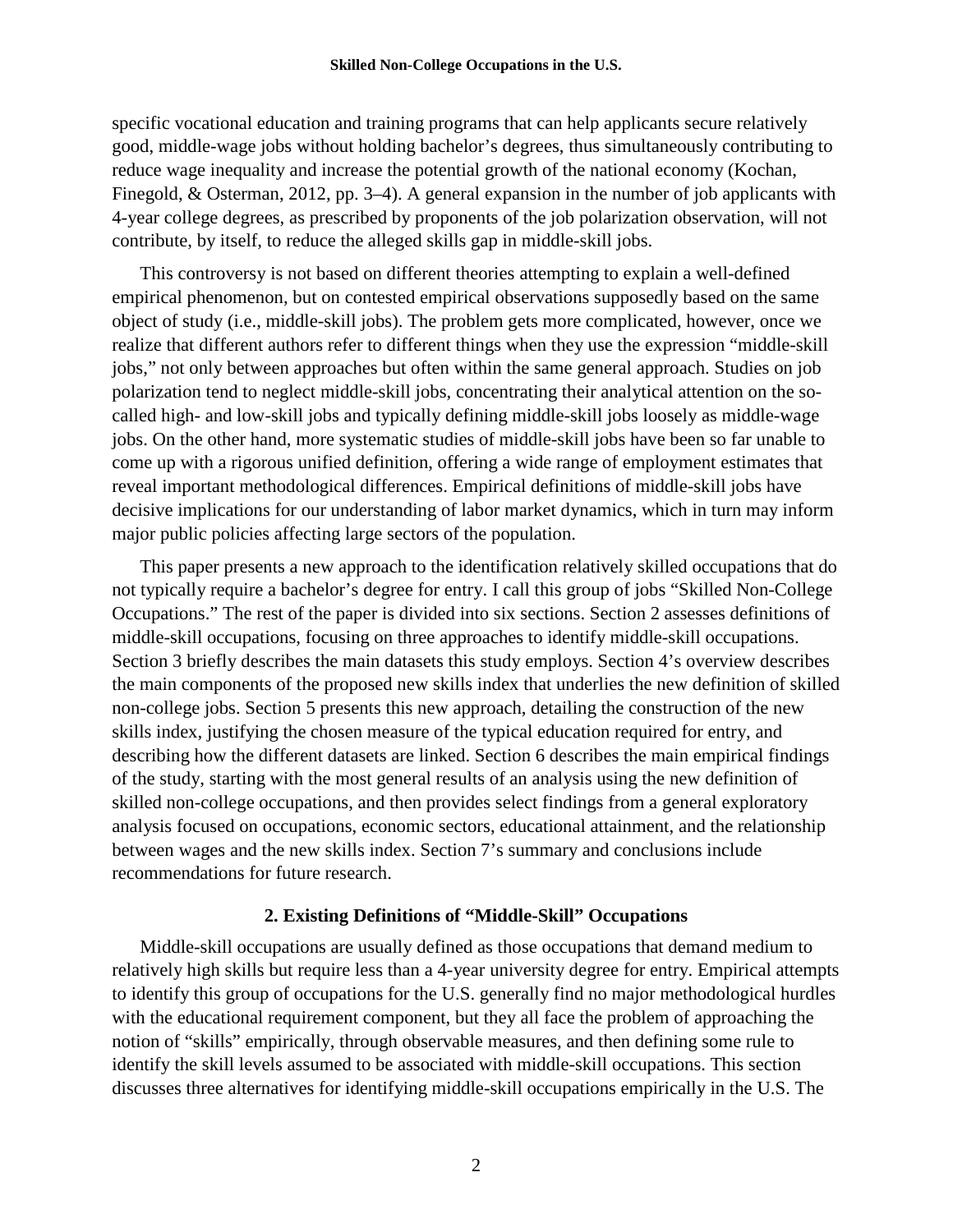first and most widely cited method employs levels of *required education*, *on-the-job training,* and *work experience*. The second method approaches middle-skill occupations through a definition of a range of median occupational *wages*. Finally, the third method defines "skilled technical" occupations by employing a skills index based on the technical knowledge workers must have to perform specific tasks. This last alternative is the most rigorous method and offers the basis for my own approach.

# **2.1. Approach Based on Required Education, On-the-Job Training, and Work Experience**

The National Skills Coalition (2017) provides the most widely cited employment estimates of middle-skill jobs in the U.S. (see, for instance, Leins, 2017; Sappenfield, 2017; Selingo, 2018). The coalition bases its method on a schema proposed by Holzer and Lerman (2007), in which middle-skill jobs are those that "generally require some significant education and training beyond high school but less than a bachelor's degree" (Holzer & Lerman, 2007, p. 8). Holzer and Lerman use the 22 *major* occupations (the most aggregated occupational grouping) in the Standard Occupational Classification system that federal agencies use to classify workers for collecting, calculating, or disseminating data. They assign a low-, middle-, and high-skill level to each of the 22 major occupations based on the *average* educational attainment and/or training of the *detailed* occupations (the most disaggregated occupational grouping, with 819 items) within each major occupation.<sup>[2](#page-6-0)</sup>

The National Skills Coalition method refines Holzer and Lerman's system by using a better source of educational attainment, training, and experience data, published by the Bureau of Labor Statistics in 2010, and by employing a more precise definition of "middle skill" occupations at the detailed aggregation level. In the coalition's definition, a detailed middle-skill occupation requires more than a high school diploma and less than a bachelor's degree, or a high school diploma and one of the following: apprenticeship, long-term on-the-job training, moderate term on-the-job training, and work experience.<sup>[3](#page-6-1)</sup> Middle-skill occupations are then estimated at the most aggregated level of major occupations. The resulting middle-skill major occupations are Healthcare Support; Protective Support; Sales and Related; Office and Administrative Support; Construction and Extraction; Installation, Maintenance, and Repair; Production; and Transportation and Material Moving.

A problematic feature of the National Skills Coalition method is that it sacrifices precision when it moves from the detailed to the major level of occupational aggregation, leading to potentially significant distortions in the employment estimates of the different skill levels. Let us imagine a major occupational group with five detailed occupations, each with 10 workers. Let us assume that three of the detailed occupations are defined as middle skill, while one remaining occupation is defined as low skill and the other high skill. According to the coalition method, this

<span id="page-6-0"></span> <sup>2</sup> For definitions of middle-skill occupations that use educational attainment of workers, instead of the typical

education required for entry, see, for instance, Autor, Katz, and Kearney (2006), and Modestino (2010, 2015).

<span id="page-6-1"></span><sup>3</sup> Low-skill occupations require less than a high school diploma or a high school diploma and no work experience and less than a month of on-the-job training. High-skill occupations require a bachelor's degree or more education.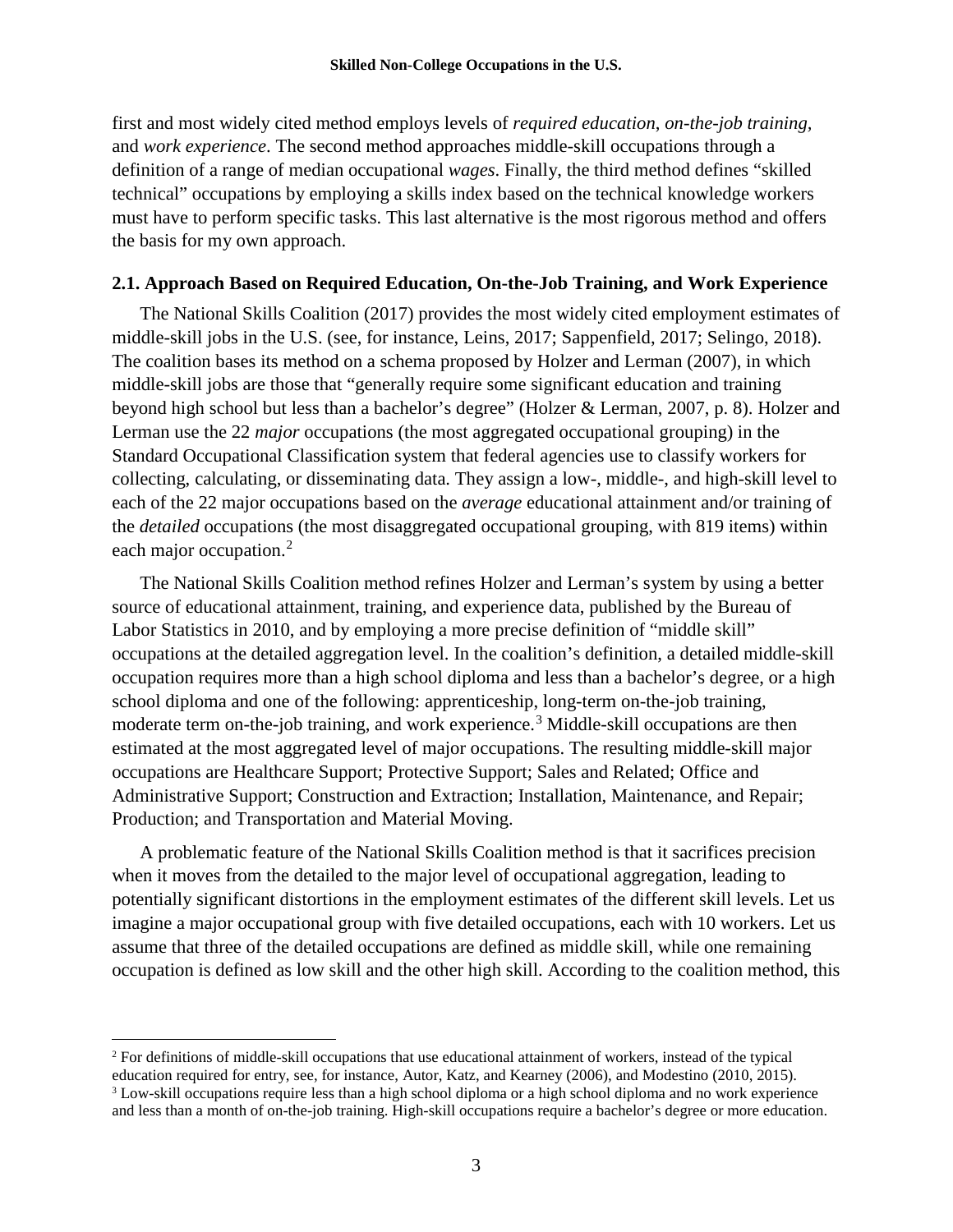major occupation would be defined as middle-skill, even though it contains 40% of workers who are not employed in middle-skill detailed occupations.

The method proposed by the National Skills Coalition yields an estimated share of middleskills occupations of 53% of all jobs in 2015. In contrast, a study by the U.S. Congress Joint Economic Committee (Heinrich, 2018) uses the definition of "middle-skill" occupations at the level of *detailed* occupations proposed by the National Skills Coalition (Heinrich, 2018, p. 13) and retains the detailed occupations to compute employment estimates. It finds an employment share of middle-skill detailed occupations of nearly *one-third* of all jobs in the U.S. in 2016. The difference of nearly 20 percentage points between the two estimates shows the distorting effect of estimating occupational employment shares at the highest level of aggregation (major occupations), when attributes are defined at the lowest level of aggregation (detailed occupations).

# **2.2. Approach Based on a Range of Median Occupational Wages**

Harry Holzer proposes a different approach in a 2015 study for the Brookings Institution. Departing from the method that he proposed with Lerman in 2007 to identify middle-skill jobs, Holzer now concentrates on the occupational wage distribution and defines "middle-wage occupations" as detailed occupations with median hourly wages between 75% and 150% of the overall median hourly wage (Holzer, 2015, p. 2).<sup>[4](#page-7-0)</sup> Even though Holzer claims that "middlewage" and "middle-skill" jobs are "not always identical" (Holzer, 2015, p. 1), he nonetheless treats "middle-wage" jobs as a valid approximation for middle-skill jobs throughout the report (see especially note 2 on page 3). The employment share of these middle-wage jobs was 37% of all jobs in 2013, significantly below the National Skills Coalition estimate of 53% and closer to the 33% computed in the study prepared for the U.S. Congress Joint Economic Committee (Heinrich, 2018, p. 2).

Holzer's methodological approach has two main problems. He briefly discusses the first in his 2015 report. Wages are not good indicators or predictors of educational attainment, which is typically regarded as a proxy of skills in mainstream labor economics. Put simply, differences in educational attainment or in any potential empirical proxy of skills cannot explain wage differences, even after considering them across demographic groups, industries, and geographic regions. For instance, relatively skilled or "middle-skilled" occupations can report very different wages, even within the same industry: In 2016, Emergency Medical Technicians and Paramedics reported a relatively low median wage of \$15.70, while Diagnostic Medical Sonographers showed a very high median wage of \$33.50.

The second problem in Holzer's method is that it is not obvious why the range of 75% to 150% of the overall median wage, or any wage range for that matter, can be considered the "middle" of the occupational wage distribution. In 2016, for instance, that range of occupational median hourly wages, from \$13 to \$26 an hour, contained 40% of all jobs, from the  $31<sup>st</sup>$  through the 72nd percentile. That 40% employment share is close to the employment share of 39% that

<span id="page-7-0"></span> <sup>4</sup> For an alternative definition of middle-skill jobs using wages, see Autor (2010).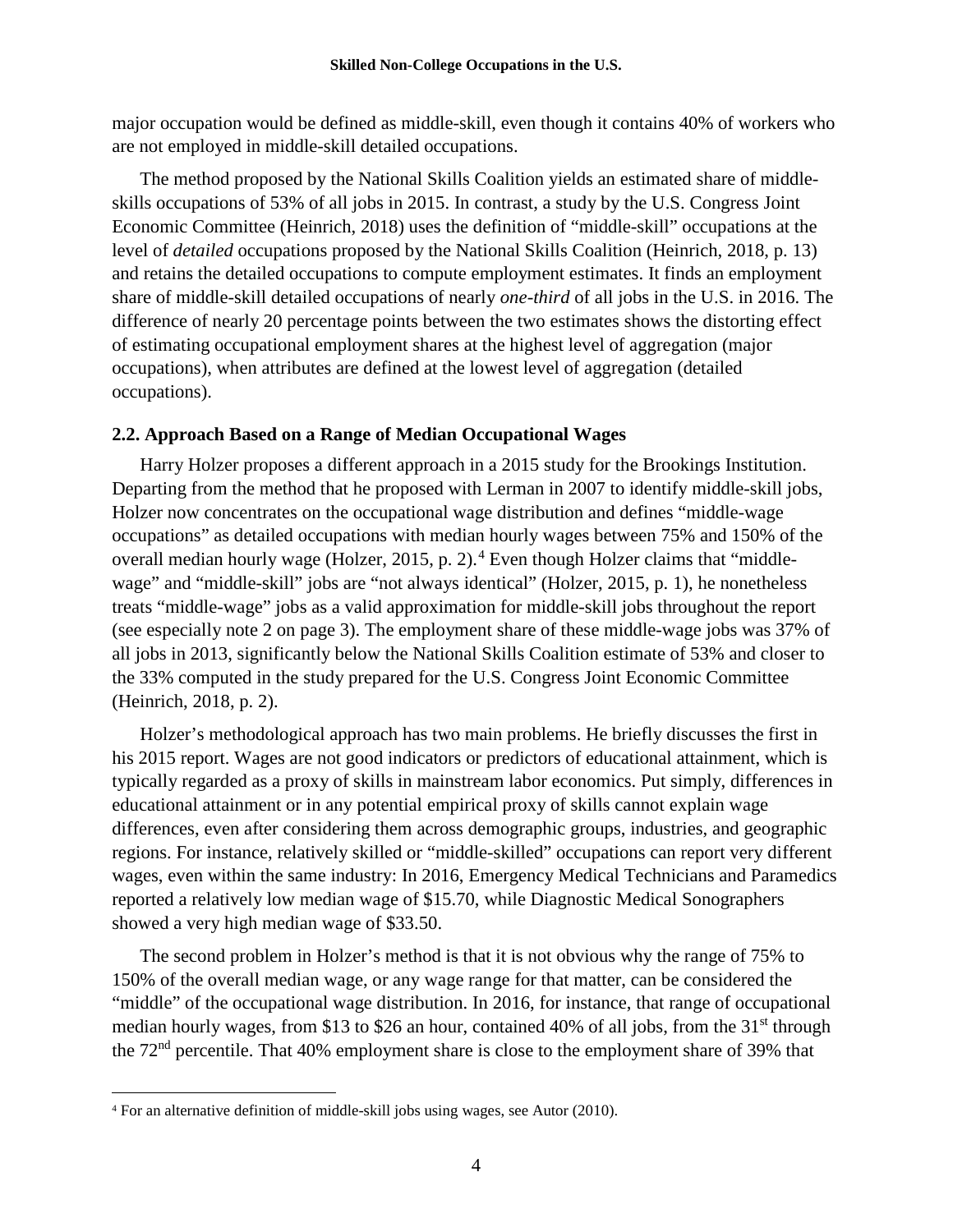Holzer obtains for 2000, the base year in his 2015 analysis. An alternative would be to divide the wage distribution into thirds, in which case the middle third would be defined by hourly median wages 77% to 133% of the overall median in 2016. This exercise, however, tells us nothing about the size of this new "middle-wage" group of workers other than it represents by definition one third of all jobs. Assuming that this group is defined for a base year, measurements of the share of employment in different years using the base-year wage range would provide some useful information on employment change within that specific range of wages. However, not all the occupations in that wage range would be "middle wage," since the shape of the wage distribution changes over time, implying that the base-year wage range does not necessarily coincide with the wage range defining middle-wage occupations in a non-base year (i.e., ranges of wages associated with specific ranges of employment percentiles change over time). Wages, therefore, are not a good measurement to identify with precision so-called middle-skill occupations, or occupations in the "middle" of the job market.

## **2.3. Approach Based on a Skills Index Summarizing Job Tasks Data**

Jonathan Rothwell proposes the most rigorous approach to the identification of middle-skill jobs in a 2015 study prepared for the U.S. National Academies of Sciences, Engineering and Medicine. Instead of using primarily educational attainment, training, experience, or wages, Rothwell focuses on the knowledge required to perform specific tasks for detailed occupations using data from the Occupational Information Network (O\*NET) program, sponsored by the U.S. Department of Labor. The O\*NET database contains rich and complex surveys that describe work and worker characteristics across detailed occupations. Rothwell proposes an index using a subset of the O\*NET knowledge requirements survey to "measure technical knowledge or skill" (Rothwell, 2015, p. 6). He confines his analysis to detailed occupations that require a high degree of technical knowledge (i.e., a knowledge score above a threshold he defines) and do not require a bachelor's degree for entry. The combined employment of these "skilled technical" occupations represented 12% of the total U.S. workforce in 2014.

Rothwell's approach offers two main analytical advantages. The most important is that the selection of "skilled technical occupations" is based on empirical measures of work or task requirements of detailed occupations. O\*NET's empirical measures of work requirements are not without flaws or limitation (see Handel, 2016), but they represent an improvement over attempts to approach the required average knowledge and skills with measures like educational attainment or wages. The focus switches from education and wages to the specific knowledge and skills required to perform specific tasks in different occupations. The second analytical advantage, which is derived from the first one, is that these numerical summary scores of knowledge and/or skills can be treated as continuous variables, thus allowing for a more accurate selection of groups of occupations based on the distance of their respective scores relative to a definite threshold and for the computation of distances between occupational scores themselves.

Rothwell's approach has two important limitations. The first is the focus on "technical work," which leaves out many occupations that require above-average levels of strictly nontechnical knowledge, skills, on-the-job training, and work experience but do not typically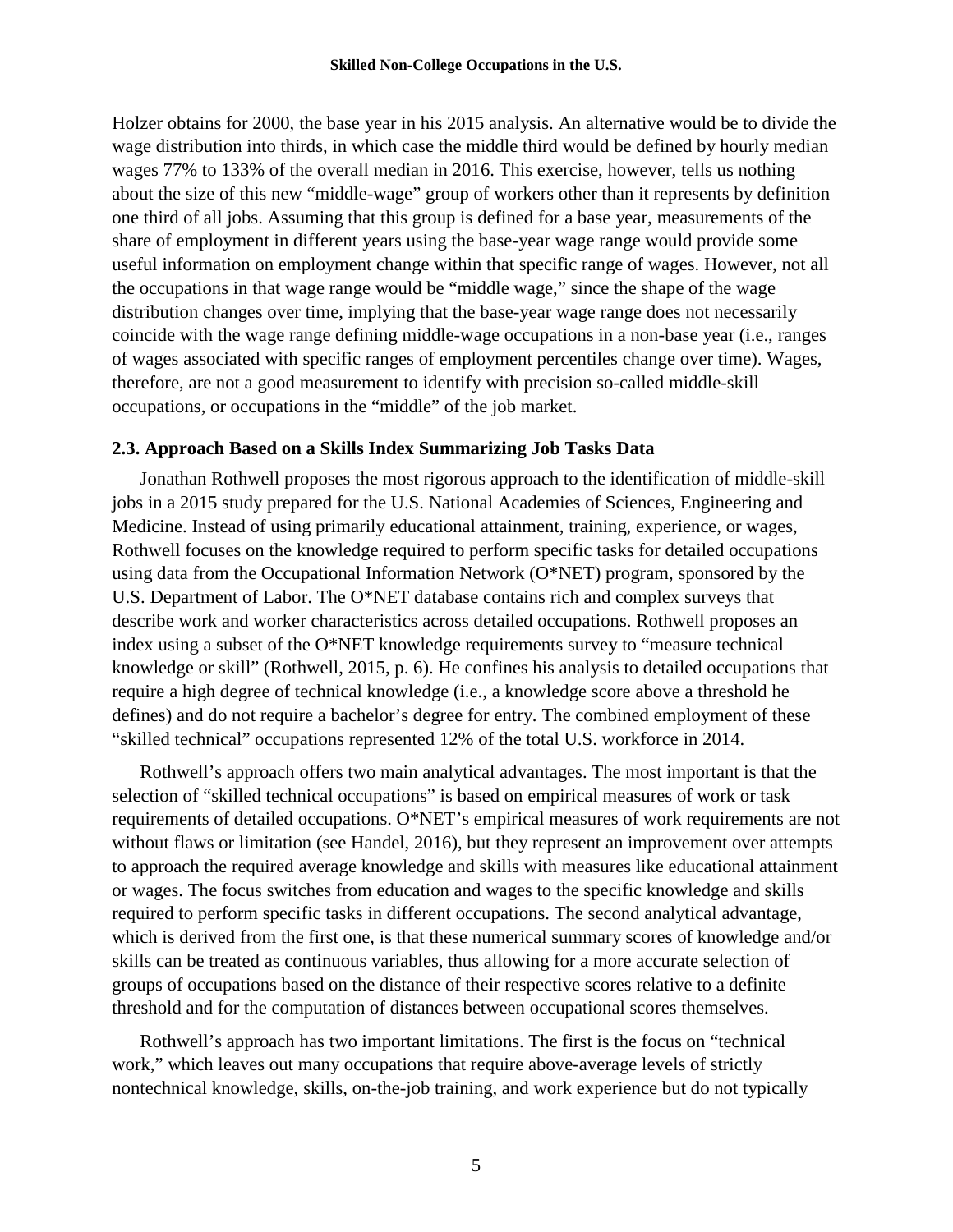require a bachelor's degree for entry, like first-line supervisors of retail sales workers. The second limitation, which is a consequence of the first, is the exclusive use of the O\*NET *knowledge* requirements in the construction of Rothwell's index that measures "technical knowledge or skill," thus excluding potentially relevant measures like the O\*NET *skill* requirements. Rothwell defends this methodological decision by claiming, in the case of skills, that the O\*NET skill requirements do not lend themselves "to any straightforward way of categorizing which skills apply to skilled technical workers and which do not" (Rothwell, 2015, p. 7). Table 1 summarizes the three approaches discussed in this section.

| wore it information to the inchinesion of things bind wood |                                                                                                                                                                                                                                                                                                                                                                                        |                                                                                                                                 |                                                                                                                                                                                            |
|------------------------------------------------------------|----------------------------------------------------------------------------------------------------------------------------------------------------------------------------------------------------------------------------------------------------------------------------------------------------------------------------------------------------------------------------------------|---------------------------------------------------------------------------------------------------------------------------------|--------------------------------------------------------------------------------------------------------------------------------------------------------------------------------------------|
|                                                            | <b>National Skills Coalition (2014)</b>                                                                                                                                                                                                                                                                                                                                                | <b>Holzer</b> (2015)                                                                                                            | Rothwell (2015)                                                                                                                                                                            |
| Method                                                     | Middle-skill occupations are <i>major</i><br><i>occupations</i> with the majority of<br>workers in middle-skill detailed<br>occupations that require associate's<br>degree, postsecondary non-degree<br>award, some college but no degree,<br>or high school degree and one of the<br>following: apprenticeship, moderate-<br>or long-term on-the-job training, or<br>work experience. | Middle-wage occupations<br>are detailed occupations<br>with median hourly<br>wages of 75% to 150% of<br>the median hourly wage. | Skilled technical occupations<br>are detailed occupations that<br>(a) require high level of<br>knowledge in a technical<br>domain; and (b) do not require<br>a bachelor's degree for entry |
| <b>Datasets</b><br><i>Estimates</i>                        | <b>Occupational Employment Statistics</b><br>and U.S. Bureau of Labor Statistics<br>employment projections<br>53% in 2015                                                                                                                                                                                                                                                              | Occupational<br><b>Employment Statistics</b><br>37% in 2013                                                                     | O*NET, Occupational<br>Employment Statistics, U.S.<br><b>Bureau of Labor Statistics</b><br>employment projections<br>12% in 2014                                                           |
|                                                            |                                                                                                                                                                                                                                                                                                                                                                                        |                                                                                                                                 |                                                                                                                                                                                            |

# **Table 1. Three Approaches to the Identification of "Middle-Skill" Jobs**

## **2.4. Hint of Proposed New Index**

This paper provides a new method to identify occupations that are relatively skilled but do not typically require a bachelor's degree for entry. The method draws on Rothwell's use of O\*NET work requirements to measure knowledge and skills. I include the key skills requirements and consider all knowledge and skills dimensions. I also follow the National Skills Coalition's procedure of incorporating on-the-job training and work experience as additional measures of knowledge and skills, but use O\*NET instead of employment projections data. In brief, the new method proposes a "skills" index that includes occupational measures of knowledge, skills, training, and experience based on O\*NET data. The following three sections describe the data used in this paper, explain why a new approach to the identification of so-called middle-skill jobs is necessary, and present the new method.

#### **3. Data Sources**

The data for this study come from three sources: the O\*NET dataset, the Occupational Employment Statistics dataset, and the Bureau of Labor Statistics Employment Projections program dataset. The O\*NET dataset comprises surveys that include, among others, measures of different job requirements, like the specific set of skills required to perform a specific job, by detailed occupations. This study uses version 21.3 of the O\*NET database, employing measures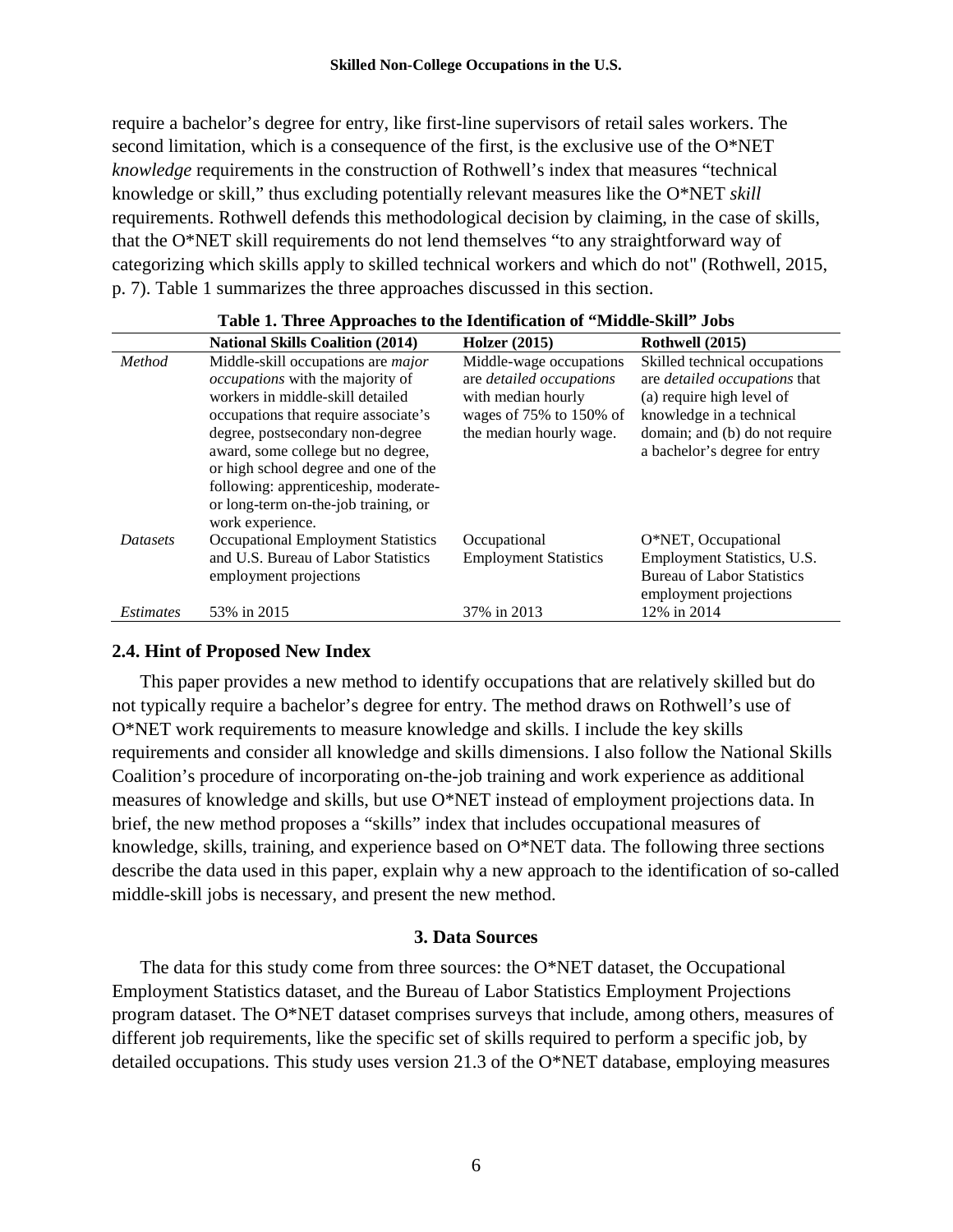from the Knowledge, Skills, and Education, Training, and Experience surveys. [5](#page-10-0) Job incumbents report all used O\*NET data, except for the skills information that job analysts impute. Sections 4 and 5 of this paper describe the main features of the O\*NET surveys this study employs. The Occupational Employment Statistics dataset include data on employment and wages by detailed occupations and industries at the national, state, and metropolitan levels. Occupational Employment Statistics collects data at the establishment level and provides the most accurate publicly available measures of occupational employment and wages in the U.S. Lastly, the federal employment projections data provide a measure of educational attainment that detailed occupations typically require for entry. Although O\*NET provides a measure of required education by occupation, subsection 5.2 discusses why the employment projections data offer are a superior measure of required education. All the different elements from each dataset are finally consolidated in a single dataset, as explained in subsection 5.3.

# **4. Toward a New Empirical Definition of Skilled Non-College Occupations**

My proposed definition of skilled non-college occupations is inspired by the empirical approach Rothwell (2015) proposed in his definition for skilled technical work. It follows Rothwell's general method of (a) computing an index of "skills" for detailed occupations using O\*NET data, (b) setting a lower bound of the "skills" index that defines the "skilled" occupations (i.e., all detailed occupations with a "skills" score above the index's lower threshold are considered "skilled"), and (c) selecting the occupations that typically require less than a bachelor's degree for entry. However, my definition of skilled non-college occupations departs quite significantly from Rothwell's in that it includes all kind of workers, as opposed to Rothwell's focus on technical workers. Also, my definition employs a skills index that incorporates four O\*NET-based dimensions: *Knowledge, Skills, Training,* and *Experience,* in contrast with Rothwell's reliance on a single O\*NET-based measure of "technical knowledge." The main analytical motivation behind the new index is to approximate empirically the multidimensional and elusive nature of the notion of skills (Attewell, 1990). Historically, such attempts at the national level have been impaired by theoretical preferences or by limitations of datasets. The most common practice in empirical studies using U.S. nationally representative samples, especially in labor economics, has been to approach the observable dimensions of skills using proxies like educational attainment or wages (see, for instance, Juhn, 1999; Katz & Murphy, 1992).

However, since the late 1970s, some social scientists started using more direct measures of skill requirements and other job characteristics from the Dictionary of Occupation Titles (see Spenner, 1979, 1983; Rumberger, 1981; Howell & Wolff, 1991). Due to methodological problems and high maintenance costs (Handel, 2016, p. 158), the U.S. Department of Labor replaced the dictionary with the first complete version of O\*NET in June 2008 (Handel, 2016, p. 158). Despite offering the possibility to improve the empirical study of job requirements and work activities by detailed occupations, researchers seldom use the data to study U.S. work and labor markets, perhaps due to a "daunting" size that "requires attention in selecting variables"

<span id="page-10-0"></span> <sup>5</sup> Version 21.3 of the O\*NET database is available at https://www.onetcenter.org/db\_releases.html.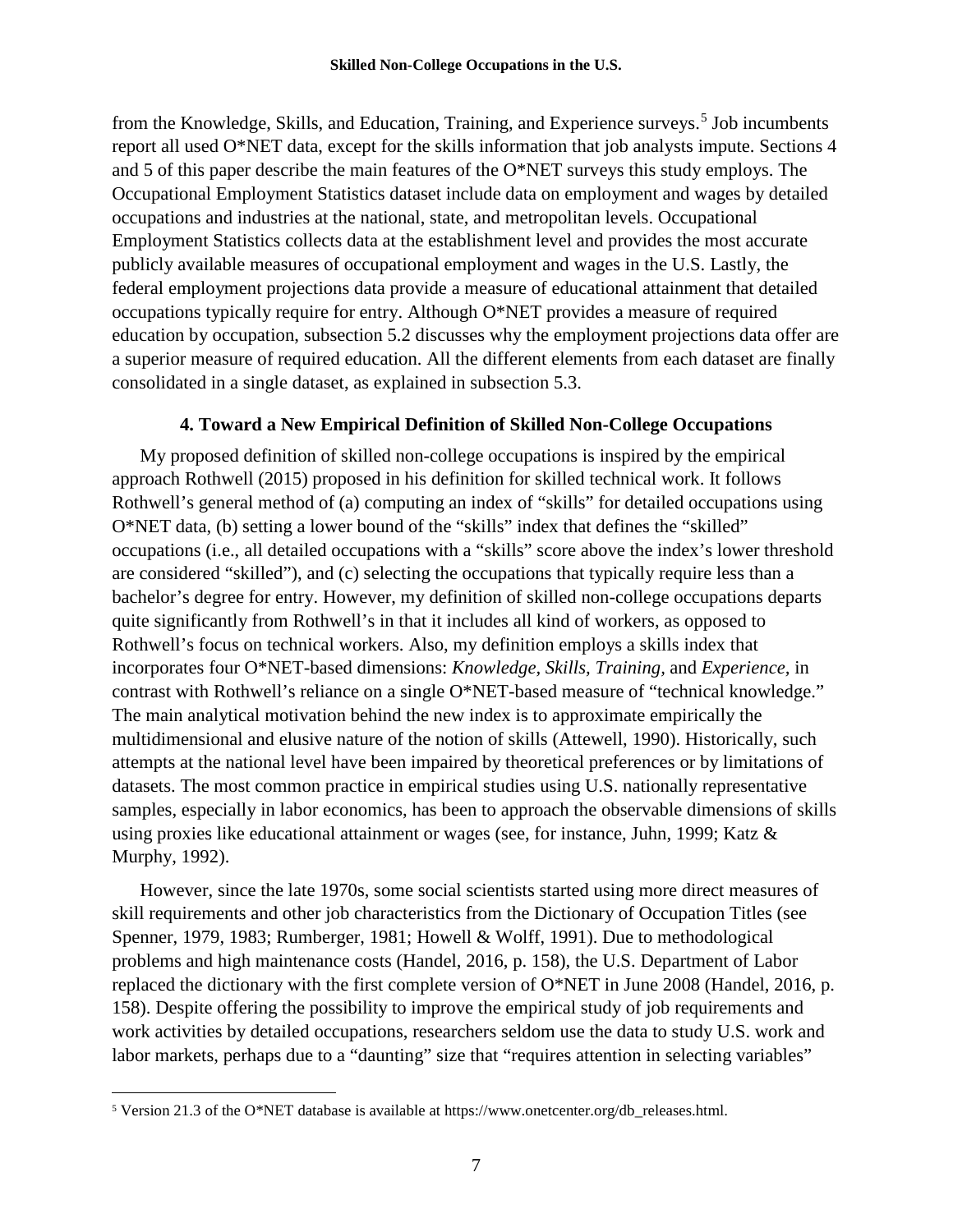(Handel, 2016, p. 172). In the case of Rothwell's pioneering studies using  $O^*NET$  data to study science, technology, engineering, and mathematics occupations (Rothwell, 2013) and skilled technical work (Rothwell, 2015), the problem of variable selection in O\*NET is a minor one, since those studies focus on knowledge, more specifically on science, technology, engineering, and mathematics or technical knowledge. They only consider other O\*NET dimensions, like skills or abilities, as inadequate complementary measures of the central knowledge dimension. In our case, however, the selection of O\*NET variables is not trivial, since centrality is assigned not to any individual dimension, but to a *set of dimensions* that are assumed to be the best candidates to empirically approach the concept of skills using this dataset.

By "skilled non-college occupations" I mean jobs that require the employee to possess certain work capacities and competencies without holding at least a 4-year college degree. To identify these capacities and competencies, I chose O\*NET's Knowledge, Skills, Training, and Experience dimensions because they refer to individual work capacities and competencies that can be developed through formal education and formal or informal training. The first two dimensions, Knowledge and Skills, are obvious candidates and have joint methodological primacy within the set, because they can be assumed to be *essential and complementary* in the construction of the skills index. They are essential because they are the most direct and precise proxies of skills in the O\*NET dataset—and for that matter in any publicly available U.S. official dataset. They are also complementary because they attempt to address the distinction between *theoretical knowledge* and *experiential knowledge*. This distinction not only applies to the cases where a person employs acquired theoretical knowledge (e.g., knowledge of mathematics) at work (e.g., the use of mathematics to solve specific work-related problems), but to specific instances of experiential knowledge or skills proper that cannot be directly linked to codified theoretical principles (e.g., critical thinking, persuasion, complex problem solving).

In O\*NET, Skills and Knowledge, along with Education, are considered "Worker Requirements" that "represent developed or acquired attributes of an individual that may be related to work performance" (National Center for O\*NET Development, 2017, p. 8). The Knowledge dimension refers to "[o]rganized sets of principles and facts applying in general domains" (National Center for O\*NET Development, 2017, p. 9). It includes 10 areas and 33 domains (e.g., "Computers and Electronics" domain within the "Engineering and Technology" area). Table 2 shows the Knowledge dimension's areas and domains.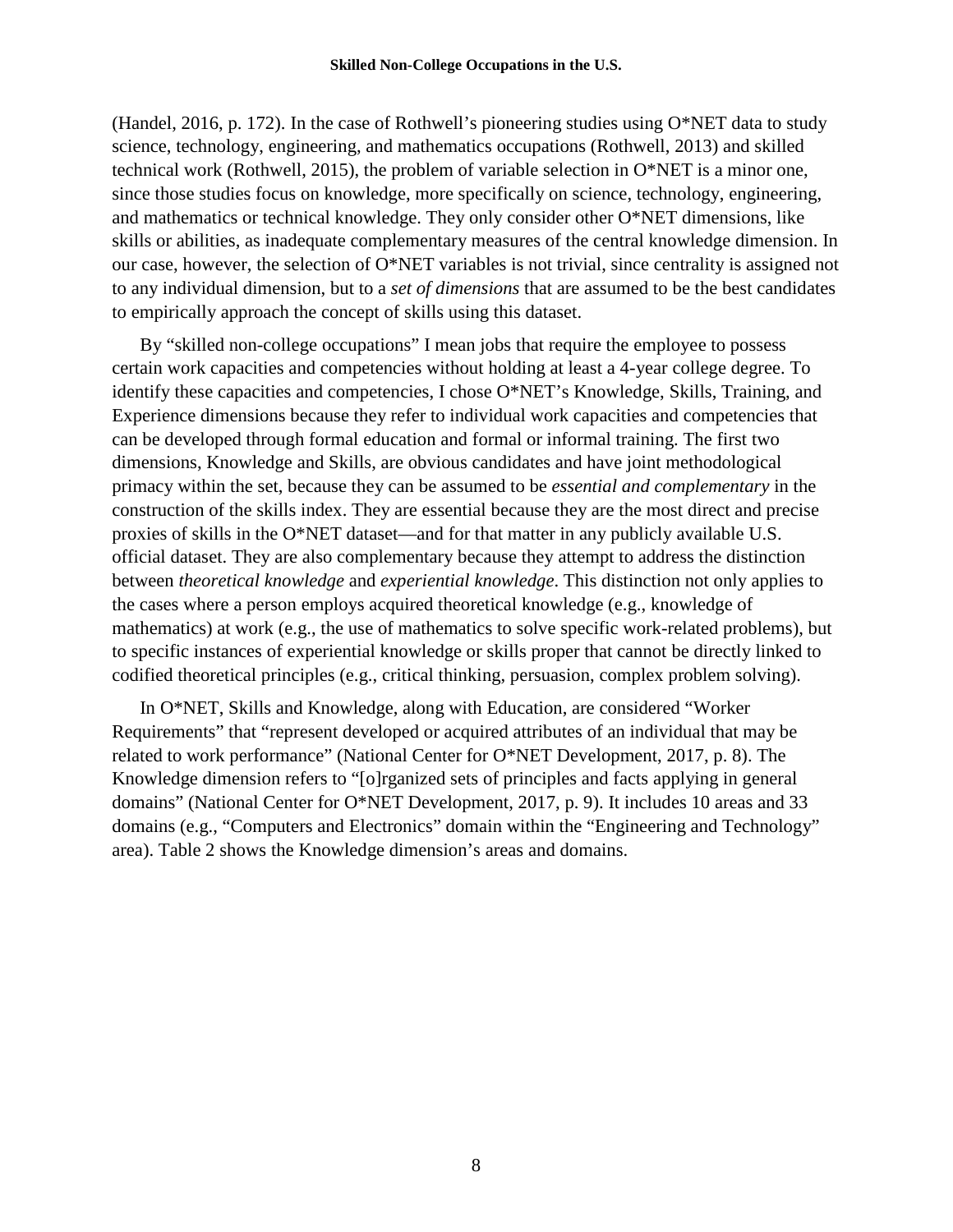| <b>Business and Management</b>                                                          |
|-----------------------------------------------------------------------------------------|
| 1. Administration and Management; 2. Clerical; 3. Economics and Accounting; 4. Sales    |
| and Marketing; 5. Customer and Personal Service; 6. Personnel and Human Resources       |
| Manufacturing and Production                                                            |
| 7. Production and Processing; 8. Food Production                                        |
| <b>Engineering and Technology</b>                                                       |
| 9. Computers and Electronics; 10. Engineering and Technology; 11. Design; 12. Building  |
| and Construction; 13. Mechanical                                                        |
| Mathematics and Science                                                                 |
| 14. Mathematics; 15. Physics; 16. Chemistry; 17. Biology; 18. Psychology; 19. Sociology |
| and Anthropology; 20. Geography                                                         |
| <b>Health Services</b>                                                                  |
| 21. Medicine and Dentistry; 22. Therapy and Counseling                                  |
| <b>Education and Training</b>                                                           |
| 23. Education and Training                                                              |
| Arts and Humanities                                                                     |
| 24. English Language; 25. Foreign Language; 26. Fine Arts; 27. History and Archeology;  |
| 28. Philosophy and Theology                                                             |
| Law and Public Safety                                                                   |
| 29. Public Safety and Security; 30. Law and Government                                  |
| <b>Communications</b>                                                                   |
| 31. Telecommunications; 32. Communications and Media                                    |
| <i>Transportation</i>                                                                   |
| 33. Transportation                                                                      |
| Source: National Center for O*NET Development (2017)                                    |

**Table 2. The O\*NET Knowledge Dimension: Areas and Domains**

The Skills dimension is divided into two subdimensions. Basic Skills "facilitate the acquisition of new knowledge" (National Center for O\*NET Development, 2017, p. 8), like reading comprehension and critical thinking. Cross-Functional Skills include the "[d]eveloped capacities that facilitate performance of activities that occur across jobs," (National Center for O\*NET Development, 2017, p. 8) like complex problem solving, persuasion, or a technical skill like programming. Skills include 7 areas with 35 domains (e.g., "Service Orientation" skills domain within the "Social Skills" area). Table 3 shows the areas and domains of the O\*NET Skills dimension.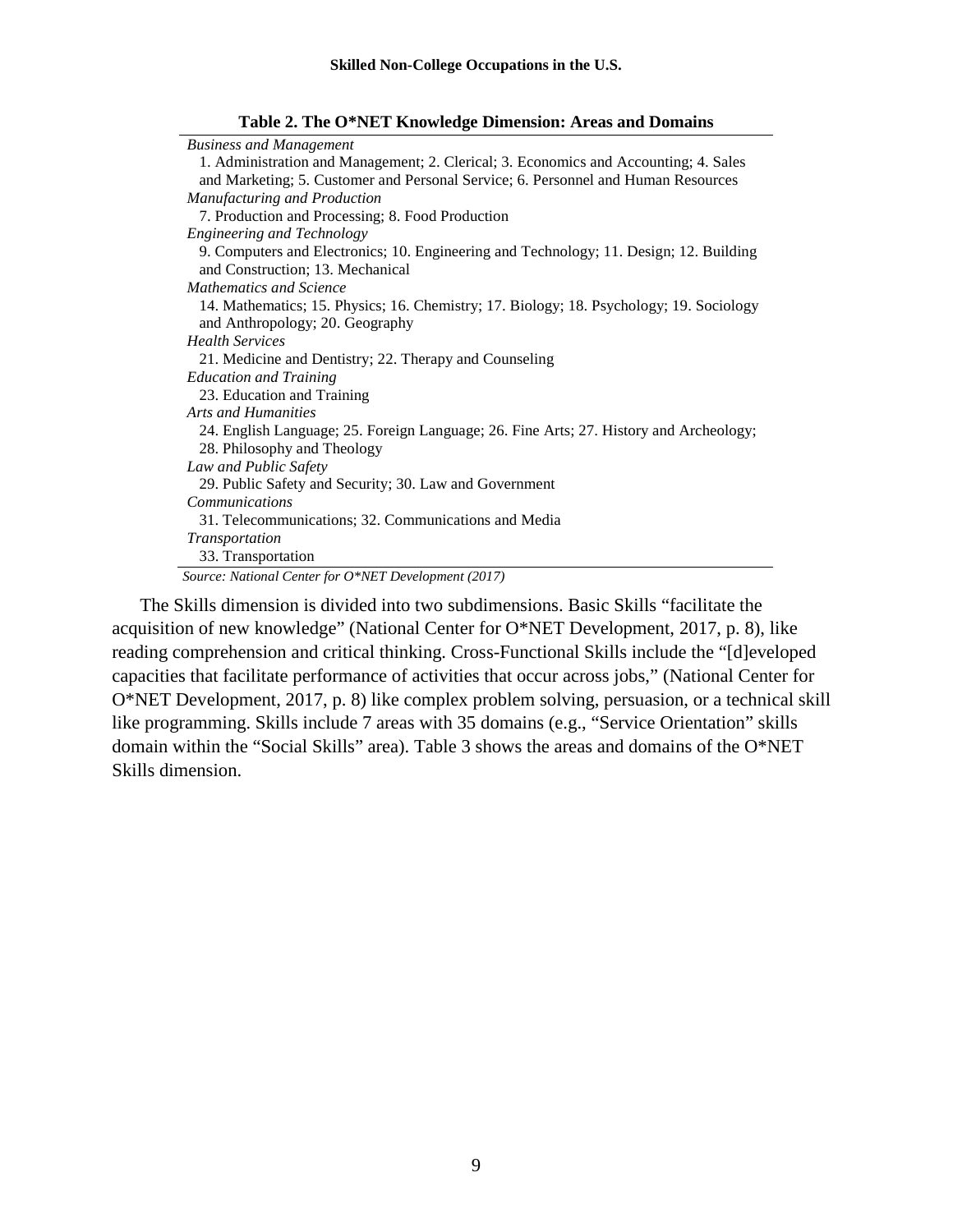|                         | Content                                                                                    |
|-------------------------|--------------------------------------------------------------------------------------------|
| Basic<br>Skills         | 1. Reading Comprehension; 2. Active Listening; 3. Writing; 4. Speaking; 5. Mathematics;    |
|                         | 6. Science                                                                                 |
|                         | Process                                                                                    |
|                         | 7. Critical Thinking; 8. Active Learning; 9. Learning Strategies; 10. Monitoring           |
|                         | <i>Social Skills</i>                                                                       |
|                         | 11. Social Perceptiveness; 12. Coordination; 13. Persuasion; 14. Negotiation; 15.          |
|                         | Instructing; 16. Service Orientation                                                       |
| Cross-Functional Skills | <b>Complex Problem Solving Skills</b>                                                      |
|                         | 17. Complex Problem Solving                                                                |
|                         | <b>Technical Skills</b>                                                                    |
|                         | 18. Operations Analysis; 19. Technology Design; 20. Equipment Selection; 21. Installation; |
|                         | 22. Programming; 23. Operation Monitoring; 24. Operation and Control; 25. Equipment        |
|                         | Maintenance; 26. Troubleshooting; 27. Repairing; 28. Quality Control Analysis              |
|                         | System Skills                                                                              |
|                         | 29. Judgment and Decision Making; 30. Systems Analysis; 31. Systems Evaluation             |
|                         | Resource Management Skills                                                                 |
|                         | 32. Time Management; 33. Management of Financial Resources; 34. Management of              |
|                         | Material Resources; 35. Management of Personnel Resources                                  |

**Table 3. The O\*NET Skills Dimension: Areas and Domains**

*Source: National Center for O\*NET Development (2017)*

The last two dimensions, Training and Experience, are secondary measures in skills index that are assumed to be *complementary* with each other and with the Knowledge and Skills dimensions. They are secondary measures because they provide a less precise and more indirect proxy of skills, only reporting distributions across intervals of time of required training and experience by occupation. Training and Experience are assumed to be complementary with each other and with Knowledge and Skills because they individually refer to different unobservable processes of skills development. In O\*NET, Experience and Training are classified as "Experience Requirements" that are "related to previous work activities and explicitly linked to certain types of work activities" (National Center for O\*NET Development, 2017, p. 14). The Experience dimension refers to the "[a]mount of related work experience required to get hired" (National Center for O\*NET Development, 2017, p. 14). It includes 11 categories of time intervals, ranging from no work experience to more than 10 years of related work experience. Training consists of two subdimensions: On-Site or In-Plant Training (On-Site Training for short), referring to organized on-site instruction, and On-the-Job Training, denoting the amount of job training required to perform the job. These subdimensions include 9 categories of time intervals, many of which coincide with the Experience intervals, ranging from no on-site training or no on-the-job training or a short demonstration, to more than 10 years of on-site training or on-the-job training. Table 4 shows the different time intervals of the Experience and Training dimensions.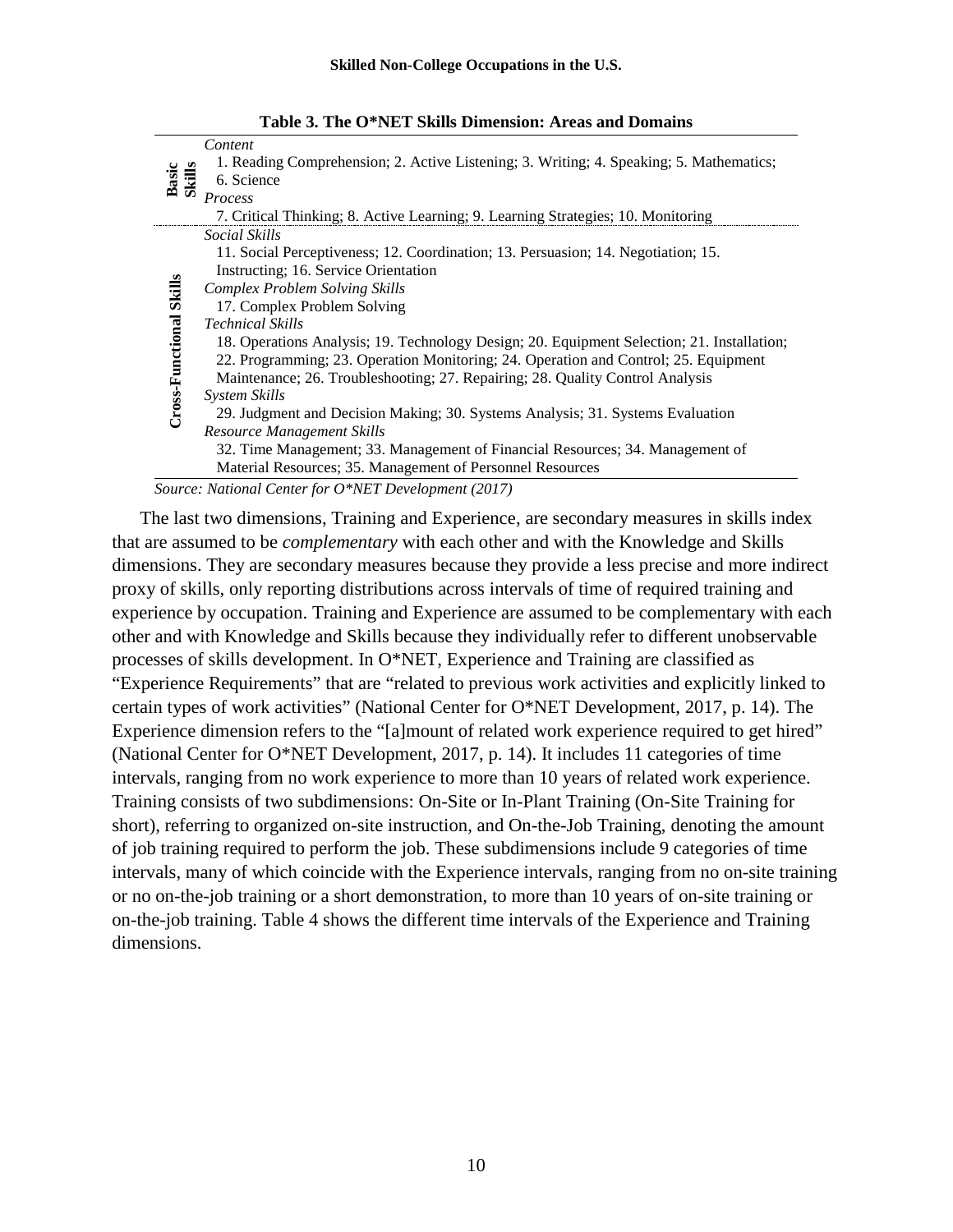| <b>Experience</b>                                    | <b>On-Site Training</b> | <b>On-the-Job Training</b> |
|------------------------------------------------------|-------------------------|----------------------------|
| 1. None <sup>*</sup>                                 |                         |                            |
| 2. Less than a month <sup><math>\dagger</math></sup> |                         |                            |
| $3.1-3$ months                                       | (same intervals)        |                            |
| 4. $3-6$ months                                      |                         |                            |
| 5. 6 months–1 year                                   |                         |                            |
| 6. $1-2$ years                                       |                         |                            |
| 7. $2-4$ years                                       |                         |                            |
| $8.4 - 6$ years                                      |                         |                            |
| 9. $6-8$ years                                       | 8. $4-10$ years         | (same intervals)           |
| 10. $8-10$ years                                     | 9. Over 10 years        |                            |
| 11. Over 10 years                                    |                         |                            |

**Table 4. Time Intervals in the O\*NET Experience and Training Dimensions**

\* "None or short demonstration" in the case of On-the-Job Training.

† "Anything beyond short demonstration, up to and including 1 month" in the case of On-the-Job Training.

Source: *National Center for O\*NET Development (2017)*

All four O\*NET dimensions described above are assumed to individually approach the concept of skills empirically, to some extent. A crucial aspect of this study is the additional assumption that a *composite index*, including all or some of the chosen dimensions and assigning them weights that are proportional to their assumed empirical and conceptual importance, will better approach empirically the *multidimensional* concept of skills than an index based on a single dimension. The next steps are (a) to decide whether it makes empirical sense to include all the chosen dimensions or to discard some; and (b) to devise weights for each resulting dimension that can be justified on conceptual and empirical grounds. The final configuration of the skills index is the result of empirical tests based on simple conceptual observations, not on an a priori construction. The technical steps involved in the construction of the index and other methodological procedures are discussed in the next section.

#### **5. Methodology**

Skilled non-college occupations are jobs that require employees to possess certain work capacities and competencies without holding at least a 4-year college degree. My proposed definition relies heavily on a new skills index and depends, more conventionally, on a standard categorization of the occupations that typically require less than a 4-year college degree for entry. This section describes the construction of the skills index, discusses some important methodological aspects of the chosen classification of occupations by required educational attainment, and explains how different datasets are linked to produce employment and wage estimates.

#### **5.1. Constructing the Skills Index**

Given the critical importance of the proposed definition of skilled non-college occupations, in this section I detail three methodological steps in the construction of the new skills index:

(1) computation of normalized summary scores of the O\*NET Knowledge, Skills, Experience, and Training dimensions;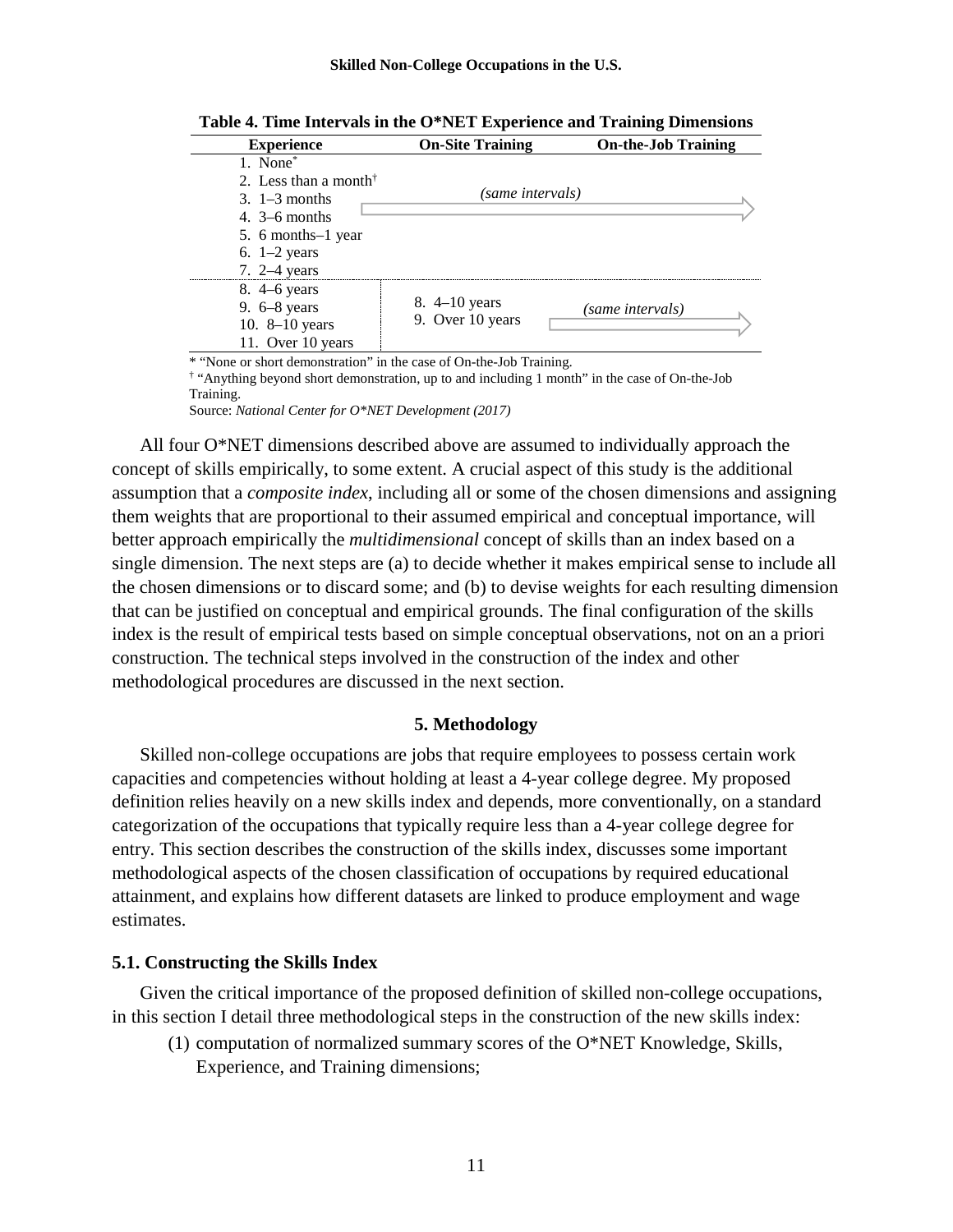- (2) evaluation of correlations between the summary scores and final selection of the summary scores, or components, to include in the final index; and
- (3) assignment of weights to each component and final assemblage of the composite skills index.

**5.1.1. Summary scores.** The computation of summary scores is straightforward for Knowledge and Skills. Each domain in these two dimensions has two scales: average Importance (from 1 to 5), which refers to the degree of importance of a domain, and average Level (from 0 to 7), which refers to the degree to which a domain is required or needed to perform a job. The new index employs the Level scale because it captures *absolute relevance* of domains across occupations, not their *relative importance* within occupations. Thus, I compute the average Knowledge and Skills scores using the scores of the Level scale across all the Knowledge and Skills dimensions and then normalize the result by dividing it by the mean score for all the detailed occupations.

In the case of Training and Experience, the computation of summary scores is somewhat more complex. Rather than Importance or Level scales, their scores come from the frequency distributions of respondents across the time intervals presented in Table 4. The proposed summary scores for these dimensions attempt to address the distributions of respondents across intervals of related work experience and training time. To this end, midpoints were calculated for each closed interval, and a maximum value of 15 years was set for the maximum open-ended interval of "Over 10 years." The summary score by occupation is a sum of the midpoint values weighted by the frequency of respondents in the Experience dimension, and the On-Site Training and On-the-Job Training subdimensions. The two training subdimensions are then averaged to form a single Training score. The Experience and Training scores are normalized following the procedure applied to the Knowledge and Skills summary scores. Table 5 shows descriptive statistics of the new summary scores, which I call the K, S, T and E scores.

| Table of Descriptive blatistics of the O TiET building y because |      |      |      |      |
|------------------------------------------------------------------|------|------|------|------|
|                                                                  | K    |      |      | Е    |
| Minimum                                                          | 0.19 | 0.35 | 0.04 | 0.01 |
| $1^{st}$ Quartile                                                | 0.79 | 0.86 | 0.43 | 0.46 |
| Median                                                           | 1.00 | 1.01 | 0.75 | 0.86 |
| $3^{rd}$ Quartile                                                | 1.19 | 1.15 | 1.32 | 1.40 |
| <i>Maximum</i>                                                   | 1.84 | 1.67 | 7.40 | 3.98 |
| $3^{rd}$ – 1 <sup>st</sup> Quartiles                             | 0.40 | 0.29 | 0.89 | 0.94 |

| Table 5. Descriptive Statistics of the O*NET Summary Scores |
|-------------------------------------------------------------|
|-------------------------------------------------------------|

Each score is normalized so that the mean equals 1.00. *Source: own calculations based on O\*NET data.*

**5.1.2. Correlations.** The next step is to evaluate the correlation of the summary scores with each other. Descriptive statistics in Table 5 show that the T and E summary scores are clearly skewed distributions, with medians of 0.75 and 0.86 significantly below the means of 1.00 and relatively high interquartile ranges, but they are not conclusive about the potential skewness of the K and S scores. Two widely used normality tests (the Anderson-Darling and Shapiro-Wilks test) were run to assess the distribution of the scores, and all of them failed the tests with 95% confidence. The skewness of all the summary scores and the non-linear relationship between them indicate that the standard Pearson correlation coefficient, which assumes normality and a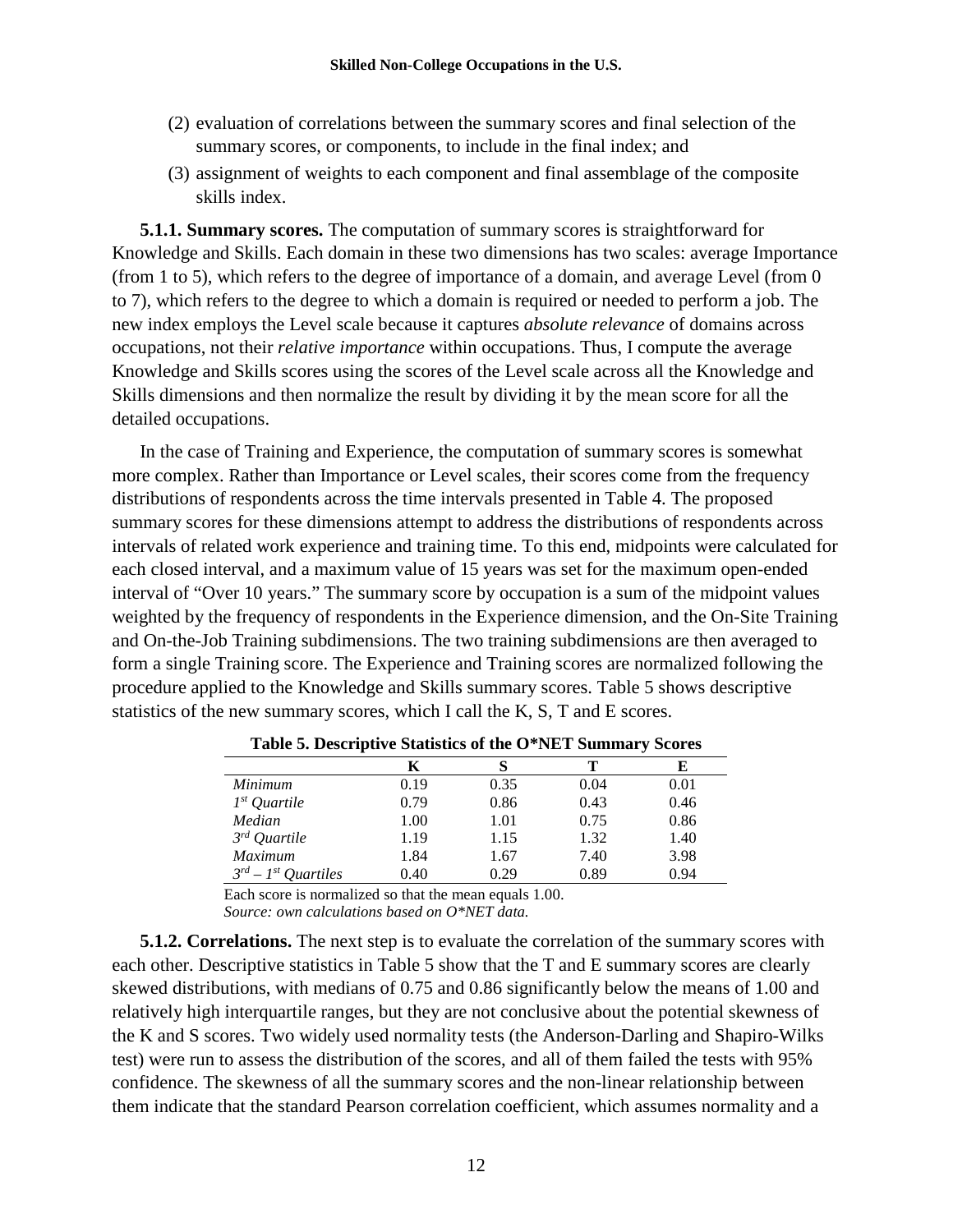linear relationship among variables, should be replaced by correlation coefficients that do not assume normality or linearity, like the Spearman or Kendall coefficients. The Kendall coefficient is preferred here due to its statistical advantages relative to the Spearman coefficient (see Kendall & Gibbons, 1990).

Table 6 presents the Kendall correlation coefficients for the summary scores. The pair K-S shows the strongest relationship, with a correlation coefficient of 0.55. The relationship, however, is not strong in absolute terms, confirming the thesis of potential complementarity advanced in Section 4 (i.e., a mild or relatively weak relationship between summary scores supports the thesis that they are potentially complementary). This is observed in all the pairs of scores, which means in principle that all scores are potentially complementary and should be included in the skill index. On the other hand, very strong relationships (e.g., above 0.8) mean in this context that scores are potentially redundant.

|    | of the K, S, T, and E Scores |      |      |
|----|------------------------------|------|------|
|    | K                            |      |      |
| K  | 1.00                         |      |      |
| S  | 0.55                         | 1.00 |      |
| т  | 0.30                         | 0.31 | 1.00 |
| F. | 0.41                         | 0.43 | 0.44 |

**Table 6. Kendall Correlation Matrix**

*Source: own calculations based on O\*NET data.*

**5.1.3. Weights.** The last step assigns weights to the scores and assembles the final skills index. It is clear from Section 4 that the Knowledge and Skills dimensions should have higher weights than Training and Experience. Knowledge and Skills are much more direct and precise empirical proxies of skills than Training and Experience, and thus require a more prominent presence in the index. Training, in turn, is more directly tied to the target occupation than Experience, which refers to experience that may have been accumulated in related occupations, thus justifying a higher weight for Training relative to Experience.

The new skills index is simply a weighted sum of the summary scores, defined by the formula

$$
KSTE_i=\sum w_jQ_{ij}
$$

where *KSTE* denotes the skills index, *w* the weight of the summary score, *Q* the summary score, and *i* and *j* index the occupations and the summary scores, respectively. The skills index is then normalized by dividing it by the overall average skills index, like in normalization of the summary scores. Several configurations of the KSTE index with different weights were tested, following simple proposed rules for the weights of scores and for the selection of the final configuration. The rule for weights stipulates that weights for the K and S scores must be equal and individually *at least three times larger* than the weight of the T score. The weight for the T score, in turn, must be larger, but *less than twice* as large than the weight for the E score, which must be greater than zero. Finally, changes in the weights must be in intervals of 2.5 percentage points (e.g., from 0.10 to 0.125) to avoid unnecessary granularity, and all the score weights in each configuration must add to 1.0. The second rule stipulates that the final configuration of the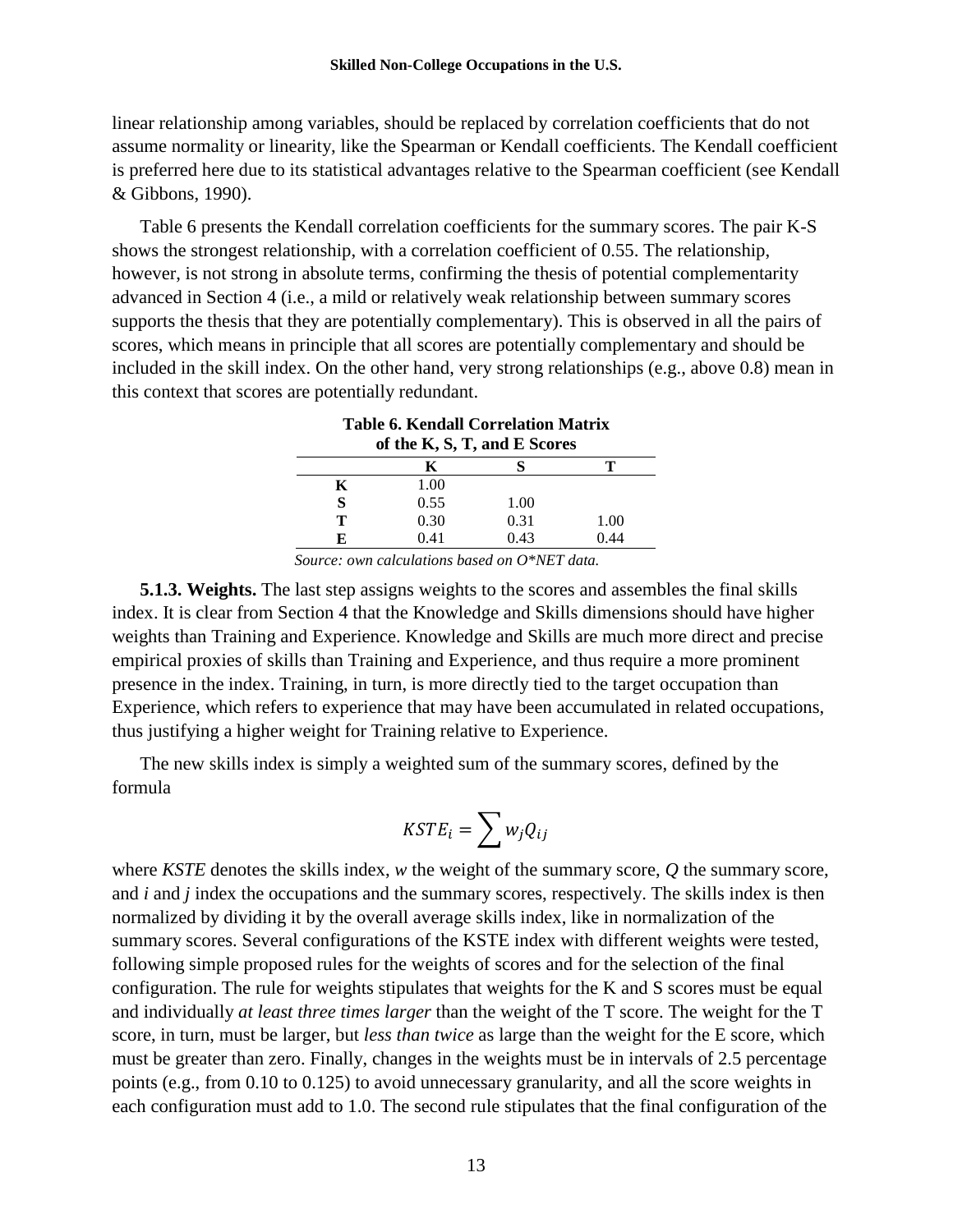KSTE score is the configuration that meets the first rule and shows the *lowest correlation* with the corresponding configuration of a score based just on the Knowledge, Skills, and Training dimensions. [6](#page-17-0) This rule aims at maximizing the role of Experience, given the constraint of the weights rule. The chosen final configuration of the KSTE index consists of weights of 0.4 for the K and S scores, respectively, 0.125 for the T score and 0.0[7](#page-17-1)5 for the E score.<sup>7</sup>

An important finding of the test of different KSTE configurations is that they yield alternate rankings of occupations, which can result in quite varied groups of occupations when they are defined relative to a threshold, like the mean of the KSTE scores. For instance, compared to the unweighted KSTE configuration, the chosen weighted KSTE configuration yields a group of occupations with above-average KSTE indexes that is 11% larger in terms of the number of occupations and 12% larger in terms of employment. Of course, these differences get smaller as the weights get closer, as with the competing KSTE configurations that meet the weights rule or between a weighted KSTE configuration and its corresponding KST configuration. For instance, relative to its corresponding KST index, the final KSTE configuration yields a group of occupations with above-average KSTE scores that are only 2% larger both in terms of the number of occupations and in terms of employment. The much higher weights assigned to the K and S scores, along with the fact that the distributions of K and S are more compact relative to the distributions of T and E (see Table 5), ensures *relatively narrow differences among competing KSTE configurations*. Ultimately, an important function of this procedure is to let the weighted T and E scores define the relative position of some occupations whose KS score are fairly close to some KS threshold. Assuming this threshold is the mean, occupations with quite low or quite high KS measures will not be significantly affected by the T and E scores, while occupations with KS measures that are fairly close to the average KS score can be significantly affected by the T and E scores.

# **5.2. Educational Attainment Typically Required for Entry**

There are two main official sources of required educational attainment by occupation. One is O\*NET itself, which includes a Required Education dimension that reports the distribution of respondents across 12 levels of educational attainment categories, by detailed O\*NET occupational codes. $8$  The O\*NET database indicates, for instance, that 66% of the sampled incumbents in the Registered Nurses occupation report an associate's degree as the required level of education. This source of required education by detailed occupational codes is the most

<span id="page-17-0"></span> <sup>6</sup> This KST configuration has the same weights as the KSTE index for the K and S scores and a residual weight for the T score. For example, a KST index with weights of 0.4 for K and S, respectively, and 0.2 for T corresponds with a KSTE index with weights of 0.4 for K and S, respectively, and, 0.15 for T and 0.05 for E.

<span id="page-17-1"></span><sup>7</sup> Two KSTE configurations met the weights rule. The other configuration consisted of weights of 0.425 for K and S, respectively, 0.1 for T and 0.05 for E. The chosen configuration shows a Kendall correlation coefficient of 0.90 with the corresponding KST configuration, versus 0.93 for the discarded KSTE configuration.

<span id="page-17-2"></span><sup>8</sup> The O\*NET education categories are (1) Less than a High School Diploma; (2) High School Diploma or Equivalent; (3) Post-Secondary Certificate; (4) Some College; (5) Associate's Degree; (6) Bachelor's Degree; (7) Post-Baccalaureate Certificate; (8) Master's Degree; (9) Post-Master's Certificate; (10) First Professional Degree; (11) Doctoral Degree; (12) Post-Doctoral Training.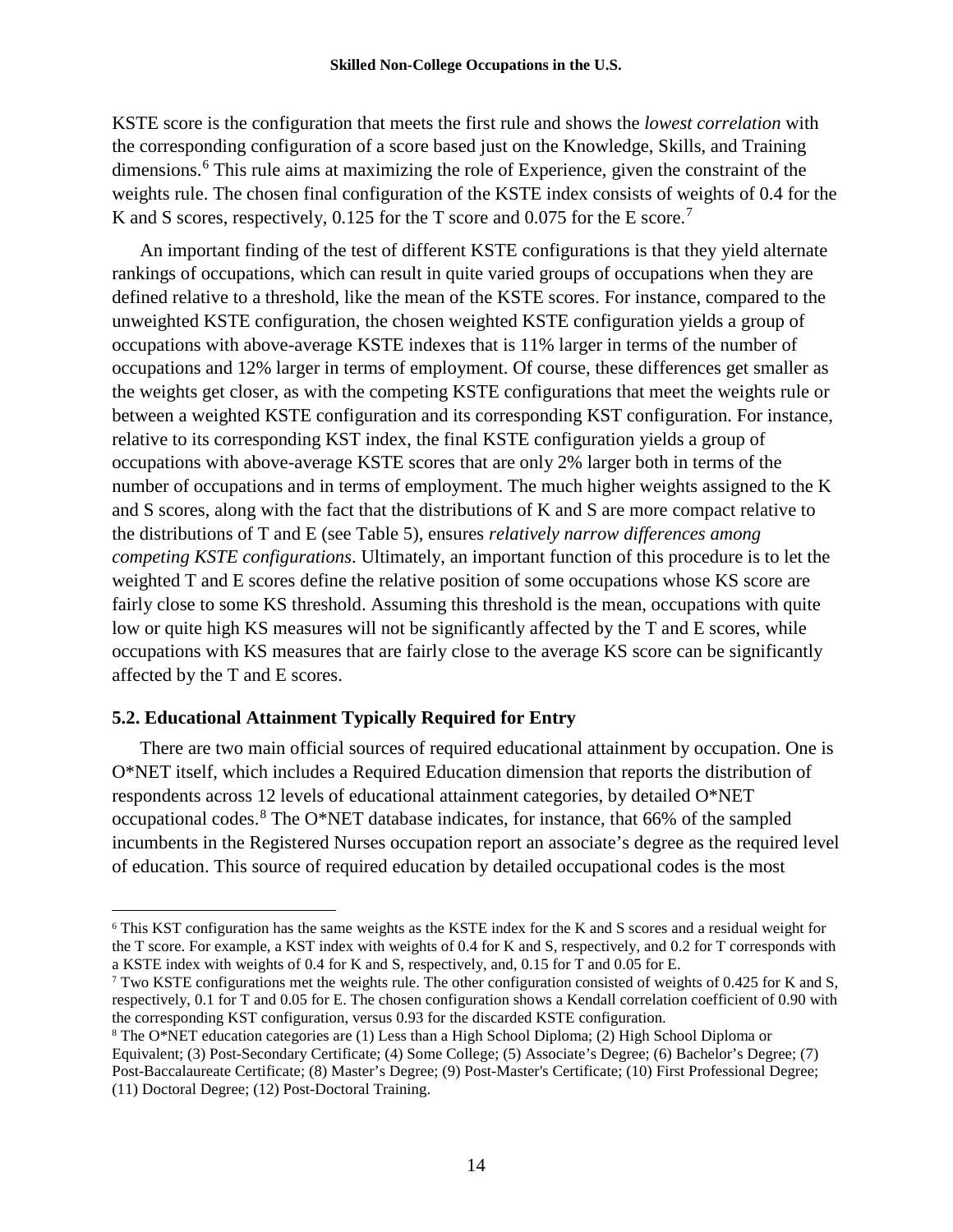widely used reference in recent studies (see, for instance, Abel & Deitz, 2016; Rothwell, 2015; Fogg & Harrington, 2011).

The other source of required educational attainment by occupation is from the Employment Projections program (EPP) at the U.S. Bureau of Labor Statistics.<sup>[9](#page-18-0)</sup> The EPP assigns educational attainment categories to detailed occupations based on analyses of quantitative information from the American Community Survey and O\*NET, and qualitative information from interviews of persons who are "knowledgeable about education and training requirements for the occupations," including "employers, workers in the occupation, training experts, and representatives of professional and trade associations and unions, among others" (Sommers & Morisi, 2012, p. 17). The bureau introduced these educational categories in the 2010-2020 employment projections, issued in 2012, with new on-the-job training and related work experience dimensions. According to the bureau, the fairly new EPP educational, training and experience dimensions represent, together, "the typical path to enter an occupation and become competent performing it" (Sommers & Morisi, 2012, p. 14).<sup>[10](#page-18-1)</sup>

In the new skills index I use the EPP required educational attainment data by detailed occupation. The quality of these EPP data is superior to the similar O\*NET data for three reasons. First, the EPP data result from mixed-method analyses that includes O\*NET data as an input. Second, small sample sizes limit O\*NET data for some occupations (Sommers & Morisi, 2012, p. 17). Third, the EPP data can be almost directly linked to the Occupational Employment Statistics (OES) dataset (see the next subsection), unlike the O\*NET data, which need to be linked to the OES dataset through a crosswalk and a weighting procedure, resulting in a less accurate measure of required education at the OES occupational level.

I assigned EPP data on education required for entry to all occupations, except for the important case of Registered Nurses. Until the 2014-2024 employment projections released in 2016, the EPP reported that the detailed occupation Registered Nurses typically required an associate's degree for entry. The program upgraded this educational requirement to a bachelor's degree in 2016, but I reversed the decision based on the fact that almost all states in the U.S. require the minimum of an associate's degree to qualify for registered nurse status (see *Nurse Journal*, 2017). This solution is similar to Rothwell's proposal to downgrade the level of required education for Registered Nurses using O\*NET data, from bachelor's degree to associate's degree (Rothwell, 2015, p. 8). The main difference is that Rothwell changed a weighted average that resulted from the crosswalk between O\*NET and OES occupations,

<span id="page-18-0"></span> <sup>9</sup> The EPP education categories are (1) Less than High School; (2) High School Diploma or Equivalent; (3) Some College, No Degree; (3) Postsecondary Nondegree Award; (4) Associate's Degree; (5) Bachelor's Degree; (6) Master's Degree; (7) Doctoral or Professional Degree.

<span id="page-18-1"></span><sup>&</sup>lt;sup>10</sup> A third, widely cited approach to required education is proposed by Anthony Carnevale and colleagues at the Center on Education and the Workforce, at Georgetown University. They propose that the maximum level of educational attainment reported by job incumbents in household surveys reflects the level of educational attainment required by their specific jobs. For example, retail salespersons with bachelor's degrees are deemed to be employed in college jobs, even though the EPP indicates that the retail salespersons occupation does not require formal education credentials. See Harrington and Sum (2010a) for a critique of this approach, Carnevale, Smith, and Strohl (2010) for the center response to that critique, and Harrington and Sum (2010b) for a response to that response.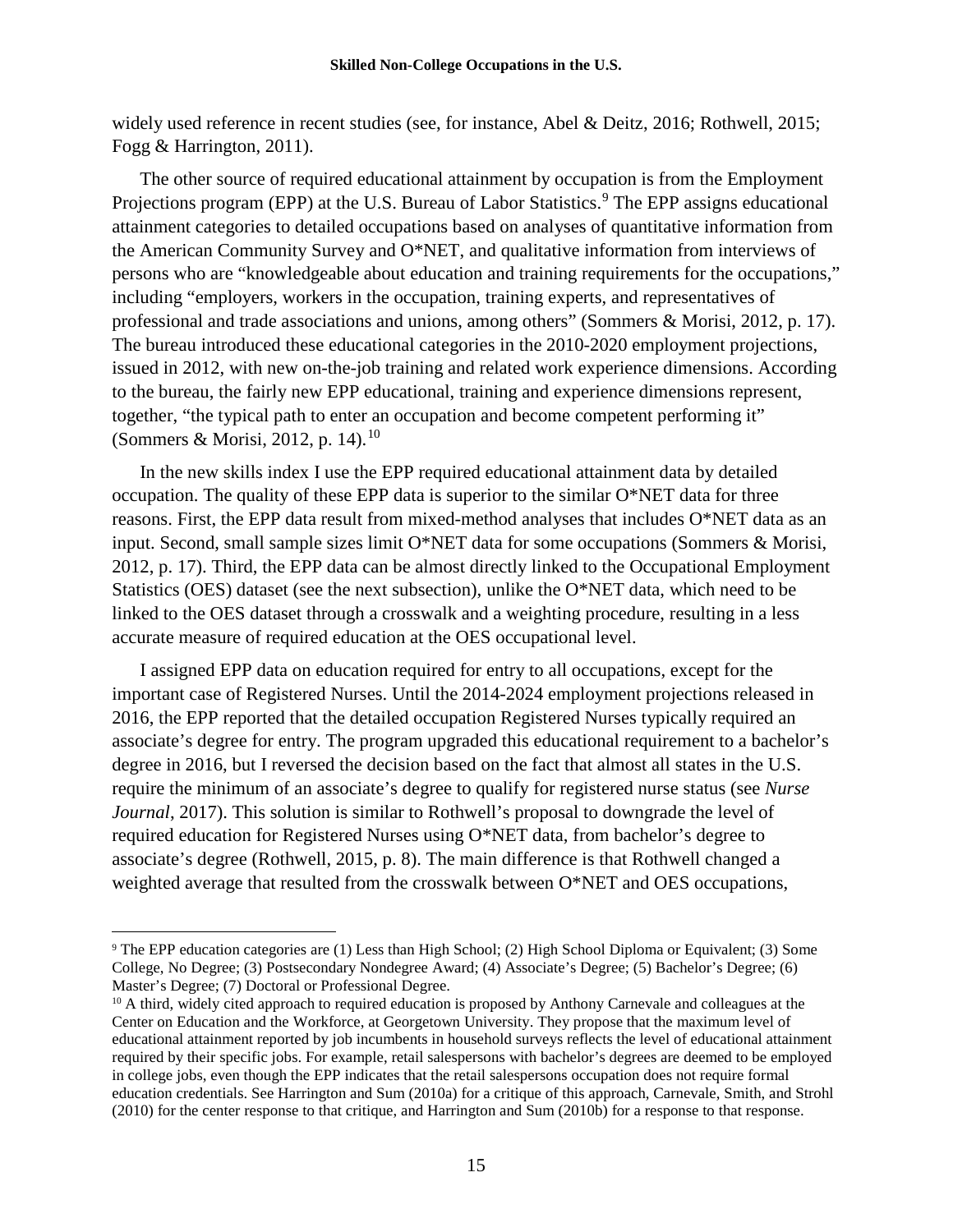whereas I am modifying a Bureau of Labor Statistics data point for one of the most populous detailed occupations.

#### **5.3. Linking Datasets**

For the empirical analysis in Section 6, I created a single dataset that combines the 2016 values of (a) OES estimates of occupational employment and wages, at the national, state, and metropolitan levels, and broken down by industry at the national level; (b) O\*NET-based occupational K, S, T, and E summary scores and the final KSTE index; and (c) EPP education level typically required for entry by occupation and EPP projected employment by occupation. The final dataset may be regarded as an extension of the OES dataset, preserving its complex structure, and adding O\*NET and EPP data. The incorporation of EPP data is straightforward, since both occupational schemes are virtually identical. $^{11}$  $^{11}$  $^{11}$ 

The addition of O\*NET data is more complex, presenting two separate obstacles. First, the O\*NET occupational system is an expanded version of the occupational system used in OES, where some *single* OES occupations correspond with *many* O\*NET occupations, as detailed by the official crosswalk offered by the O\*NET Resource Center.<sup>[12](#page-19-1)</sup> This situation implies that, for some occupations, more than one O\*NET value, like the corresponding KSTE score, needs to be collapsed into a single value for the corresponding single OES occupation. In our case, the different O\*NET-based values were incorporated by taking a simple average across the several O\*NET occupations associated with a single OES occupation (I used a simple average since it is not possible to weight O\*NET-based values in the O\*NET occupational scheme). For example, the O\*NET-based values assigned to the single OES occupation Registered Nurses are simple averages of O\*NET-based values proceeding from five occupations, namely "Registered Nurses," "Acute Care Nurses," "Advanced Practice Psychiatric Nurses," "Critical Care Nurses," and "Clinical Nurse Specialists."

The second obstacle is that O\*NET does not offer values for 50 OES detailed occupations, the bulk of which are generic detailed occupations with "All Other" in their titles, like "Drafters, All Other." The solution here was to use the OES dataset with the O\*NET existing values already incorporated and assign to each missing occupation the weighted average of the O\*NETbased values of its "family" of occupations, using the OES U.S. estimates of employment by occupation as weights. The family of occupations is defined here by the minor occupational group, identified by the three first digits of the Standard Occupational Classification (SOC) code. For instance, in the case of "Drafters, All Other" (SOC code 17-3019), from the minor occupational group "Drafters, Engineering Technicians, and Mapping Technicians" (SOC minor

<span id="page-19-0"></span><sup>&</sup>lt;sup>11</sup> Three 2016 OES occupations lack 2016 EPP data: "Teachers and Instructors, All Other, Except Substitute Teachers" (SOC code 25-3097), "Substitute Teachers" (SOC code 25-3098), and "Fishers and Related Fishing Workers" (SOC code 45-3011). The first two OES occupations were recoded to SOC 25-3099, "Teachers and instructors, all other," but kept their original OES titles and values. The third occupation was recoded to SOC 45- 3000, "Fishing and Hunting Workers," also keeping its original OES title and values. This occupation lacks EPP education, experience and training data; values of "No formal educational credential," "None" and "Moderate-term on-the-job-training," respectively, were imputed manually.

<span id="page-19-1"></span><sup>&</sup>lt;sup>12</sup> The crosswalk employed to link OES and O\*NET data is the "O\*NET-SOC 2010 occupations to 2010 SOC occupations crosswalk" available online at https://www.onetcenter.org/crosswalks.html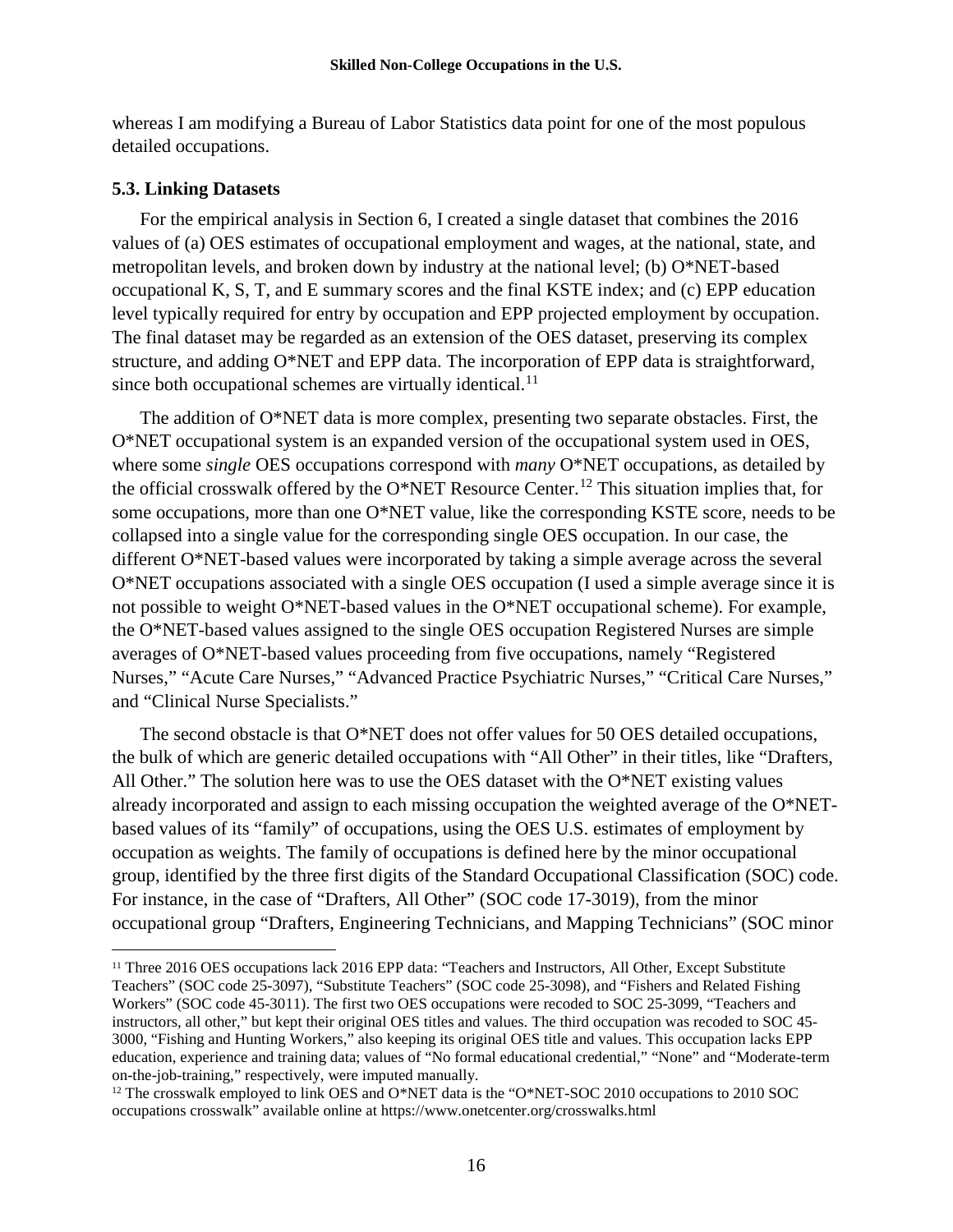code 17-3), the imputed values are averages of the O\*NET values of three non-generic detailed occupations in the minor group, namely "Architectural and Civil Drafters," "Electrical and Electronics Drafters," and "Mechanical Drafters."

The last important procedure in the final dataset was the re-normalization of O\*NET-based scores and indexes (other indexes besides the final weighted KSTE index were included for analytical purposes). Even though the scores and indexes were normalized in the O\*NET dataset to better evaluate the selection of scores and alternative indexes, that normalization is lost in the translation of O\*NET occupational codes into OES occupational codes and needs to be recalculated. The new normalization follows the same procedure employed in the O\*NET dataset, dividing the occupational score by the *simple* average of each score. The decision to use a simple instead of a weighted average as the reference measure rests on the premise that normalized measures are meant to capture attributes of occupations, in and of themselves, irrespective of the distribution of employment across them.

## **6. Skilled Non-College Occupations: Definition and Main Empirical Findings**

This section presents the main empirical findings of the study, starting with the most general empirical results stemming from the new definition of Skilled Non-College Occupations (SNCOs), and then following with a selection of findings from a general exploratory analysis focused on occupations, economic sectors, educational attainment, and the relationship between wages and the new KSTE score.

### **6.1. New Empirical Definition of Skilled Non-College Occupations**

The proposed definition of SNCOs is based on a *relative* measure of skills. An occupation is said to be "skilled" if its KSTE score is above a definite threshold, with the expression "skilled" being a shorthand for "relatively more skilled." Occupations with KSTE values below the threshold, however, cannot be said to be "unskilled," since all jobs require skills, irrespective of how they are approached empirically, and should be considered "relatively less skilled" occupations, always in terms of their KSTE values, of course. Figures 1 and 2 below illustrate the selection of a skilled group based on a specific threshold. Figure 1 shows the unweighted density estimates of the KSTE index for all occupations and the dotted line plots the threshold above which the occupations are said to be "skilled." The threshold here is the mean KSTE score, which equals 1.00 in the normalized KSTE score. Figure 2 shows the resulting density estimate of the group of relatively more skilled occupations, displaying a much more skewed distribution of KSTE values, as expected.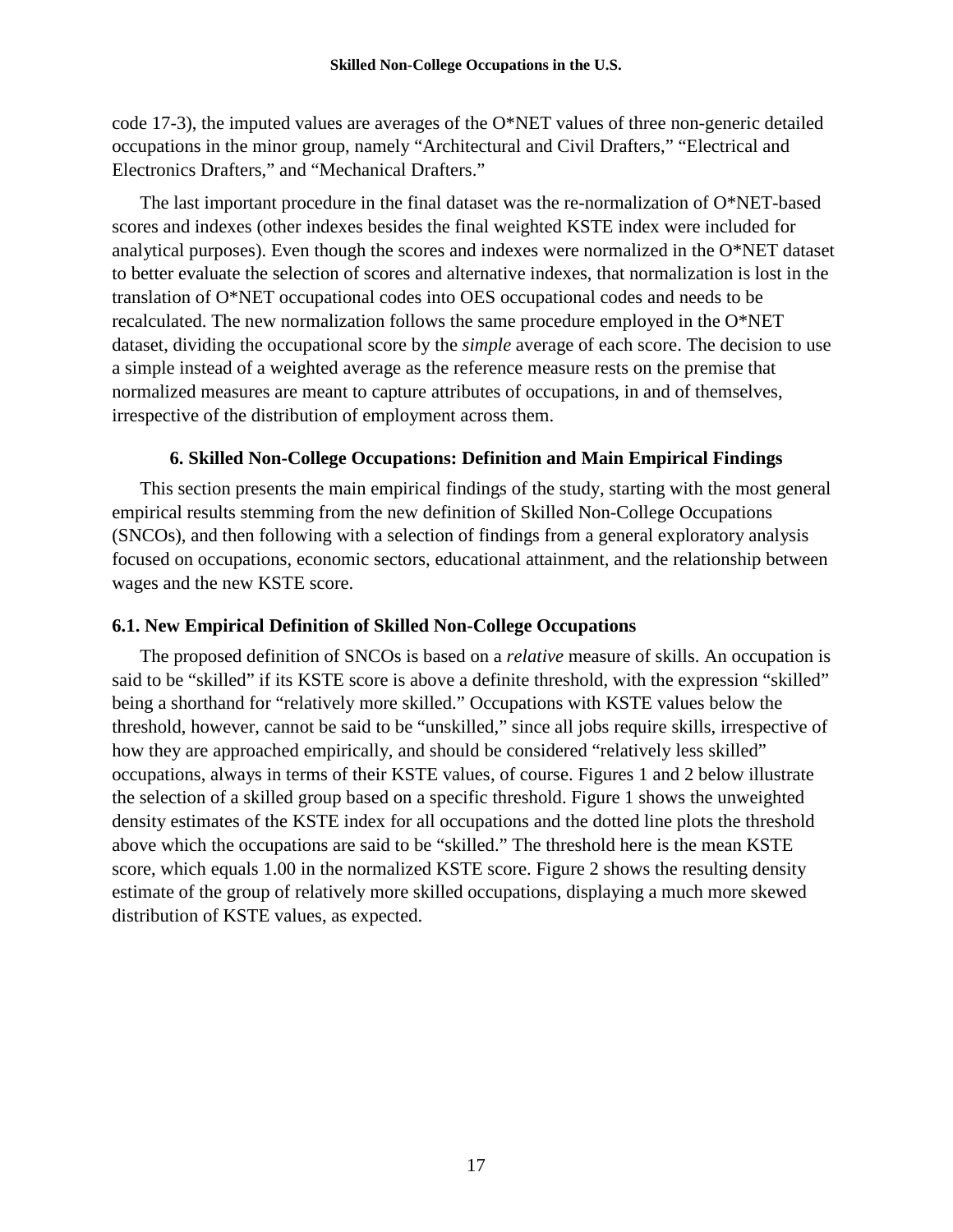

*Source: own calculations based on OES, O\*NET, and EPP data.*

The "non-college" component also deserves explanation. "Non-college" refers here to the levels of educational attainment that are below a 4-year college degree, following a wellestablished convention in labor economics (see, for instance, Abel & Deitz, 2016). A clear shortcoming of this convention is that it leaves out levels of college educational attainment below the 4-year college degree, like some college-no degree and associate's degree in the OES categories of educational attainment. However, the main objective here is to analytically separate two broad labor market categories: college vs. non-college, meaning markets that do or do not require 4-year college degrees. Each of these categories involve significantly different labor market characteristics like wages, employment growth, and unemployment rate. *In terms of these labor market categories*, occupations that require some college but no degree or require only an associate's degree, have much more in common with occupations that do not require any college than they do with occupations requiring a bachelor's degree or more. Again, the term "noncollege" is an analytically convenient shorthand for "less than a bachelor's degree" and does not imply that some subbaccalaureate categories cannot be regarded as "college" categories in other contexts.

The only element that remains for a definition of SNCOs is the KSTE score above which an occupation can be said to relatively skilled. I set his threshold at the average KSTE score for all occupations, based on (a) the fact that the mean and median KSTE values for all occupations is virtually identical; and (b) the notion than a simple above-average criterion is preferable in terms of simplicity and clarity over a criterion based on a multiple of the average, like in Rothwell (2015). Thus, a SNCO is defined more precisely as an occupation that meets the following two criteria:

- 1. its KSTE score is above the average KSTE score (this is the "skilled" component); and
- 2. it typically requires less than a bachelor's degree for entry (this is the "non-college" component).

Figure 3 plots the unweighted density estimates of the KSTE index for non-college occupations. The density of the "skilled" occupations is represented by the area to the right of the vertical line, at the average KSTE value for all occupations, which equals 1.00 by construction. Figure 4 shows the density estimate of the KSTE index for SNCOs, depicting the expected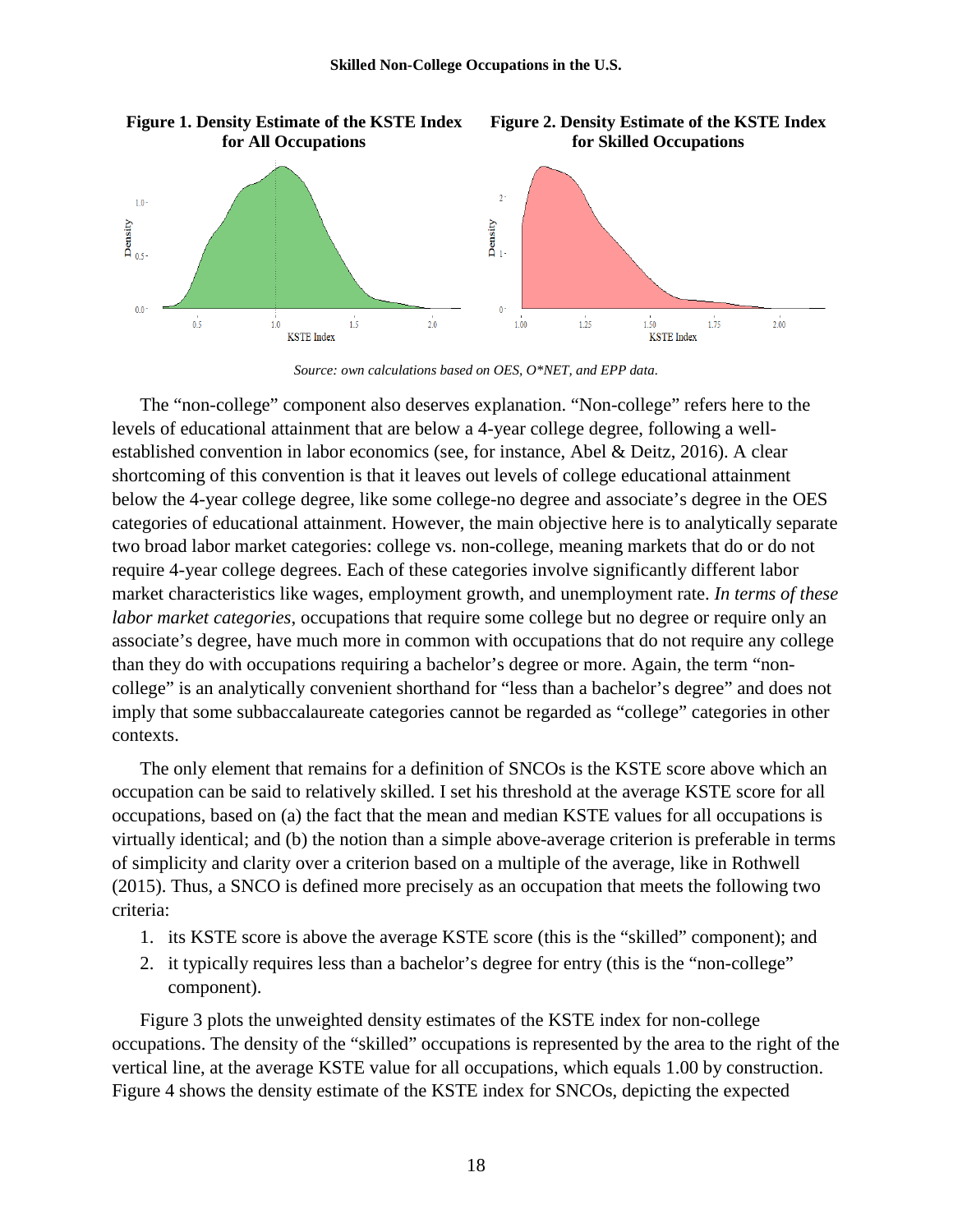skewed distribution, with a relatively high concentration of values in the 1.00–1.25 range. This concentration of values toward the lower end of the distribution is higher in SNCOs relative to skilled college occupations, as shown in Figure 5, below, which plots the overlay density estimates of the KSTE index for SNCOs and skilled college occupations.



*Source: own calculations based on OES, O\*NET, and EPP data.*

In 2016, the U.S. had about 22.7 million jobs in SNCOs, accounting for 16.2% of all the jobs reported by OES. SNCOs are represented by 179 out of 819 detailed occupations. Table A1 in the appendix lists all the SNCOs and their corresponding KSTE values.





*Source: own calculations based on OES, O\*NET, and EPP data.*

A comparison between SNCOs and skilled college occupations offers an opportunity to assess the relative importance of skilled jobs in each group of occupations. In 2016, jobs in SNCOs accounted for 21% of all jobs in non-college occupations, which means that about only *one in five jobs in non-college occupations belongs to a skilled occupation*, always according to the new definition. In contrast, jobs in *skilled college occupations* (i.e., those with above-average KSTE and that typically require a bachelor's degree or more for entry) accounted for 80% of all jobs in college occupations. This means that *four in five jobs in college occupations belong to relatively skilled occupations*. Not surprisingly, these findings suggest that the chances of an individual without a bachelor's degree to get a job in a relatively skilled occupation are *much lower* than the chances of an individual with a bachelor's degree or more to get a job in a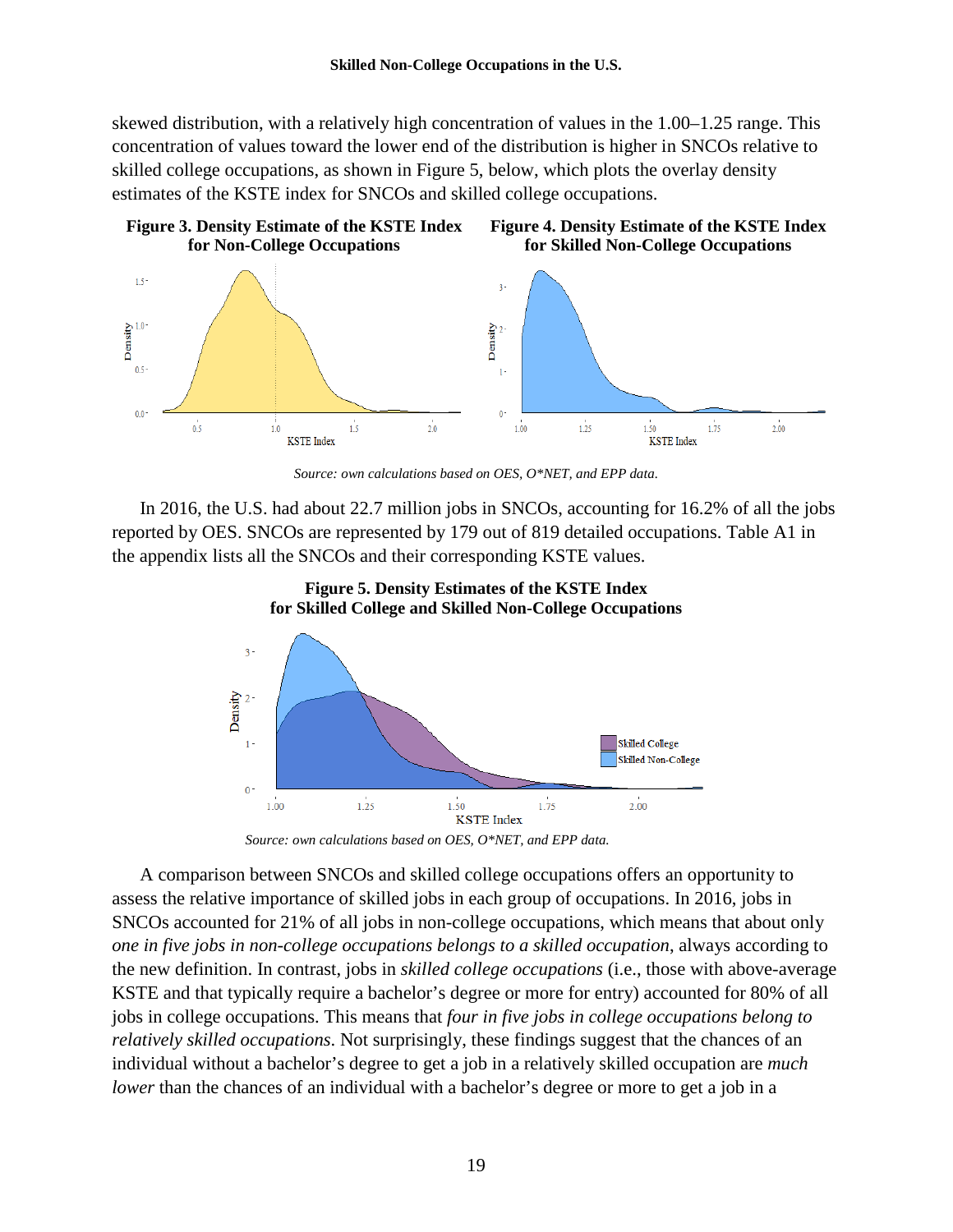relatively skilled occupation. However, the lower chances of the individual without a bachelor's are worsened by the fact that a significant proportion of jobs in SNCOs are held by individuals with bachelor's degree or more. The next section presents other important findings from a general exploratory analysis of SNCOs.

# **6.2. Exploratory Analysis**

The following subsections offer a detailed description of SNCOs across occupations, economic sectors, and different levels of educational attainment, and they explore the relationship between wages and the KSTE index.

**6.2.1. Major occupations.** This subsection explores SNCOs across major occupations, the most aggregated group of occupations provided by the Standard Occupational Classification system. Out of 20 available major occupations with detailed SNCOs, the top 10 largest major occupations account for 92.1% of all employment in SNCOs, with the top five major occupations alone accounting for 70.0% of all employment in SNCOs. I will only focus here on the top five largest major occupations. The single largest major occupation is Installation, Maintenance, and Repair, with 21.0% of all SNCOs employment, a relatively high mean KSTE score of 1.21 (68<sup>th</sup>) percentile in detailed SNCOs), and a relatively low mean hourly wage of \$23.10 ( $28<sup>th</sup>$  percentile in detailed SNCOs). This major occupation is in turn led by the detailed occupation Maintenance and Repair Workers, General, accounting for 27.9% of total employment in the major occupation. Table A2 in the appendix lists the detailed occupations that account for roughly 80% of the total SNCO employment in each major occupation.

The second largest major occupation is Healthcare Practitioners and Technical, with nearly 15.8% of total employment, a mean KSTE score of 1.13 (43rd percentile in detailed SNCOs), and a very high mean hourly wage of \$32.40 (78<sup>th</sup> percentile in detailed SNCOs), surpassed only by Management (not shown in Figure 6), with a mean hourly wage of \$33.90. This major occupational group is decisively shaped by the detailed occupation Registered Nurses, the single largest detailed occupation across all major occupational groups. With 2.86 million members in 2016, Registered Nurses represents 12.6% of all SNCO employment and nearly 80% of the total employment in the Healthcare Practitioners and Technical. The defining importance of the Registered Nurses occupation in terms of employment is observed in the virtual coincidence of the mean KSTE score of the major occupation with its KSTE score of 1.13 and in the relatively high mean hourly wage of its major occupation, pulled by the relatively high wage of Registered Nurses (\$34.70).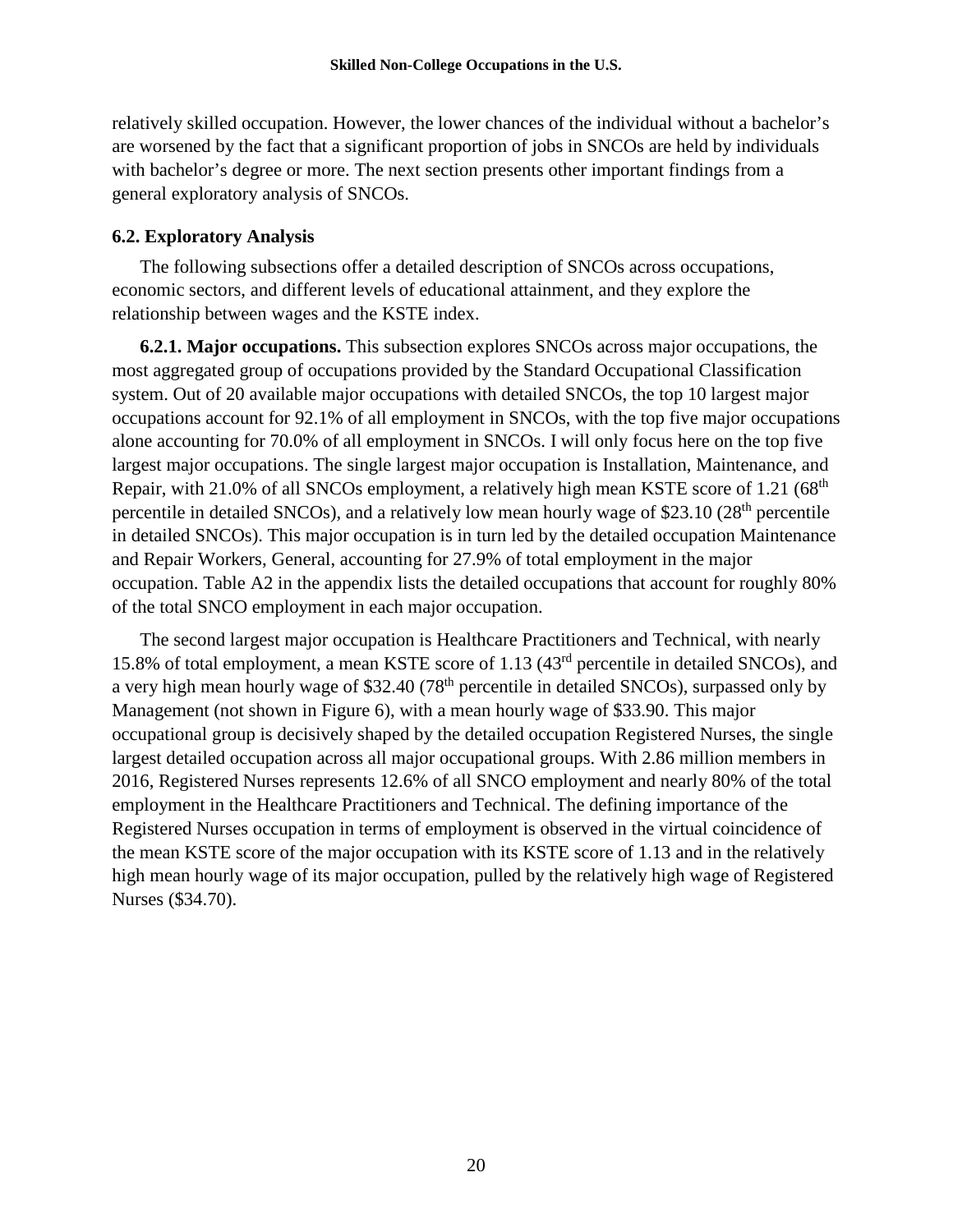| <b>Major Occupation</b>                | Employment<br>Share | <b>Mean KSTE</b> | Mean Hourly<br>Wage |
|----------------------------------------|---------------------|------------------|---------------------|
| Installation, Maintenance, and Repair  | 21.0                | 1.21             | 23.1                |
| Healthcare Practitioners and Technical | 15.8                | 1.13             | 32.4                |
| Construction and Extraction            | 14.4                | 1.31             | 26.1                |
| Sales and Related                      | 10.7                | 1.06             | 27.1                |
| Production                             | 8.0                 | 1.18             | 25.1                |
| Office and Administrative Support      | 6.7                 | 1.13             | 27.4                |
| <b>Protective Service</b>              | 6.0                 | 1.20             | 30.3                |
| Computer and Mathematical              | 4.1                 | 1.08             | 28.3                |
| Architecture and Engineering           | 2.8                 | 1.18             | 28.1                |
| Transportation and Material Moving     | 2.6                 | 1.15             | 29.5                |

#### **Figure 6. Top 10 Largest Major Occupations**

*Source: own calculations based on OES, O\*NET and EPP data. Employment share in %. Mean hourly wage in 2016\$.*

The third largest major occupation is Construction and Extraction, with 14.4% of all SNCO employment, the highest KSTE score across all available major occupations, with a level of 1.31  $(85<sup>th</sup>$  percentile in detailed SNCOs), and a mean hourly wage of \$26.10 (45<sup>th</sup> percentile in detailed SNCOs). In terms of employment, the detailed occupations of Carpenters and Electricians lead this major group, with 20.7% and 18.6% of total employment in Construction and Extraction, respectively. These detailed occupations are followed by First-Line Supervisors of Construction and Extraction Workers (16.4% of the major group's total employment), and Plumbers, Pipefitters, and Steamfitters (12.6%), with the four largest occupations accounting for nearly 68% of the major occupation's total employment.

The fourth largest major occupation is Sales and Related, with 10.7% of all SNCO employment, one of the lowest KSTE scores  $(1.06, 22<sup>nd</sup>$  percentile in SNCOs) in all available major occupations, on par with Community and Social Service (1.03), and a mean hourly wage of \$27.10 (49<sup>th</sup> percentile in SNCOs). Of the four detailed occupations in this major group, two of them represent 88% of the major occupation's total employment. The largest detailed occupation in this group is First-Line Supervisors of Retail Sales Workers, accounting for 48.9% of the group's total employment. The second largest detailed occupation is the generic Sales Representative, Services, All Other, with 39.1% of the group's total employment.

Last, the fifth largest major occupation is Production, with 8.0% of all SNCO employment, an average mean KSTE value of  $1.18$  (61<sup>st</sup> percentile in SNCOs), and a mean hourly wage of  $$25.10$  (40<sup>th</sup> percentile in SNCOs). Employment in the group is highly concentrated in the two largest detailed occupations, First-Line Supervisors of Production, and Operating Workers and Machinists, which represent 33.7% and 21.6% of the major occupation's total employment, respectively, thus accounting jointly for nearly 55% of Production's total employment. The remaining detailed occupations in the group are much smaller in size, including occupations like Computer-Controlled Machine Tool Operators, Metal and Plastic (8.1% of the major occupation's total employment), Water and Wastewater Treatment Plant and System Operators (6.4%), and Chemical Equipment Operators and Tenders (4.1%).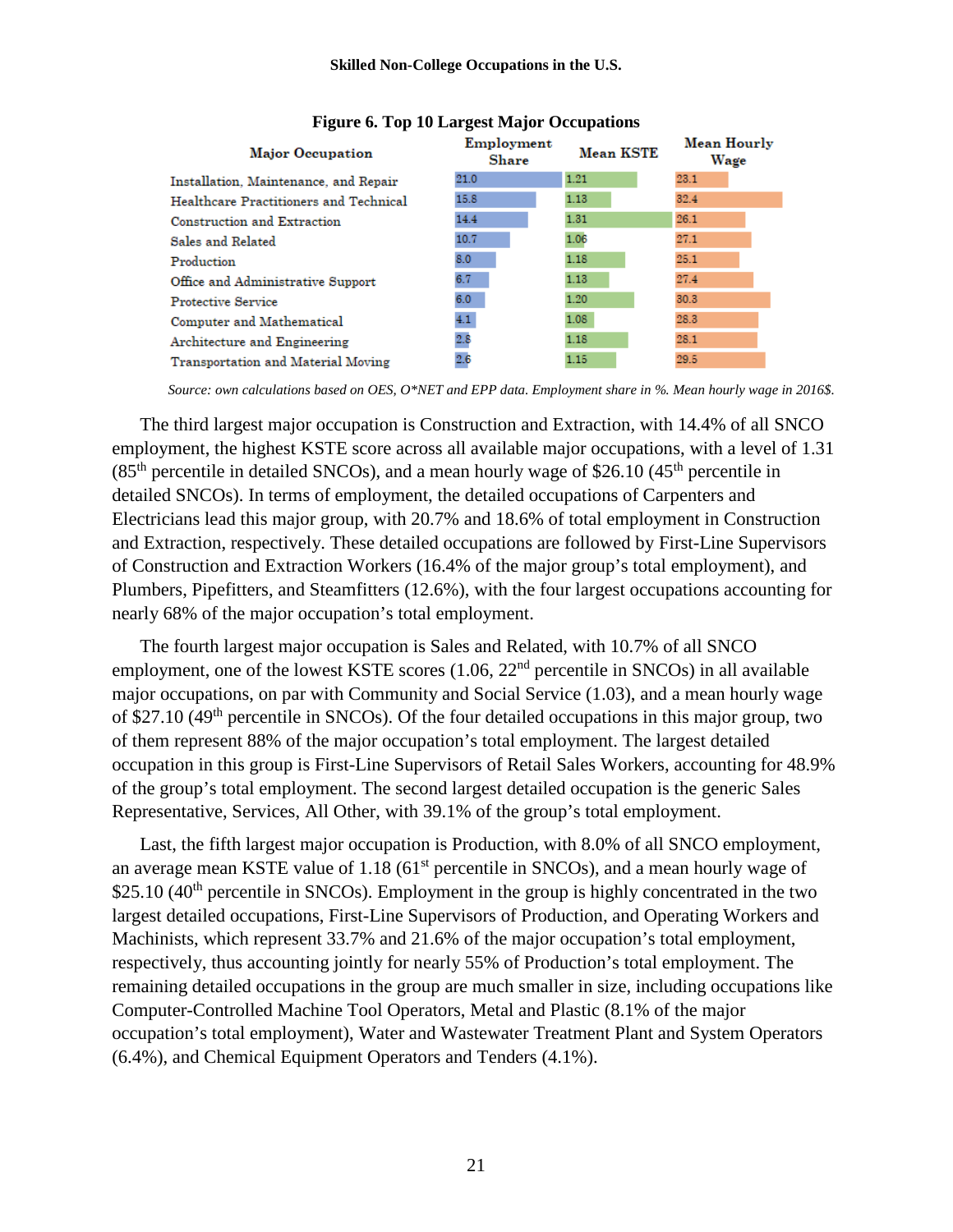**6.2.2. Sectors.** This subsection explores SNCOs across sectors defined by the North American Industry Classification System (NAICS), the most aggregated level of industrial classification the system provides. Of the 20 sectors that include detailed SNCOs, the 10 largest encompass 82% of all SNCO employment, with the top five sectors alone accounting for 62.4%. As in the previous subsection, I concentrate here on the top five largest sectors. The largest sector is Health Care and Social Assistance, with 16.1% of all employment in SNCOs, a KSTE score of 1.13 (43<sup>rd</sup> percentile in detailed SNCOs), and a mean hourly wage of \$31.50 (75<sup>th</sup>) percentile in detailed SNCOs), the second highest mean hourly wage across sectors after Utilities (\$35). Employment in this sector is highly concentrated in a single NAICS industry ("industry," hereafter), General Medical and Surgical Hospitals, with 57.2% of the sector's SNCO employment. Table A3 in the appendix lists the industries, ordered from top to bottom in terms of employment, whose accumulated employment accounts for roughly 80% of the corresponding sector's employment. Not surprisingly, the detailed occupation Registered Nurses represents nearly 70% of the employment in Health Care and Social Assistance. Table A4 in the appendix shows the detailed occupations, ordered from top to bottom in terms of employment, whose accumulated employment accounts for roughly 80% of the corresponding sector's employment.

The second largest sector is Construction, with 14.1% of all SNCO employment, a relatively high KSTE value of 1.30 (84<sup>th</sup> percentile in detailed SNCOs), and a mean hourly wage of \$25.70  $(44<sup>th</sup>$  percentile in detailed SNCOs). Employment in this sector is highly concentrated in a single industry, Building Equipment Contractors, representing more than 42% of the sector's all-SNCO employment. Other sizable industries in this sector include Building Finishing Contractors (13.7% of all SNCO employment in the sector), Foundation, Structure, and Building Exterior Contractors (11.3%), and Residential Building Construction (10.8%). The detailed SNCOs in the Construction sectors are not highly concentrated in terms of employment, with Carpenters and Electricians accounting for 17.9% and 14.5% of the sector's all SNCO employment, respectively, followed by First-Line Supervisors of Construction and Extraction Workers (12.9%) and Plumbers, Pipefitters, and Steamfitters (10.6%).

The third largest sector is Federal, State, and Local Government, excluding schools and hospitals, with 11.6% of all SNCO employment, a KSTE score of 1.20  $(65<sup>th</sup>$  percentile in detailed SNCOs), and a fairly high mean hourly wage of \$29.50 ( $65<sup>th</sup>$  percentile in detailed SNCOs). Industries in this sector only distinguish among the local, state, and federal levels of government. Local Government is by far the largest public employer, with nearly 70% of all SNCO employment in the public sector, followed by the Federal Executive Branch (16.8%) and State Government (13.2%). Employment across detailed SNCOs in the public sector is moderately concentrated in Police and Sheriff's Patrol Officers, with 24.1% of the sector's SNCO employment, and Firefighters, with 11.4%.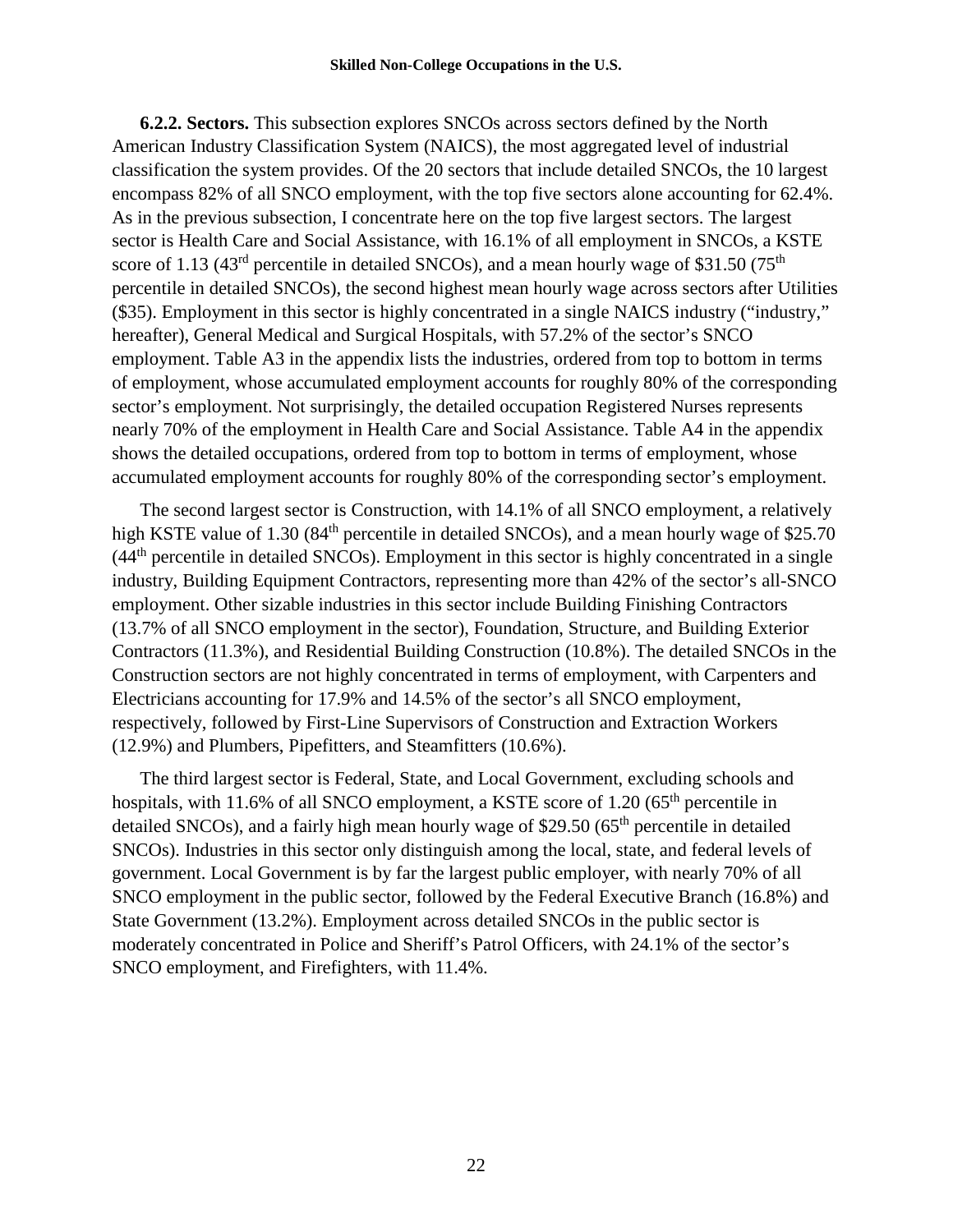| <b>Sector</b>                                 | Employment<br><b>Share</b> | <b>Mean KSTE</b> | Mean Hourly<br>Wage |
|-----------------------------------------------|----------------------------|------------------|---------------------|
| Health Care and Social Assistance             | 16.1                       | 1.13             | 31.5                |
| Construction                                  | 14.1                       | 1.30             | 25.7                |
| Federal, State, and Local Government*         | 11.6                       | 1.20             | 29.5                |
| Manufacturing                                 | 11.1                       | 1.18             | 25.2                |
| Retail Trade                                  | 9.4                        | 1.10             | 21.4                |
| Professional, Scientific, and Technical Serv. | 4.8                        | 1.13             | 29.7                |
| Administrative and Support                    | 4.5                        | 1.14             | 24.6                |
| Wholesale Trade                               | 3.5 <sub>1</sub>           | 1.17             | 27.5                |
| Transportation and Warehousing                | 3.4 <sub>1</sub>           | 1.19             | 29.6                |
| Other Services**                              | 3.2 <sub>1</sub>           | 1.17             | 22.4                |

#### **Figure 7. Top 10 Largest NAICS Sectors**

\*Excluding state and local schools and hospitals. \*\*Except Public Administration. *Source: own calculations based on OES, O\*NET, and EPP data. Employment share in %. Mean hourly wage in 2016\$.*

The fourth largest sector is Manufacturing, with 11.1% of all SNCO employment, a KSTE score of 1.18 (61<sup>st</sup> percentile in detailed SNCOs), and a mean hourly wage of \$25.20 (40<sup>th</sup>) percentile in detailed SNCOs). Employment is highly distributed across industries in Manufacturing, due in part to the more detailed disaggregation of this sector (no other sector has as many industries as the Manufacturing sector). The low concentration of employment by industry in Manufacturing is illustrated by fact that the top five industries in terms of employment, listed in Table A3 in the appendix, concentrate a quarter of all SNCO employment in Manufacturing(compared, for instance, to 83% in Health Care and Social Assistance, 87% in Construction, and 53% in Retail Trade). SNCO employment by detailed occupation is moderately concentrated, with the top five largest occupations accounting for 51% of the sector's all SNCO employment. This group of occupations is led by First-Line Supervisors of Production and Operating Workers (17.8%) and Machinists (12.8%).

Last, the fifth largest sector is Retail Trade, with 9.4% of all SNCO employment, a relatively low KSTE score of 1.10 (37<sup>th</sup> percentile in detailed SNCOs), and a relatively low mean hourly wage of \$21.40 (24<sup>th</sup> percentile in detailed SNCOs). Industries in this sector are somewhat concentrated, with the top five industries (see Table A3 in the appendix) accounting for 53% of the sector's all SNCO employment. This group of industries is led by Automobile Dealers (16.6%), Other General Merchandise Stores (12%), and Grocery Stores (10.6%). Employment across detailed occupations is highly concentrated in this sector, with only four detailed occupations (see Table A4 in the appendix) representing around 80% of the sector's SNCO employment. The single largest occupation, First-Line Supervisor of Retail Sales Workers, accounts for a little more than half of the sector's total SNCO employment.

**6.2.3. Educational attainment.** This section discusses and compares the employment shares across two definitions of educational attainment. In one definition, the one employed so far in this study, educational attainment is seen as a typical requirement for entry into an occupation. In the second definition, educational attainment refers to the estimated educational attainment of workers. An occupation can be said to typically require a certain level of education, but the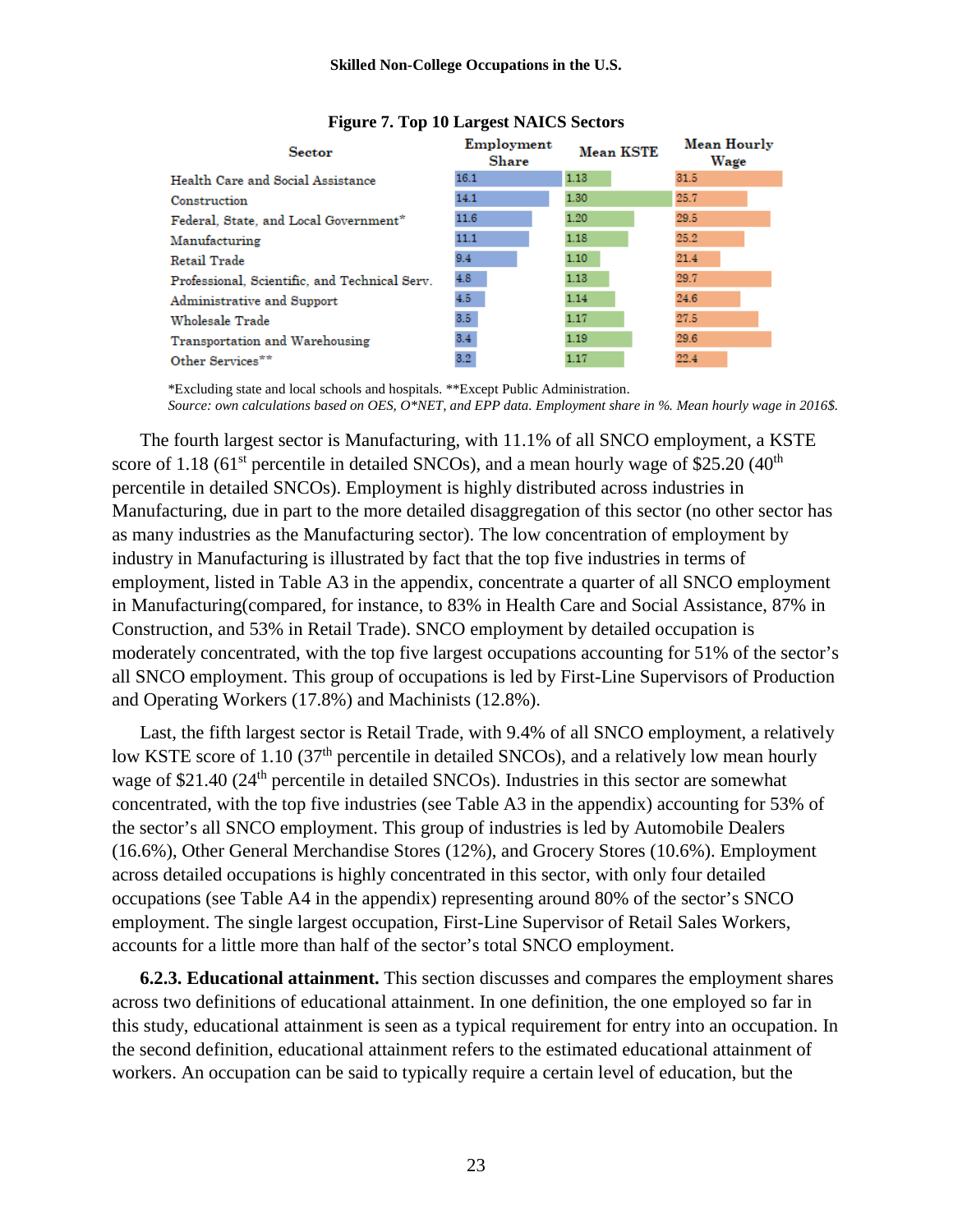educational attainment of individual workers can differ from that average or typical level of required education.

Let us first concentrate on the educational attainment typically required for entry (Figure 8). A high school diploma or equivalent is by far the most frequent educational level typically required for entry in SNCOs, with the total employment of detailed SNCOs that typically require a high school diploma or equivalent representing almost *two-thirds* of all SNCO employment. Top detailed occupations in this category include First-Line Supervisors of Office and Administrative Support Workers (9.7% of all employment in SNCOs requiring high school for entry), Maintenance and Repair Workers, General (9.0%), First-Line Supervisors of Retail Sales Workers (8%), Sales Representatives, Services, All Other (6.4%), and Carpenters (4.6%).

The second most frequent level of educational attainment typically required for entry is the associate's degree, represented in nearly a *fifth* of all SNCO employment. Not surprisingly, this category is dominated by Registered Nurses, with nearly 65% of all employment in SNCOs typically requiring an associate's degree for entry. The effect of the decision to downgrade the EPP educational requirement from bachelor's to associate's degree is significant in terms of SNCO employment: It increases the employment size of this category by 185%, from 1.5 million to 4.4 million workers. Other large occupations in this category include Computer Network Support Specialists (4.3%), Electrical and Electronics Engineering Technicians (3.1%), Web Developers (2.9%), Respiratory Therapists (2.9%), and Architectural and Civil Drafters (2.2.%).

A third important category of required education is postsecondary nondegree award, with nearly 2.2 million workers or 9.6% of all SNCO employment. The employment level is particularly relevant in this case, since this category would have been the second largest category after high school had I not decided to include Registered Nurses under the associate's degree. Postsecondary nondegree awards are certificates or other awards, but not degrees, awarded by educational institutions after students complete formal postsecondary schooling. They do not include certification issued by a professional organization or certifying body. SNCO employment in this educational category is highly concentrated in five out of 20 detailed occupations, namely Automotive Service Technicians and Mechanics (29.7% of all SNCO employment in the postsecondary nondegree award category), Firefighters (14.5%), Heating, Air Conditioning, and Refrigeration Mechanics and Installers (13.5%), Emergency Medical Technicians and Paramedics (11.2%), and Telecommunications Equipment Installers and Repairers, Except Line Installers (10.5%).

The remaining categories of typically required education for entry are less than high school and some college, no degree, with 2.9% and 2.7% of all SNCO employment, respectively. Employment in this category is highly concentrated in few eminently physical or manual skilled occupations: Painters, Construction, and Maintenance (33.3% of all employment in SNCOs typically requiring less than a high school degree for entry), Roofers (17.8%), Drywall and Ceiling Tile Installers (14.3%), and Service Unit Operators, Oil, Gas, and Mining (6.6%). The concentration of employment is extreme in the case of some college, no degree, where a single occupation, Computer User Support Specialists, concentrates more than 99% of all employment in SNCOs typically requiring some college, no degree.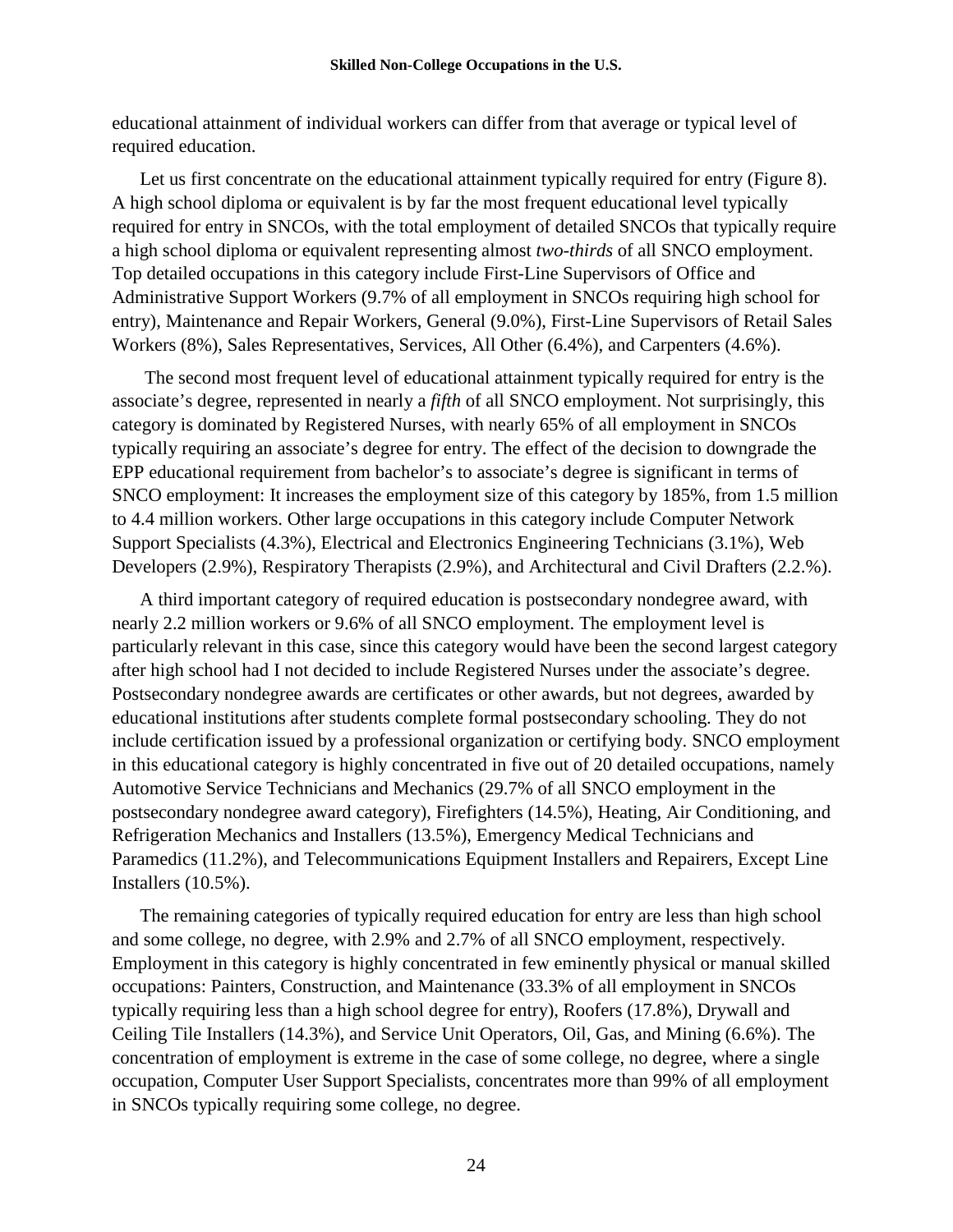

**Figure 9. Estimated Educational Attainment of Workers in SNCOs**

LHS: Less than high school; PNA: postsecondary nondegree award (only in Figure 8); SC: some college, no degree; AD: associate's degree; BD: bachelor's degree; MD: master's degree. The estimates of educational attainment of workers result from applying the 2014 and 2015 American Community Survey employment shares by educational attainment for workers 25 years and older to the OES employment levels.

*Source: own calculations based on OES, O\*NET, and EPP data.*

**Figure 8. Educational Attainment Typically** 

Let us now focus on the estimated educational attainment of workers in SNCOs (Figure 9). High school is barely the single largest category, with an estimate of 26% of all SNCO employment, followed closely by some college, with 24.5% of all SNCO employment, and by bachelor's degree, with 21.4%. Employment in the high school category is not highly concentrated, with the largest 10 detailed occupations accounting for an estimate of roughly 48% of all SNCO employment of workers that report a high school diploma or equivalent as their maximum level of educational attainment. This relatively low concentration of employment, compared with the typically required education I just discussed, is observed in some categories of workers' educational attainment, where each detailed occupation encompasses more than one education category (e.g., the detailed occupation Maintenance and Repair Workers, General reports 40.5% of its employment in the high school category, 27.1% in some college, 14.0% in less than high school, 10.5% in associate degree, and 1% in bachelor's degree). The largest detailed occupations in the high school category include Maintenance and Repair Workers, General (9.1% of SNCO employment in the category), First-Line Supervisors of Retail Sales Workers (5.9%), First-Line Supervisors of Office and Administrative Support Workers (5.4%), Automotive Service Technicians and Mechanics (4.9%), and Carpenters (4.8%).

The second largest category, formed by workers with some college but no degree, shows a somewhat more even distribution of employment than the high school category (the 10 largest occupations represent 43% of all SNCO employment) and share with the high school category many of the occupations at the top of the employment hierarchy. The largest three detailed occupations, for instance, include the same largest occupations than in the high school category, but in different order. Prominent occupations in this category include Sales Representatives, Services, All Other and Police and Sheriff's Patrol Officers, each representing about 4% of all SNCO employment in the category, and Computer User Support Specialists and Registered Nurses, each with roughly 3%.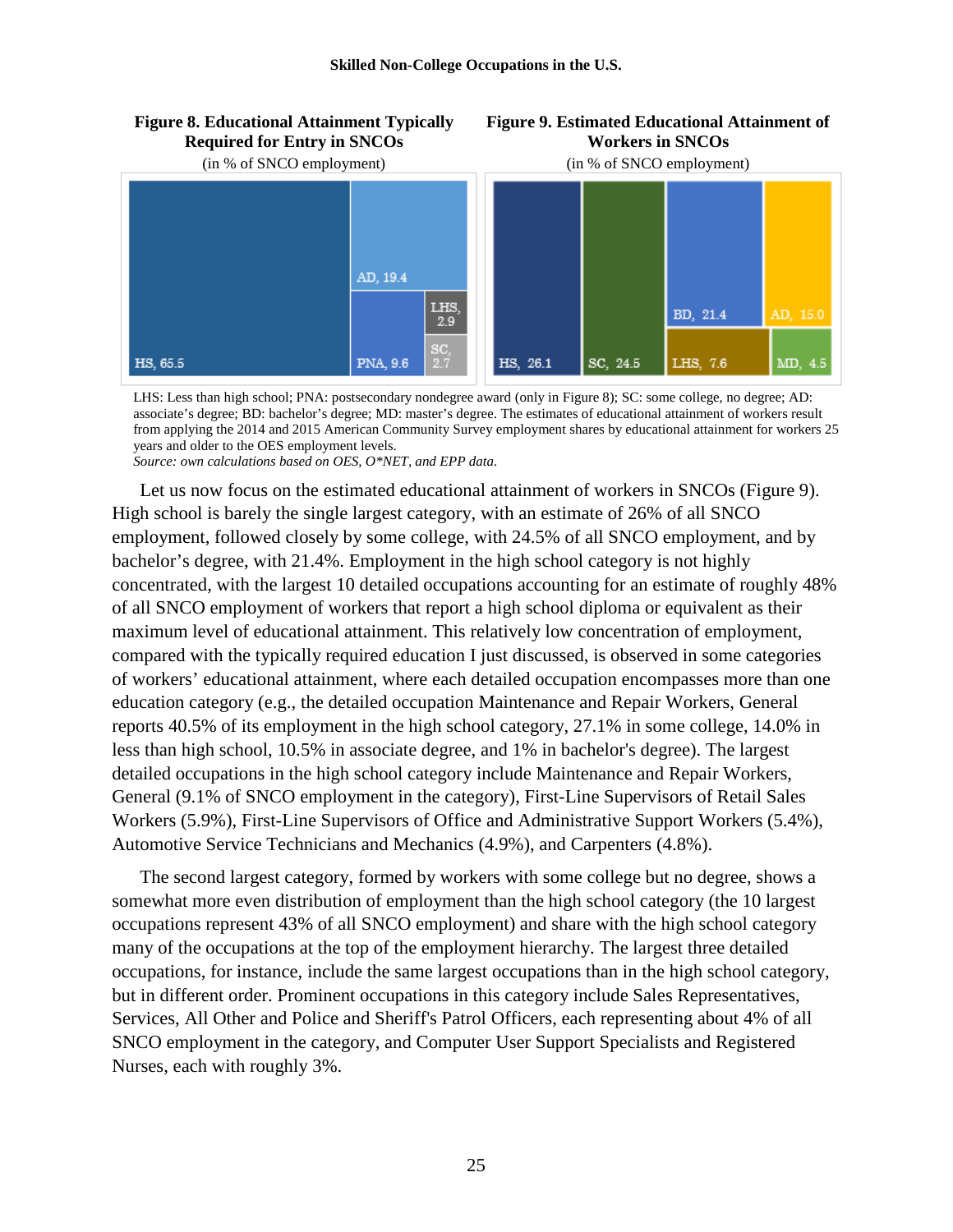The bachelor's degree and associate's degree categories are both defined by the salient role of the Registered Nurses occupation. In each of these categories, Registered Nurses represent nearly 30% of all the SNCO employment in each category. A closer look at the employment levels reveals that the estimated number of Registered Nurses holding bachelor's degrees (1.37 million workers) is much larger than the estimated number of Registered Nurses with associate's degrees (nearly 968,600 workers). This difference of more than 40% between the two employment levels has two implications. The first is methodological: the different employment levels supports, in principle, the Bureau of Labor Statistics decision to adjudicate a bachelor's degree as the typically required education for entry into the Registered Nurses occupation, thus calling into question the decision to change the educational requirements for this occupation. However, my methodological decision was based, again, on the fact that almost all states in the U.S. still require an associate's degree for licensing. This decision was deliberately inclusive and may be revised in the near future, since the typical education required for entry into the Registered Nurses occupation may be in a process of transitional upgrading.

The second implication is that the sheer volume of Registered Nurses with bachelor's degrees significantly increases the proportion of workers with bachelor's degree in SNCOs. This proportion increases from 17.6% of all SNCO employment when the Registered Nurses occupation is excluded when the Registered Nurses occupation is included. This measurement is critical in this study, because the presence of workers with educational credentials above an associate's degree *may* indicate overqualification or underemployment of college graduates. The Registered Nurses occupation does not offer a good example to explore the possibility of overqualification, due to the methodological issues discussed above. The occupation with the second largest number of workers with bachelor's degrees, Sales Representatives, Services, All Other, with 8.3% of all SNCO employment of workers with bachelor's degrees, offers a better case to illustrate overqualification. According to the EPP, the Sales Representatives, Services, All Other occupation typically requires a high school diploma or equivalent. The distribution of educational attainment of workers in this occupation, however, indicates that 24.2% of workers have high school diplomas as their maximum level of educational attainment, while 42.4% hold bachelor's degrees. Overall, nearly 60% of services sales representatives are educated above the level typically required for entry. This fact alone suggests the presence of a significant share of overqualified workers in this occupation. Other SNCOs with large proportions of workers with bachelor's degrees across all SNCOs also show sizable shares of workers with bachelor's degrees or more within themselves, like First-Line Supervisors of Office and Administrative Support Workers (7.7% of all SNCO employment of workers with bachelor's degrees), with an estimate of more than 46% of its workers holding bachelor's degrees or more, or First-Line Supervisors of Retail Sales Workers (5.3% of all SNCO employment of workers with a bachelor's degree), with an estimate of 36% of its workers with at least a bachelor's degree. Again, these relatively high shares of workers with 4-year university degrees working in occupations that typically do not require that much formal education suggests the presence of overqualified individuals. A rigorous evaluation of the overqualification thesis is beyond the scope of this paper and deserves separate study.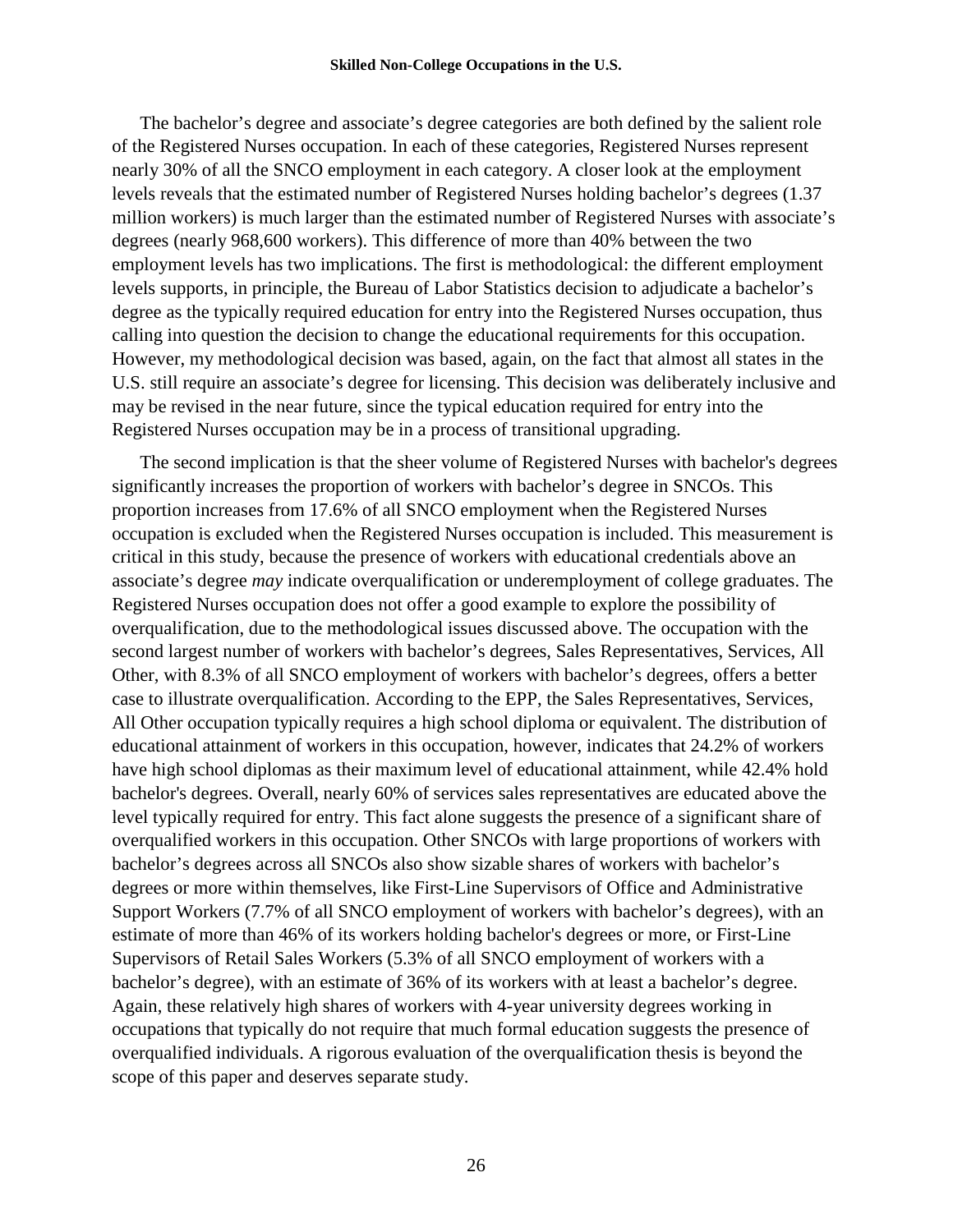**6.2.4. Detailed SNCOs: Wages and KSTE Scores.** This subsection briefly describes some central facts related to the wages of SNCOs and the relationship between wages and KSTE scores in SNCOs. Let us concentrate first on the distribution of wages. A comparison of the distribution of mean hourly wages in SNCOs versus the distribution of mean hourly wages of all detailed occupations, non-college occupations, and skilled occupations (see Figures 10, 11, and 12) clearly shows that the distribution of mean hourly wages in SNCOs is more symmetrical or less skewed than the distributions of mean hourly wages in the comparison occupational groups. This simply means that the distribution of mean hourly wages in SNCOs is *relatively more egalitarian* than the distribution of mean hourly wages of all detailed occupations, non-college occupations, or skilled occupations.

A comparison of the ranges of mean hourly wages where the distributions are denser provides important information to assess the shape and range of the distribution of mean hourly wages of SNCOs versus different occupational groups. As is directly observable in Figure 10, the much more compact distribution of mean hourly wages in SNCOs is denser between the low \$20s and the mid \$30s, in 2016 dollars, whereas the more frequent values for all occupations is significantly below that range. The location and shape of the distribution of wages of SNCOs suggests a higher average wage for SNCOs compared to the average wage for all occupations. In effect, the weighted average of the mean hourly wages of SNCOs is \$27.20, 14% higher than the weighted average of the mean hourly wages for all occupations, which stands at \$23.90.





*Source: own calculations based on OES, O\*NET, and EPP data.*

Comparisons with the skilled and non-college groups of occupations offer an additional analytical advantage. In the case of a comparison between the wage distributions of SNCOs and all non-college occupations, the exercise shows the effect of the "skilled" component on the shape and range of the distribution of occupational wages. As shown in Figure 11, the more frequent mean hourly wages in SNCOs are higher than the more frequent mean hourly wages in non-college occupations. In effect, the weighted average of the mean hourly wages of SNCOs is \$27, 50% higher than the weighted average of the mean hourly wages of non-college occupations of \$18. Put simply, the relatively more egalitarian or compact distribution of wages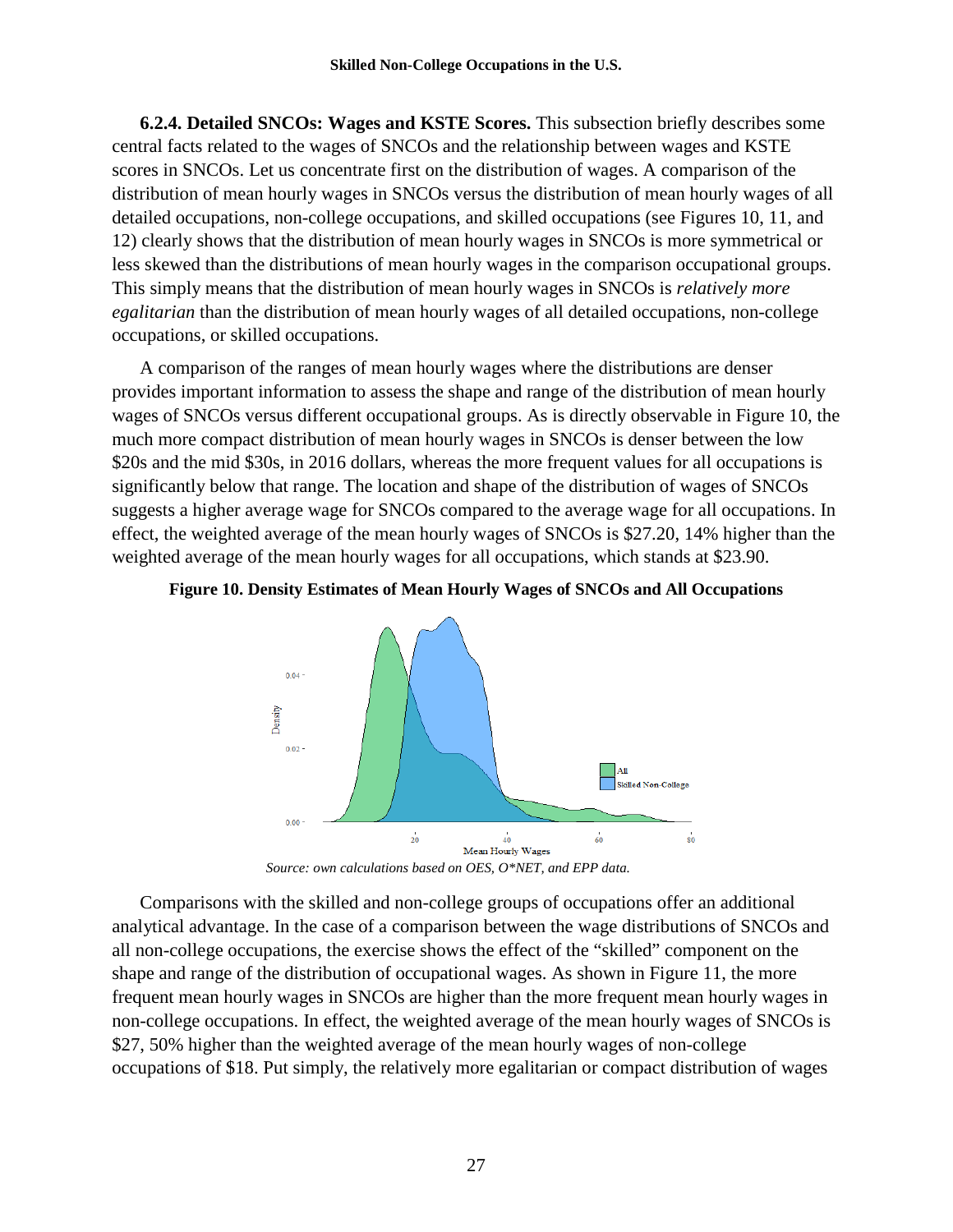in SNCOs has a higher average wage vis-a-vis the average wage of the relatively more unequal distribution of wages in non-college occupations.



*Source: own calculations based on OES, O\*NET and EPP data.*

Like in the previous comparison with non-college occupations, the comparison between the wage distributions of SNCOs and all skilled occupations shows the impact of the "non-college" component on the shape and range of the distribution of occupational wages. The visual comparison is also quite clear in this case. Even though the more frequent values of mean hourly wages between both distributions overlap, as shown in Figure 12, the significant mass of employment with wages above the mid \$30s in skilled occupations easily pulls, as it were, the average occupational wage in this group above the corresponding average occupational wage in SNCOs. In effect, the weighted average of the mean hourly wages of skilled occupations is \$37, almost 40% higher than the same measure of wages in SNCOs. Thus, the relatively more dispersed or unequal distribution of occupational wages in skilled occupations commands a higher average wage in comparison with the average wage of the more egalitarian distribution of wages in SNCOs.

An important observation on the range of wages in SNCOs is the share of employment in occupations with median occupational hourly wages below the overall median occupational hourly wage. This measure provides a general approximation to the overall quality of the jobs in this occupational group in terms of occupational wages. In 2016, the employment of occupations with a median hourly wage below the overall median hourly wage of \$17.80 represented 8.6% of all SNCO employment. Exactly 80% of the employment in this subset of SNCOs is concentrated in two occupations: Maintenance and Repair Workers, General, with an employment share of 68% and a median hourly wage just below the overall median hourly wage, and Emergency Medical Technicians and Paramedics, with an employment share of 12% and a median hourly wage of \$15.70. The employment share of the SNCOs with median hourly wages below the overall median hourly wage is higher than the corresponding employment share of skilled occupations, at 4.6%, but is significantly lower than the same employment share in non-college occupations, which stands at an impressive 66.5%.

It follows, then, that the likelihood of an occupation reporting a median hourly wage below the overall median hourly wage increases (decreases) dramatically if the occupation is a noncollege (skilled) occupation. This rule is patently illustrated in the case of skilled occupations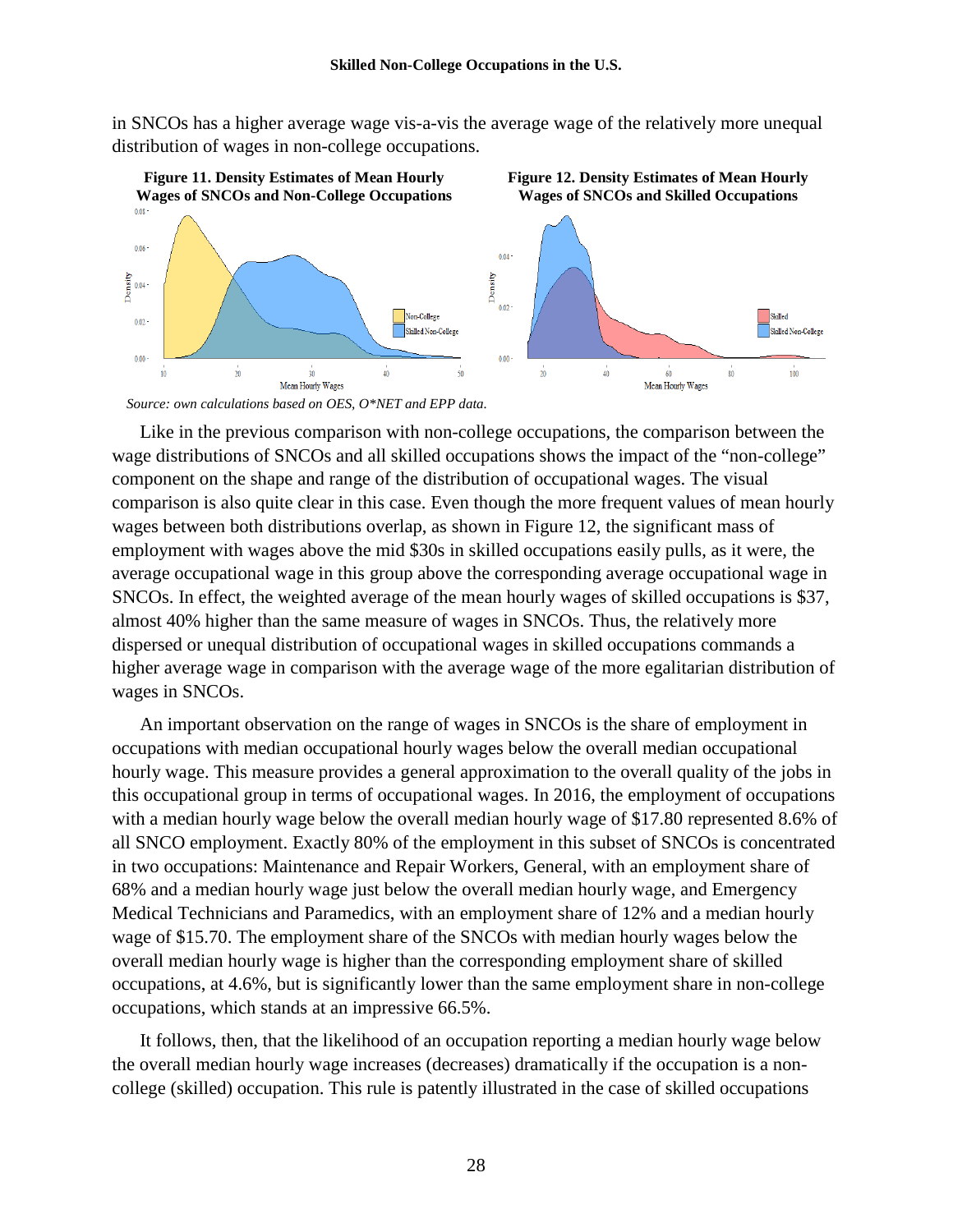(which, it is worth remembering, include both college and non-college occupations), where 86% of the employment of skilled occupations with median hourly wages below the overall median hourly wage are non-college occupations. Thus, the relatively low employment share of SNCOs with median wages below the overall median wage shows how the above average KSTE scores weed out most low paying non-college occupations, exposing the unsurprising positive relationship between occupational hourly wages and the KSTE scores.

The relationship between occupational hourly wages and the KSTE scores is effectively positive, but the contrast between a highly skewed distribution of the KSTE index for SNCOs (Figure 4) and a much more symmetrical distribution of the mean hourly wages of SNCOs (Figure 10) already suggests a relatively low correlation between both variables. Figure 13 plots the relationship between mean hourly wages and the KSTE index for SNCOs, with the size of the bubbles being proportional to the occupation's employment level, also suggests a positive but not highly strong correlation between both variables. A Kendall rank correlation coefficient of 0.2 confirms this relatively low correlation, challenging, in principle, widely held views based on the human capital approach, which equates more knowledge, skills, training and/or experience with proportionally higher hourly wages. It can admittedly be argued that a simple correlation cannot address the relationship between wages and a proxy of skills when the phenomenon of wage determination is affected by important variables like age, gender, race, educational attainment, industry, geography, and union membership status.<sup>[13](#page-32-0)</sup> A short answer to this potential criticism is that *occupational wages* and the KSTE scores are summary measures that already include, as it were, the effects of important "independent" variables like age, gender, race, education, etc. The mean or median hourly wages of any detailed occupation are *in theory* summary measures determined by the weighted intervention of different hourly wages by those important "independent" variables. In practice, this relationship is limited by data quality, which is high in the case of the OES dataset. Applying the same logic to the KSTE index, we can conclude that a relatively low correlation between occupational wages and KSTE scores suggests an effectively low correlation among both variables, *mediated by the effects* of important variables like age, gender, race, industry, etc. In general, simple averages are more complex than commonly assumed.

Figure 13 helps illuminate the nature of the general relationship between wages and the KSTE scores by showing all SNCOs (except for two very small ones with KSTE scores above 1.8 in order to improve the graphical representation of the SNCOs). The 10 largest SNCOS are highlighted and identified. The combined employment of these 10, or nearly 6% of all SNCOs, represents 48.3% of all SNCO employment. The largest 10 occupations show a wide dispersion of median hourly wages from \$17.80 for Maintenance and Repair Workers, General, and \$32.90 for Registered Nurses, concentrated mostly within a relatively narrow range of the KSTE index, from the 1.03 of Sales Representatives, Services, All Other, to the 1.13 of First-Line Supervisors of Office and Administrative Support Workers, and Registered Nurses. This high concentration

<span id="page-32-0"></span><sup>&</sup>lt;sup>13</sup> Other important processes affecting the determination of wages are the balance between the supply of and demand for labor at the occupational level (i.e., a shortage or excess of workers in a specific occupation) and practices of "social closure" in some occupations, especially professional. Variables attempting to capture these phenomena are not readily available in public datasets and are not typically included in studies of wage determination.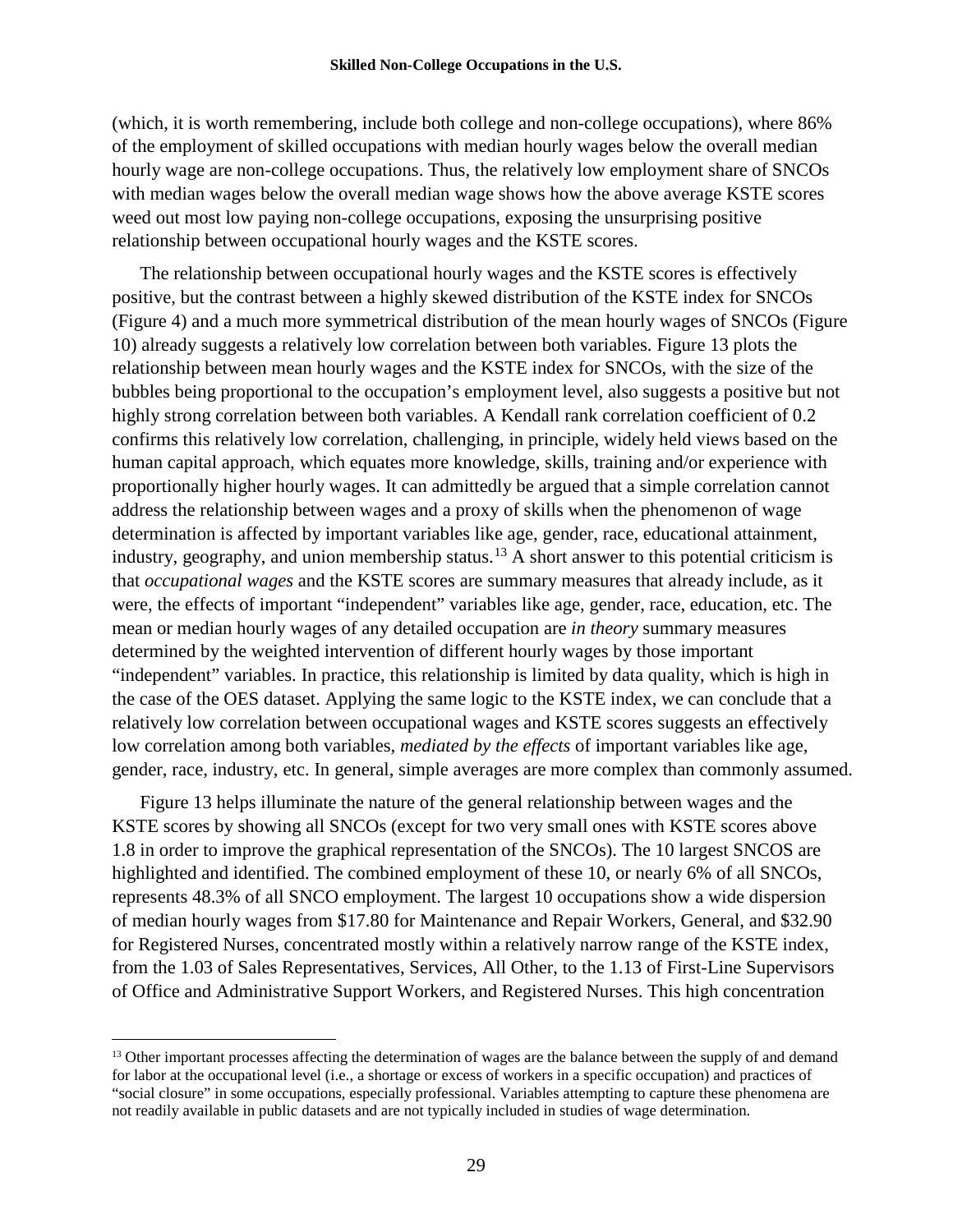of occupational employment in a relatively narrow range of the KSTE values is also observed across all SNCOs, with 80% of all SNCO employment concentrated in occupations with a KSTE score below 1.2.



**Figure 13. Median Hourly Wages and KSTE Scores across SNCOs**

*Source: own calculations based on OES, O\*NET, and EPP data. FLS is First-Line Supervisors.*

The largest 10 SNCOs include a rich variety of occupations, without the predominance of manufacturing or technical occupations typically associated with middle-skill jobs. A comparison of two occupations in this group illustrates the varied nature of the SNCOs. Registered Nurses is by far the largest occupation, with 12.6% of all SNCO employment, a very high median hourly wage of \$32.90 (73<sup>rd</sup> percentile) and a KSET measure of 1.13 (45<sup>th</sup>) percentile). Electricians is the 10th largest occupation, with 2.7% of all SNCO employment, a median hourly wage of \$25.40 (35<sup>th</sup> percentile), and a very high KSTE value of 1.52 (96<sup>th</sup>) percentile). Some of the differences between both occupations conform to a stereotype of the differences between occupations in the service sector, especially in rapidly expanding and polarized "care work" (Dwyer, 2013), and those in the production or industrial sector. The female-dominated Registered Nurses occupation is highly dynamic in terms of employment growth, with an average annual growth rate of 1.7% in 2006-2016. The male-dominated Electricians occupation is highly cyclical in terms of employment and has still not reached the prerecession employment level of 2008, showing an average annual growth rate of 0.1% in 2006- 2016. Electricians earn, on average, a median hourly wage that is 23% lower than the median hourly wage of Registered Nurses, but they are required to have much more on-the-job and onsite training and more work experience than Registered Nurses (T scores of 3.49 and 0.46, respectively; and E scores of 1.94 and 0.9, respectively). This requirement is essentially why the KSTE score of Electricians is much higher than the KSTE measure of Registered Nurses, since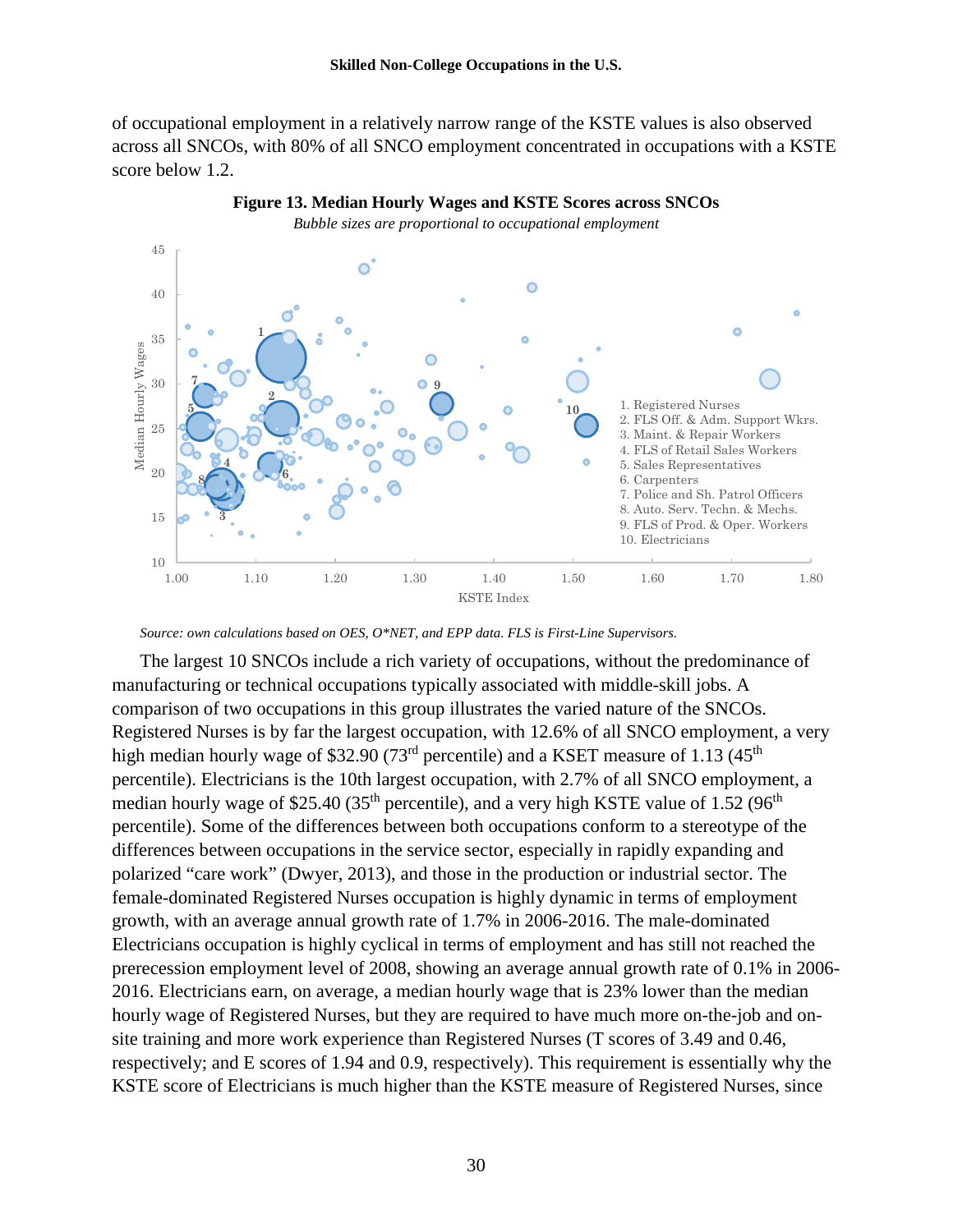the KS measure of Registered Nurses is somewhat higher than the KS value for Electricians (1.25 vs. 1.17).



*Source: own calculations based on OES, O\*NET, and EPP data.*

The variation of median hourly wages and KSTE scores across SNCOs can be further explored in Figure 14, which plots the five largest occupations in each quartile of median hourly wages. The employment in these 20 occupations represents 67% of all SNCO employment. Again, the relatively high concentration of employment across SNCOs justifies the analytical focus on a relatively small number of big occupations. Even though a detailed discussion of Figure 14 will not be pursued in this paper, suffice it to say that this exercise only amplifies the level of detail of the mix of occupations by median hourly wages and KSTE index. More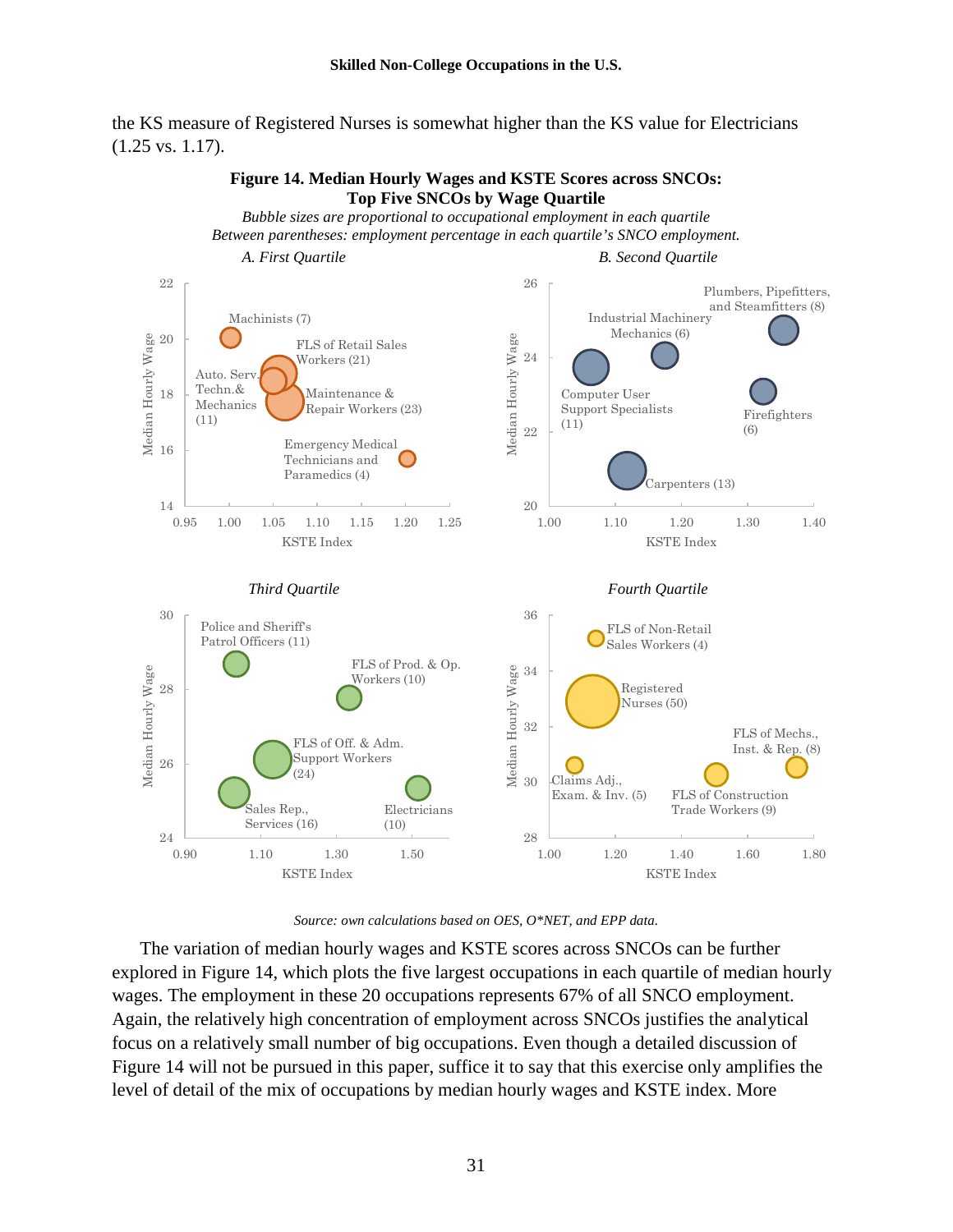specifically, Figure 14 allows for a quick characterization of the different wage quartiles in terms of their dominant or largest occupations. For instance, the fourth quartile is dominated by Registered Nurses, with a little more than 50% of the combined SNCO employment in the quartile, and by three first-line supervisor occupations, with a combined employment that represents 22% of the quartile's SNCO employment. The mixes of dominant occupations in the remaining quartiles should be self-evident in Figure 14's employment shares of each occupation in the quartile's SNCO employment (between parentheses, in percentages).

# **7. Summary and Conclusions**

This paper has presented a new methodological approach to identify occupations in the U.S. that require medium to relatively high skills but that do not typically require a bachelor's degree for entry. I call this group of occupations Skilled Non-College Occupations (SNCOs). Existing approaches to empirically isolate this group of occupations, commonly known as "middle-skill" occupations, offer different methods that in some cases lead to significantly different estimates of middle-skill occupations. Following the spirit of Rothwell (2015), the new approach relies heavily on a new skills index based on the knowledge, skills, training, and work experience required to perform a job at the detailed occupational level, using O\*NET data. Thus, the new method provides a rigorous definition of SNCOs to improve the measurement of skills through a new composite index of skills based on O\*NET data.

In contrast to studies that estimate that the employment of so-called middle-skill occupations in the U.S. represent one third to nearly half of total employment, this study estimates that the combined employment of SNCOs accounted for 16.2% of all jobs in 2016. A general exploratory analysis in Section 6 yields six important findings:

- 1. In non-college occupations (i.e., those typically requiring less than a bachelor's degree), *one in five jobs* belongs to a relatively skilled occupation. In contrast, for college occupations (i.e., those typically requiring a bachelor's degree or more), *four in five jobs* belong to a relatively skilled occupation. This extremely large difference in the likelihood of getting into a relatively skilled occupation with or without a bachelor's degree should be a warning sign for advocates of career paths associated with middle-skill jobs.
- 2. The exploratory analysis across occupations and industries reveals a composition of SNCOs that defies stereotypes of middle-skill jobs. Skilled care workers and technicians in the health care sector and skilled production workers in manufacturing are part of the group, as expected. Other occupations like first-line supervisors of administrative support workers, police officers, and sales representatives in the service sector add new layers of complexity to the notion of middle-skill jobs.
- 3. Employment in SNCOs is concentrated in a relatively small number of detailed occupations, led in size by Registered Nurses. For instance, nearly half of all jobs in SNCOs is concentrated in the top 10 detailed SNCOs, out of 179 detailed SNCOs. This high concentration of employment across occupations, which is also observable across industries, suggests that studies that focus on specific occupations, possibly also within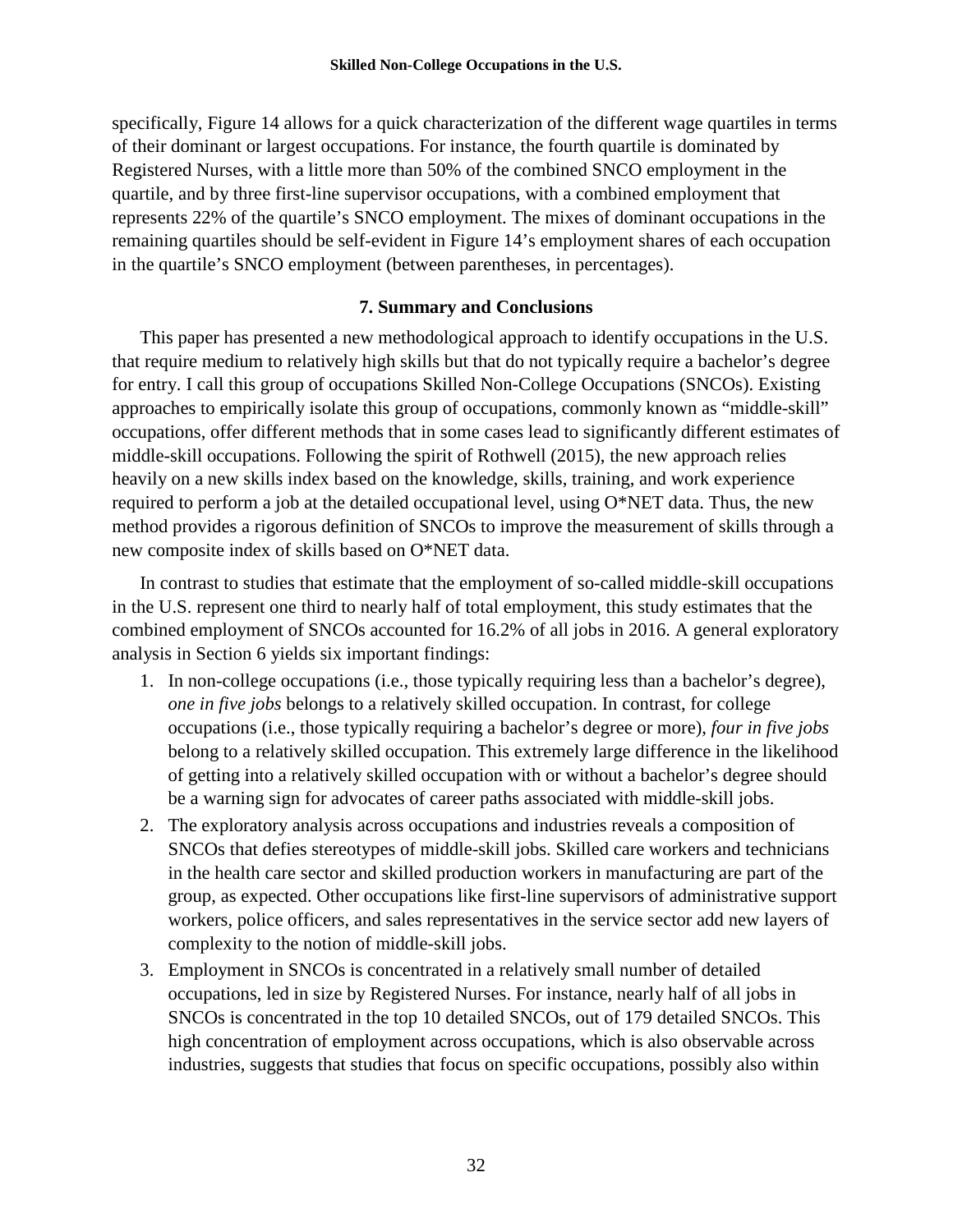specific industries, may shed more light on the nature and dynamics of SNCOs and the different educational and career paths associated with them.

- 4. The correlation between median occupational wages and the KSTE scores is quite low, challenging in principle the central tenets of human capital theory, where "learning," represented in this case by the average knowledge, skills, training, and work experience required in each detailed occupation, is supposed to keep pace with "earnings" (Brown, Cheung, & Lauder, 2015, p. 213). The relationship between skills and wages needs to be explored further in studies that incorporate the KSTE index or similar skills indexes in conventional multivariate analysis of wage determination.
- 5. The SNCO wage distribution is much more symmetrical and more compact or egalitarian than the wage distributions of all occupations, skilled occupations, and non-college occupations. Mean hourly wages of SNCOs are more frequent between the low \$20s and the mid \$30s, or between a lower bound that stands somewhat below and an upper bound that stands well above the overall mean hourly wage of \$24 in 2016. The distribution of KSTE values across SNCOs is much more skewed than the wage distribution, with most values concentrated toward the lower end of the distribution. The observed low correlation between occupational wages and the KSTE scores is then explained by the important differences in the shapes of their distributions.
- 6. There is a clear mismatch between the aggregated levels of educational attainment typically required by SNCOs and the aggregated levels of educational attainment of workers in SNCOs. While more than *two-thirds* of jobs require a high-school degree or less, an estimate of *two-thirds* of the workers in SNCOs report levels of educational attainment above a high school diploma. The aggregated excess of education effectively attained by workers relative to the education occupations require suggests that a significant proportion of workers in SNCOs are *overqualified* or *underemployed* in terms of educational attainment. This result is consistent with findings in recent research on the relationships among education, skills, and employment in the U.S. (see Abel & Deitz, 2016; Beaudry, Green, & Sand, 2015; Cappelli, 2015; Fogg & Harrington, 2011).

Summing up, SNCOs in the U.S. represent a much smaller mass of employment compared to existing definitions of middle-skills jobs. More specifically, SNCOs (a) represent only one in five jobs that do not require a 4-year college degree for entry; (b) encompass a wide variety of occupations and industries, even though the jobs are highly concentrated in a relatively small number of occupations and industries; (c) usually pay above-average wages; (d) show a quite low correlation between wages and skills; and (e) include a significant proportion of workers who are potentially underemployed in terms of educational attainment.

This paper leaves some important questions unaddressed. These questions refer to the demographics of workers in SNCOs, the dynamics of SNCOs over time, and the variation in the dynamics and composition of SNCOs across subnational geographic areas. What is the composition of SNCOs in terms of age, sex, race, and ethnicity, and how has it changed over time? Have SNCOs expanded or contracted over the last decades, especially since the Great Recession? Are SNCOs expected to expand or contract in official employment projections? In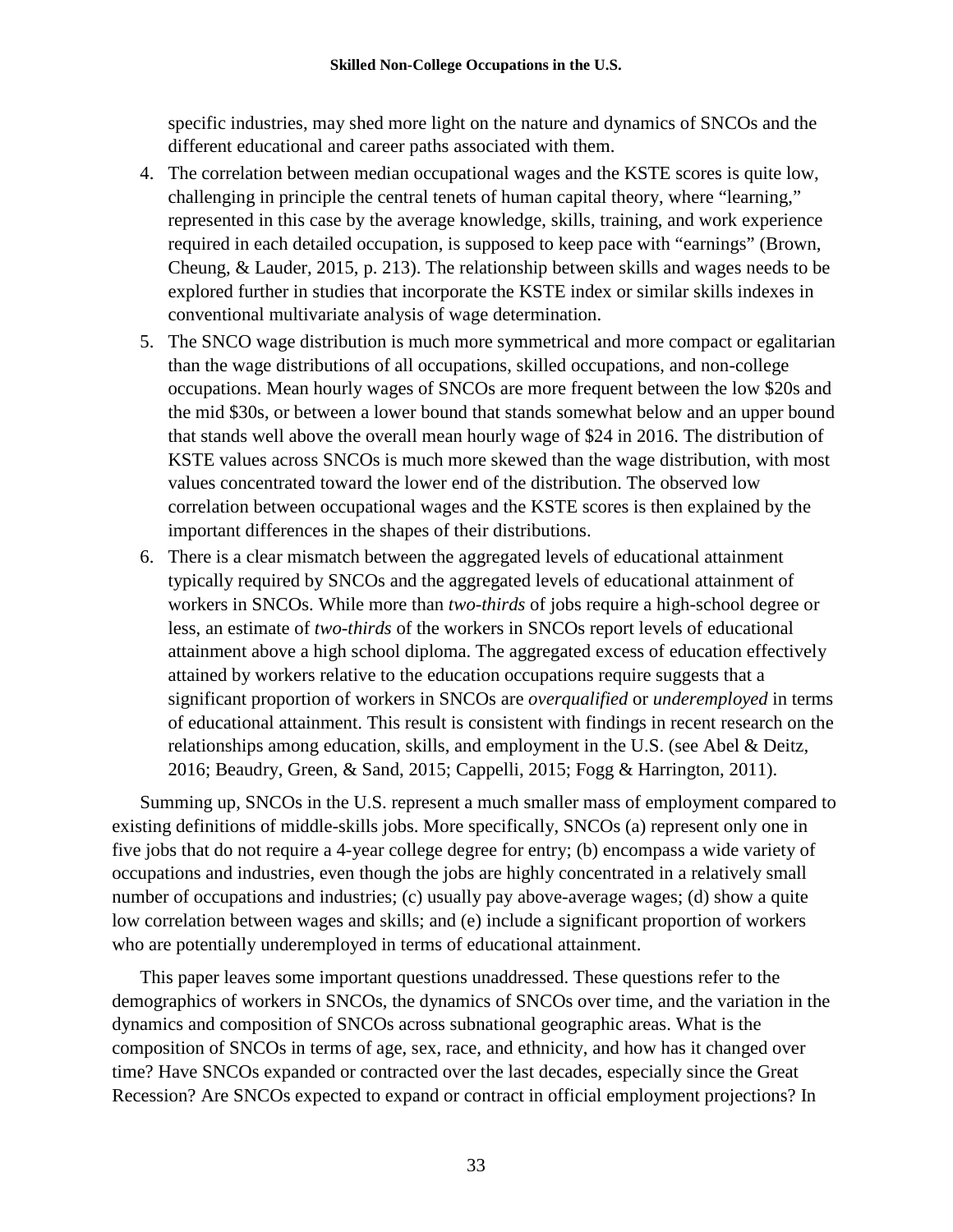terms of employment, which SNCOs have expanded or contracted, and which ones are projected to grow or decline? Do the relative size and composition of SNCOs vary significantly across states and metropolitan areas? Answers to these important questions, based on the method proposed in this paper, should offer a more accurate understanding of the nature and dynamics of SNCOs in the U.S.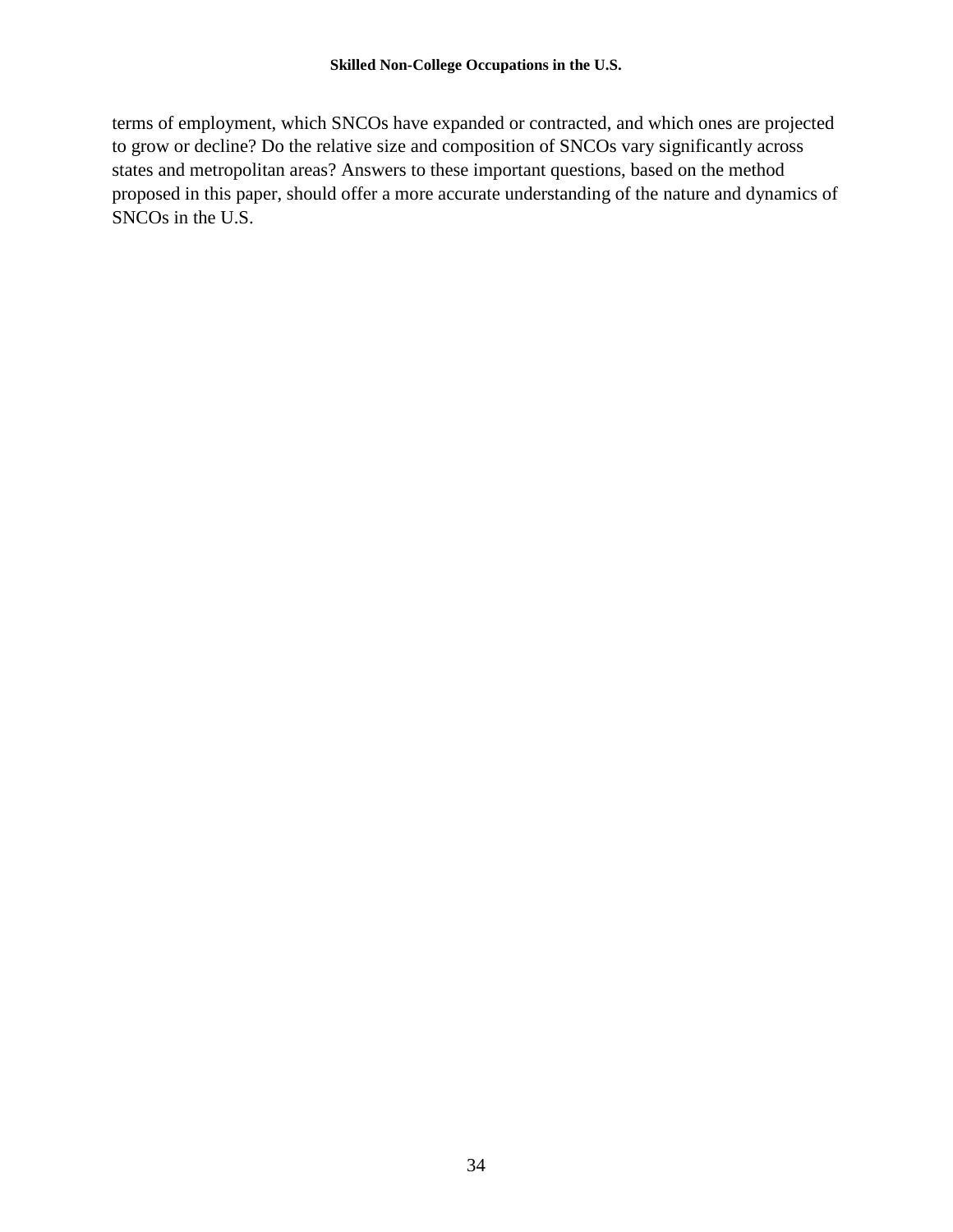# **References**

- Abel, J. R., & Deitz, R. (2016). *Underemployment in the early careers of college graduates following the Great Recession* (Working Paper No. 22654). National Bureau of Economic Research. https://doi.org/10.3386/w22654
- Attewell, P. (1990). What is skill? *Work and Occupations*, *17*(4), 422–448. https://doi.org/10.1177/0730888490017004003
- Autor, D. H. (2010). *The polarization of job opportunities in the U.S. labor market*. Center for American Progress and The Hamilton Project. Retrieved from https://www.brookings.edu/research/the-polarization-of-job-opportunities-in-the-u-s-labormarket-implications-for-employment-and-earnings/
- Autor, D. H. (2015). Why are there still so many jobs? The history and future of workplace automation. *Journal of Economic Perspectives*, *29*(3), 3–30. https://doi.org/10.1257/jep.29.3.3
- Autor, D. H., & Dorn, D. (2012). *The growth of low skill service jobs and the polarization of the U.S. labor market* (IZA Discussion Paper No. 7068). Institute for the Study of Labor (IZA). Retrieved from http://ideas.repec.org/p/iza/izadps/dp7068.html
- Autor, D. H., Katz, L. F., & Kearney, M. S. (2006). The polarization of the U.S. labor market. *American Economic Review*, *96*(2), 189–194. https://doi.org/10.1257/000282806777212620
- Beaudry, P., Green, D. A., & Sand, B. M. (2015). The great reversal in the demand for skill and cognitive tasks. *Journal of Labor Economics*, *34*(S1), S199–S247. https://doi.org/10.1086/682347
- Brown, P., Cheung, S. Y., & Lauder, H. (2015). Beyond a human capital approach to education and the labour market: The case for industrial policy. In D. Bailey, K. Cowling, & P. Tomlinson (Eds.), *New Perspectives on Industrial Policy for a Modern Britain* (pp. 206– 224). Oxford, U. K.: Oxford University Press.
- Burrowes, J., Young, A., Restuccia, D., Fuller, J., & Raman, M. (2014). *Bridge the gap: Rebuilding America's middle skills*. Harvard Business School. Retrieved from https://www.hbs.edu/competitiveness/Documents/bridge-the-gap.pdf
- Cappelli, P. H. (2015). Skill gaps, skill shortages, and skill mismatches: Evidence and arguments for the United States. *ILR Review*, *68*(2), 251–290. https://doi.org/10.1177/0019793914564961
- Carnevale, A. P., Smith, N., & Strohl, J. (2010, November 30). The real education crisis: Are 35% of all college degrees in New England unnecessary? *New England Journal of Higher Education*.
- Dwyer, R. E. (2013). The care economy? Gender, economic restructuring, and job polarization in the U.S. labor market. *American Sociological Review*, *78*(3), 390–416. https://doi.org/10.1177/0003122413487197
- Fogg, N. P., & Harrington, P. E. (2011). Rising mal-employment and the Great Recession: The growing disconnection between recent college graduates and the college labor market. *Continuing Higher Education Review*, *75*, 51–65.
- Goldin, C., & Katz, L. F. (2008). *The race between education and technology*. Cambridge, Mass.: Belknap Press of Harvard University Press.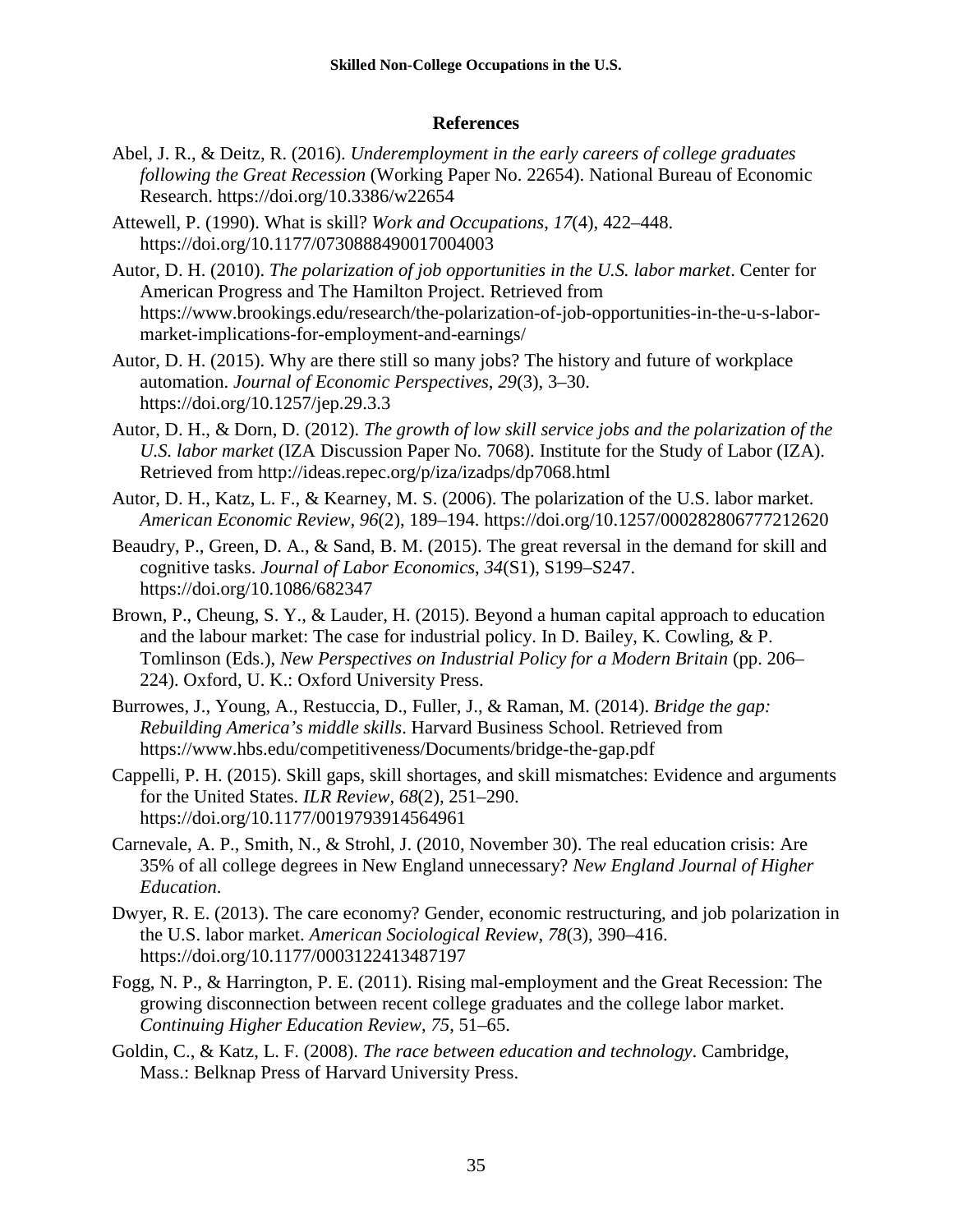- Handel, M. J. (2016). The O\*NET content model: Strengths and limitations. *Journal for Labour Market Research*, *49*(2), 157–176. https://doi.org/10.1007/s12651-016-0199-8
- Harrington, P. E., & Sum, A. M. (2010a, November 8). College labor shortages in 2018? *New England Journal of Higher Education*.
- Harrington, P. E., & Sum, A. M. (2010b, December 7). College labor shortages in 2018? Part Deux. *New England Journal of Higher Education*.
- Harrison, B., & Bluestone, B. (1988). *The great U-turn: Corporate restructuring and the polarizing of America*. New York: Basic Books.
- Harrison, B., & Bluestone, B. (1990). Wage polarisation in the U.S. and the "flexibility" debate. *Cambridge Journal of Economics*, *14*(3), 351–373.
- Heinrich, M. (2018). Expanding opportunities through middle-skills education. U.S. Congress Joint Economic Committee.
- Holzer, H. J. (2015). *Job market polarization and U.S. worker skills: A tale of two middles* (Brookings Institution Brief). Washington, D.C.: Brookings Institution.
- Holzer, H. J., & Lerman, R. I. (2007). *America's forgotten middle-skill jobs: Education and training requirements in the next decade and beyond.* Washington, DC: The Workforce Alliance.
- Howell, D. R., & Wolff, E. N. (1991). Trends in the growth and distribution of skills in the U.S. workplace, 1960-1985. *Industrial and Labor Relations Review*, *44*(3), 486–502. https://doi.org/10.2307/2524157
- Juhn, C. (1999). Wage inequality and demand for skill: Evidence from five decades. *Industrial and Labor Relations Review*, *52*(3), 424–443. https://doi.org/10.2307/2525143
- Katz, L. F., & Murphy, K. M. (1992). Changes in relative wages, 1963-1987: Supply and demand factors. *Quarterly Journal of Economics*, *107*(1), 35–78. https://doi.org/10.2307/2118323
- Kendall, M., & Gibbons, J. D. (1990). *Rank Correlation Methods* (5th ed.). London, New York, NY: Oxford University Press.
- Kochan, T., Finegold, D., & Osterman, P. (2012, December 1). Who can fix the "middle-skills" gap? *Harvard Business Review*. Retrieved from https://hbr.org/2012/12/who-can-fix-themiddle-skills-gap
- Leins, C. (2017, September 1). States focus on middle-skills jobs gap. Retrieved March 21, 2018, from https://www.usnews.com/news/best-states/articles/207-09-01/states-fight-to-fill-themiddle-skills-jobs-gap-and-survive-in-the-digital-economy
- Massey, D. S., & Hirst, D. S. (1998). From escalator to hourglass: Changes in the U.S. occupational wage structure 1949-1989. *Social Science Research*, *27*(1), 51–71. https://doi.org/10.1006/ssre.1997.0612
- Modestino, A. S. (2010). *Mismatch in the labor market: Measuring the supply of and demand for skilled labor in New England* (SSRN Scholarly Paper No. ID 1947436). Rochester, NY: Social Science Research Network. Retrieved from https://papers.ssrn.com/abstract=1947436
- Modestino, A. S. (2015). *Middle skill workers in today's job market* (The supply chain for middle-skill jobs: Education, training, and certification pathways). Washington, D.C.: National Academies of Sciences, Engineering and Medicine. Retrieved from http://sites.nationalacademies.org/cs/groups/pgasite/documents/webpage/pga\_167971.pdf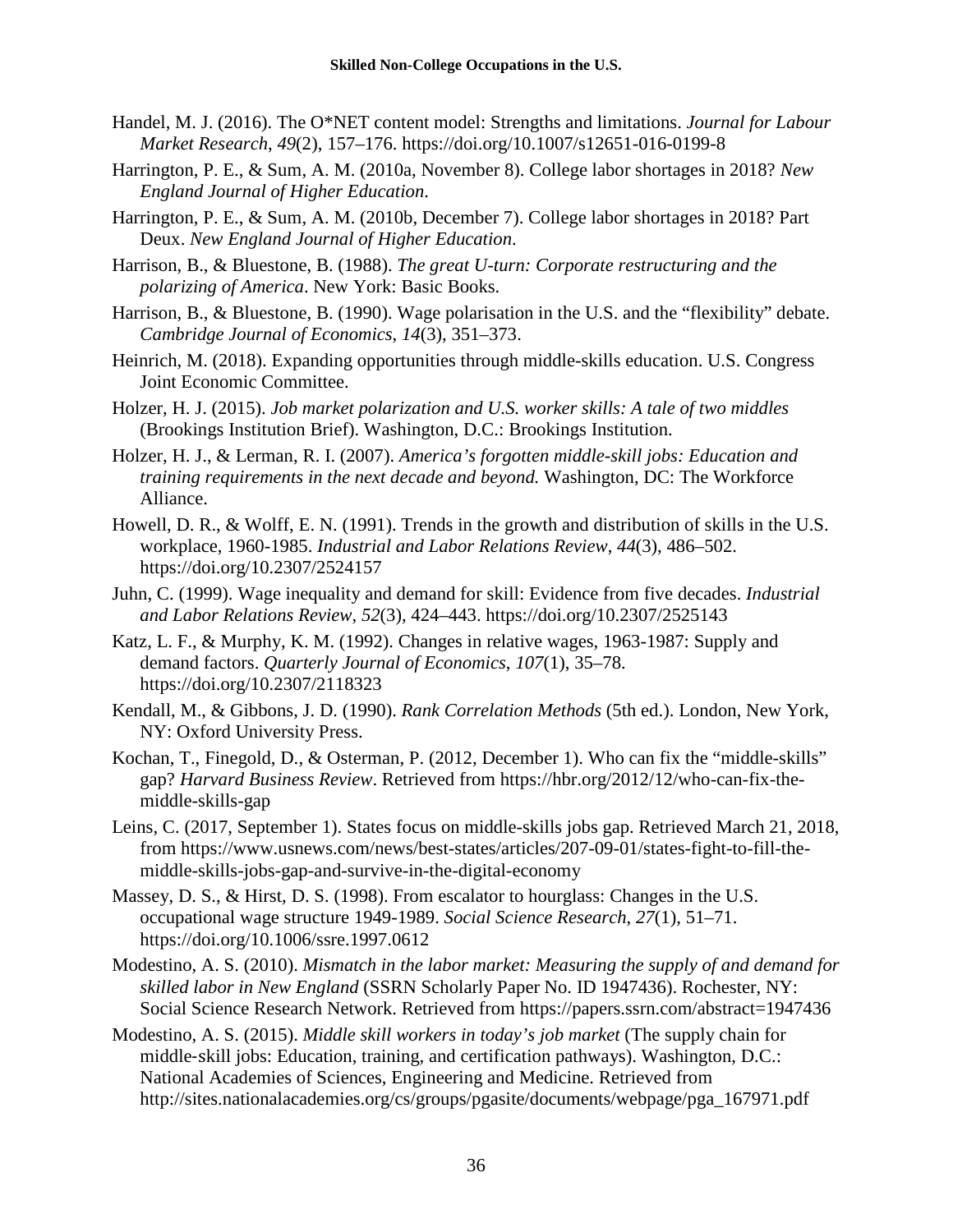- Morris, M., Bernhardt, A. D., & Handcock, M. S. (1994). Economic inequality: New methods for new trends. *American Sociological Review*, *59*(2), 205–219.
- National Center for O\*NET Development. (2017). *The O\*NET content model: Detailed outline with descriptions*. Retrieved from https://www.onetcenter.org/dl\_files/ContentModel\_DetailedDesc.pdf

National Skills Coalition. (2014, June 18). Discussion of methodology for 2014 middle-skill fact sheets. Available on request from the National Skills Coalition.

- National Skills Coalition. (2017). *United States' forgotten middle* (Middle-Skill Job Fact Sheets). Washington, D.C.: National Skills Coalition. Retrieved from https://www.nationalskillscoalition.org/resources/publications/2017-middle-skills-factsheets/file/United-States-MiddleSkills.pdf
- *Nurse Journal*. (2017). RN requirements by state + qualifications [Webpage]. Retrieved December 7, 2017, from https://nursejournal.org/registered-nursing/rn-requirements-by-state/
- Rothwell, J. T. (2013). *The hidden STEM economy*. Retrieved July 11, 2017, from Brookings Institution website: https://www.brookings.edu/research/the-hidden-stem-economy/
- Rothwell, J. T. (2015). *Defining skilled technical work* (SSRN Scholarly Paper No. ID 2709141). Rochester, NY: Social Science Research Network. Retrieved from https://papers.ssrn.com/abstract=2709141
- Rumberger, R. W. (1981). The changing skill requirements of jobs in the U.S. economy. *Industrial and Labor Relations Review*, *34*(4), 578–590. https://doi.org/10.2307/2522479
- Sappenfield, M. (2017, May 21). A hands-on view of education. *Christian Science Monitor*. Retrieved from https://www.csmonitor.com/Commentary/upfront-blog/2017/0521/A-handson-view-of-education
- Selingo, J. (2018, January 8). The false promises of worker retraining. *The Atlantic*. Retrieved from https://www.theatlantic.com/education/archive/2018/01/the-false-promises-of-workerretraining/549398/
- Sommers, D., & Morisi, T. L. (2012). Employment projections through the lens of education and training. *Monthly Labor Review*, *135*(4), 13–28.
- Spenner, K. I. (1979). Temporal changes in work content. *American Sociological Review*, *44*(6), 968–975.
- Spenner, K. I. (1983). Deciphering Prometheus: Temporal change in the skill level of work. *American Sociological Review*, *48*(6), 824–837.
- Tyszko, J. A., Sheets, R. G., & Fuller, J. B. (2014). *Managing the talent pipeline: A New approach to closing the skills gap*. U.S. Chamber of Commerce Foundation. Retrieved from https://www.uschamberfoundation.org/sites/default/files/Managing%20the%20Talent%20Pip eline.pdf
- Wright, E. O., & Dwyer, R. E. (2003). The patterns of job expansions in the USA: a comparison of the 1960s and 1990s. *Socio-Economic Review*, *1*(3), 289–325. https://doi.org/10.1093/soceco/1.3.289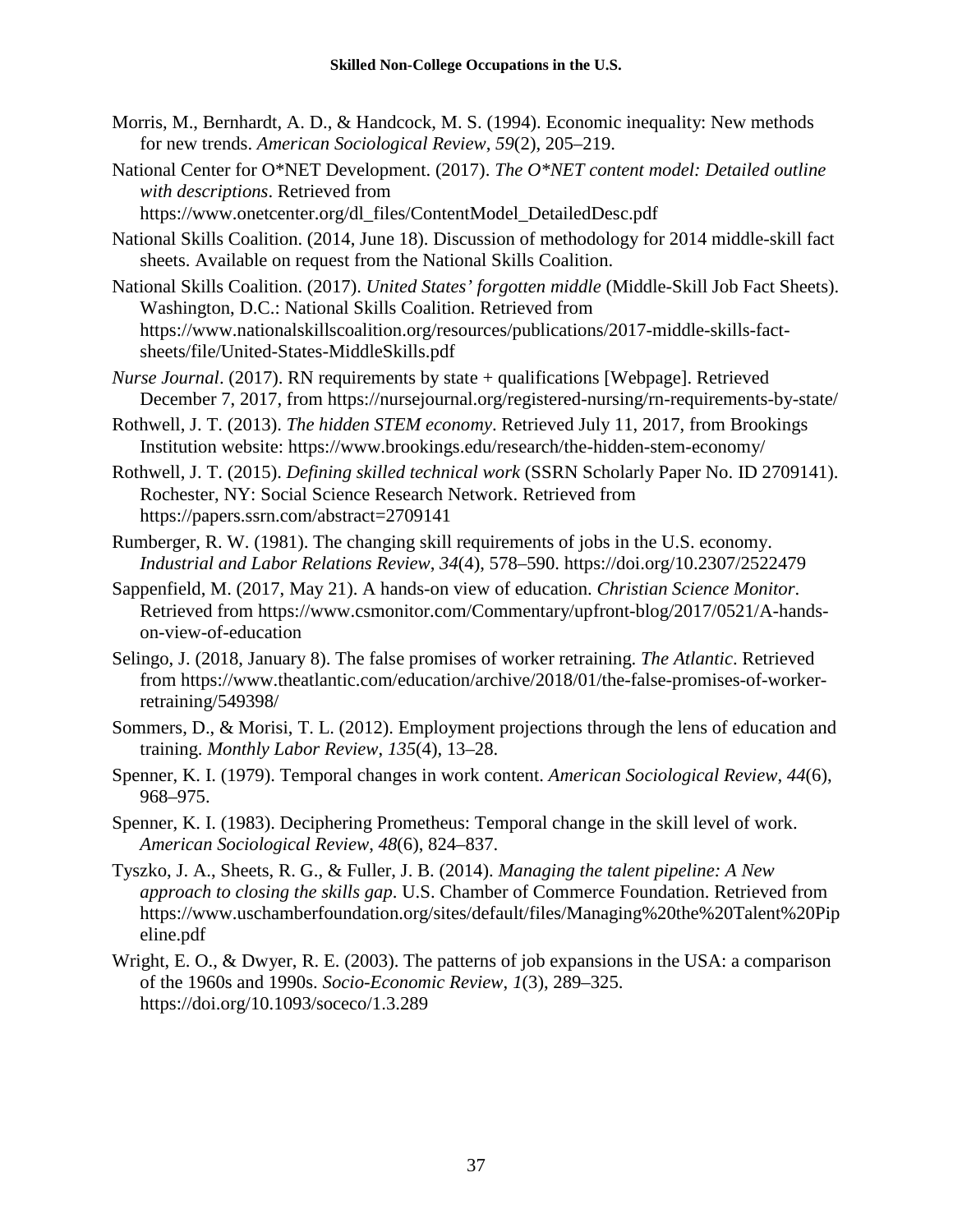# **Appendix**

# **Table A1. Skilled Non-College Occupations and Associated KSTE Scores**

| Code    | <b>Title</b>                                                                 | <b>KSTE</b> |
|---------|------------------------------------------------------------------------------|-------------|
| 33-2022 | Forest Fire Inspectors and Prevention Specialists                            | 2.18        |
| 49-2095 | Electrical and Electronics Repairers, Powerhouse, Substation, and<br>Relay   | 1.90        |
| 47-4021 | <b>Elevator Installers and Repairers</b>                                     | 1.78        |
| 49-1011 | First-Line Supervisors of Mechanics, Installers, and Repairers               | 1.75        |
| 33-1021 | First-Line Supervisors of Fire Fighting and Prevention Workers               | 1.71        |
| 53-5031 | Ship Engineers                                                               | 1.53        |
| 19-4091 | Environmental Science and Protection Technicians, Including Health           | 1.52        |
| 47-2111 | Electricians                                                                 | 1.52        |
| 17-3021 | Aerospace Engineering and Operations Technicians                             | 1.51        |
| 47-1011 | First-Line Supervisors of Construction Trades and Extraction Workers         | 1.51        |
| 33-2021 | Fire Inspectors and Investigators                                            | 1.48        |
| 33-1012 | First-Line Supervisors of Police and Detectives                              | 1.45        |
| 53-5021 | Captains, Mates, and Pilots of Water Vessels                                 | 1.44        |
| 49-9021 | Heating, Air Conditioning, and Refrigeration Mechanics and Installers        | 1.43        |
| 33-1099 | First-Line Supervisors of Protective Service Workers, All Other              | 1.42        |
| 49-2094 | Electrical and Electronics Repairers, Commercial and Industrial<br>Equipment | 1.42        |
| 49-9044 | Millwrights                                                                  | 1.39        |
| 11-9013 | Farmers, Ranchers, and Other Agricultural Managers                           | 1.39        |
| 45-1011 | First-Line Supervisors of Farming, Fishing, and Forestry Workers             | 1.38        |
| 51-8012 | Power Distributors and Dispatchers                                           | 1.36        |
| 47-2152 | Plumbers, Pipefitters, and Steamfitters                                      | 1.35        |
| 51-1011 | First-Line Supervisors of Production and Operating Workers                   | 1.33        |
| 47-5012 | Rotary Drill Operators, Oil and Gas                                          | 1.33        |
| 27-2021 | Athletes and Sports Competitors                                              | 1.33        |
| 33-2011 | Firefighters                                                                 | 1.32        |
| 49-9051 | Electrical Power-Line Installers and Repairers                               | 1.32        |
| 27-2032 | Choreographers                                                               | 1.32        |
| 17-3029 | Engineering Technicians, Except Drafters, All Other                          | 1.31        |
| 39-4031 | Morticians, Undertakers, and Funeral Directors                               | 1.30        |
| 49-3031 | Bus and Truck Mechanics and Diesel Engine Specialists                        | 1.29        |
| 51-4111 | Tool and Die Makers                                                          | 1.29        |
| 51-8031 | Water and Wastewater Treatment Plant and System Operators                    | 1.28        |

| Code    | Title                                                                                   | <b>KSTE</b> |
|---------|-----------------------------------------------------------------------------------------|-------------|
| 47-2181 | Roofers                                                                                 | 1.28        |
| 49-9099 | Installation, Maintenance, and Repair Workers, All Other                                | 1.27        |
| 11-9141 | Property, Real Estate, and Community Association Managers                               | 1.27        |
| 33-9021 | Private Detectives and Investigators                                                    | 1.26        |
| 53-7071 | Gas Compressor and Gas Pumping Station Operators                                        | 1.26        |
| 19-4093 | Forest and Conservation Technicians                                                     | 1.25        |
| 17-3024 | Electro-Mechanical Technicians                                                          | 1.25        |
| 35-1011 | Chefs and Head Cooks                                                                    | 1.25        |
| 49-2021 | Radio, Cellular, and Tower Equipment Installers and Repairers                           | 1.25        |
| 51-8011 | <b>Nuclear Power Reactor Operators</b>                                                  | 1.25        |
| 49-2091 | <b>Avionics Technicians</b>                                                             | 1.25        |
| 47-2211 | <b>Sheet Metal Workers</b>                                                              | 1.24        |
| 11-9131 | Postmasters and Mail Superintendents                                                    | 1.24        |
| 51-9081 | Dental Laboratory Technicians                                                           | 1.24        |
| 11-3071 | Transportation, Storage, and Distribution Managers                                      | 1.24        |
| 17-3026 | <b>Industrial Engineering Technicians</b>                                               | 1.23        |
| 11-9071 | <b>Gaming Managers</b>                                                                  | 1.23        |
| 29-9012 | Occupational Health and Safety Technicians                                              | 1.23        |
| 47-2171 | Reinforcing Iron and Rebar Workers                                                      | 1.22        |
| 51-8013 | <b>Power Plant Operators</b>                                                            | 1.22        |
| 53-5022 | <b>Motorboat Operators</b>                                                              | 1.21        |
| 17-3027 | Mechanical Engineering Technicians                                                      | 1.21        |
| 47-2141 | Painters, Construction and Maintenance                                                  | 1.21        |
| 45-2021 | <b>Animal Breeders</b>                                                                  | 1.21        |
| 51-9082 | Medical Appliance Technicians                                                           | 1.21        |
| 53-2021 | Air Traffic Controllers                                                                 | 1.21        |
| 49-2022 | Telecommunications Equipment Installers and Repairers, Except Line<br><b>Installers</b> | 1.21        |
| 27-2099 | Entertainers and Performers, Sports and Related Workers, All Other                      | 1.21        |
| 53-2012 | <b>Commercial Pilots</b>                                                                | 1.21        |
| 29-2081 | Opticians, Dispensing                                                                   | 1.20        |
| 29-2041 | <b>Emergency Medical Technicians and Paramedics</b>                                     | 1.20        |
| 51-9011 | <b>Chemical Equipment Operators and Tenders</b>                                         | 1.20        |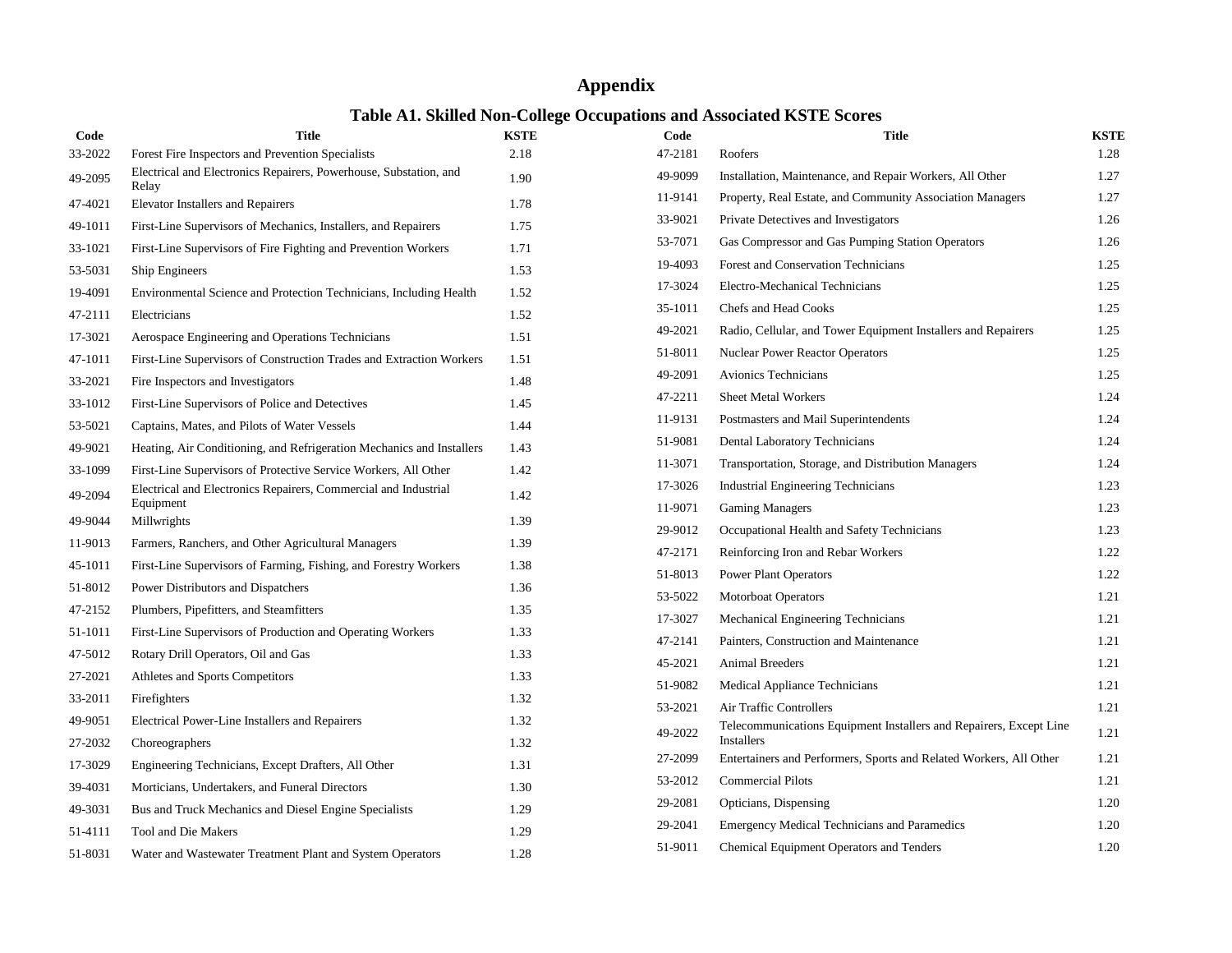| Code    | <b>Title</b>                                                                                  | <b>KSTE</b> |
|---------|-----------------------------------------------------------------------------------------------|-------------|
| 49-9062 | <b>Medical Equipment Repairers</b>                                                            | 1.19        |
| 29-9099 | Healthcare Practitioners and Technical Workers, All Other                                     | 1.19        |
| 17-3025 | <b>Environmental Engineering Technicians</b>                                                  | 1.19        |
| 47-4011 | Construction and Building Inspectors                                                          | 1.19        |
| 11-9061 | <b>Funeral Service Managers</b>                                                               | 1.18        |
| 47-2022 | Stonemasons                                                                                   | 1.18        |
| 53-6051 | <b>Transportation Inspectors</b>                                                              | 1.18        |
| 53-1031 | First-Line Supervisors of Transportation and Material-Moving<br>Machine and Vehicle Operators | 1.18        |
| 49-9041 | <b>Industrial Machinery Mechanics</b>                                                         | 1.18        |
| 51-4012 | Computer Numerically Controlled Machine Tool Programmers, Metal<br>and Plastic                | 1.17        |
| 17-3019 | Drafters, All Other                                                                           | 1.17        |
| 53-7011 | <b>Conveyor Operators and Tenders</b>                                                         | 1.16        |
| 17-3022 | Civil Engineering Technicians                                                                 | 1.16        |
| 51-8099 | Plant and System Operators, All Other                                                         | 1.16        |
| 49-3011 | Aircraft Mechanics and Service Technicians                                                    | 1.16        |
| 15-1152 | <b>Computer Network Support Specialists</b>                                                   | 1.16        |
| 27-4012 | <b>Broadcast Technicians</b>                                                                  | 1.16        |
| 47-5031 | Explosives Workers, Ordnance Handling Experts, and Blasters                                   | 1.16        |
| 53-6041 | <b>Traffic Technicians</b>                                                                    | 1.16        |
| 49-3091 | <b>Bicycle Repairers</b>                                                                      | 1.15        |
| 29-1124 | <b>Radiation Therapists</b>                                                                   | 1.15        |
| 47-2041 | Carpet Installers                                                                             | 1.15        |
| 51-7032 | Patternmakers, Wood                                                                           | 1.15        |
| 17-3011 | <b>Architectural and Civil Drafters</b>                                                       | 1.15        |
| 51-4062 | Patternmakers, Metal and Plastic                                                              | 1.15        |
| 39-4011 | Embalmers                                                                                     | 1.14        |
| 19-4051 | Nuclear Technicians                                                                           | 1.14        |
| 49-9043 | Maintenance Workers, Machinery                                                                | 1.14        |
| 17-3023 | Electrical and Electronics Engineering Technicians                                            | 1.14        |
| 41-1012 | First-Line Supervisors of Non-Retail Sales Workers                                            | 1.14        |
| 47-2021 | Brickmasons and Blockmasons                                                                   | 1.14        |
| 33-3021 | Detectives and Criminal Investigators                                                         | 1.14        |
| 47-2151 | Pipelayers                                                                                    | 1.14        |
| 47-2132 | <b>Insulation Workers, Mechanical</b>                                                         | 1.14        |

| Code    | Title                                                                              | <b>KSTE</b> |
|---------|------------------------------------------------------------------------------------|-------------|
| 43-1011 | First-Line Supervisors of Office and Administrative Support Workers                | 1.13        |
| 29-1141 | <b>Registered Nurses</b>                                                           | 1.13        |
| 49-3051 | Motorboat Mechanics and Service Technicians                                        | 1.13        |
| 51-4061 | Model Makers, Metal and Plastic                                                    | 1.13        |
| 51-6092 | Fabric and Apparel Patternmakers                                                   | 1.13        |
| 37-1012 | First-Line Supervisors of Landscaping, Lawn Service, and<br>Groundskeeping Workers | 1.13        |
| 19-4041 | Geological and Petroleum Technicians                                               | 1.13        |
| 11-9081 | <b>Lodging Managers</b>                                                            | 1.13        |
| 49-9069 | Precision Instrument and Equipment Repairers, All Other                            | 1.12        |
| 47-2081 | Drywall and Ceiling Tile Installers                                                | 1.12        |
| 47-2031 | Carpenters                                                                         | 1.12        |
| 41-9021 | <b>Real Estate Brokers</b>                                                         | 1.11        |
| 17-3013 | <b>Mechanical Drafters</b>                                                         | 1.11        |
| 29-2099 | Health Technologists and Technicians, All Other                                    | 1.10        |
| 11-9051 | Food Service Managers                                                              | 1.10        |
| 49-9012 | Control and Valve Installers and Repairers, Except Mechanical Door                 | 1.10        |
| 49-3042 | Mobile Heavy Equipment Mechanics, Except Engines                                   | 1.10        |
| 45-4011 | <b>Forest and Conservation Workers</b>                                             | 1.10        |
| 53-2022 | Airfield Operations Specialists                                                    | 1.09        |
| 49-9092 | <b>Commercial Divers</b>                                                           | 1.09        |
| 49-9081 | Wind Turbine Service Technicians                                                   | 1.09        |
| 49-9097 | <b>Signal and Track Switch Repairers</b>                                           | 1.09        |
| 29-2092 | Hearing Aid Specialists                                                            | 1.09        |
| 19-4099 | Life, Physical, and Social Science Technicians, All Other                          | 1.08        |
| 29-2054 | Respiratory Therapy Technicians                                                    | 1.08        |
| 43-9031 | Desktop Publishers                                                                 | 1.08        |
| 49-2097 | Electronic Home Entertainment Equipment Installers and Repairers                   | 1.08        |
| 53-1011 | Aircraft Cargo Handling Supervisors                                                | 1.08        |
| 39-2011 | <b>Animal Trainers</b>                                                             | 1.08        |
| 49-9063 | Musical Instrument Repairers and Tuners                                            | 1.08        |
| 13-1031 | Claims Adjusters, Examiners, and Investigators                                     | 1.08        |
| 49-9095 | Manufactured Building and Mobile Home Installers                                   | 1.07        |
| 27-1012 | <b>Craft Artists</b>                                                               | 1.07        |
| 47-4099 | Construction and Related Workers, All Other                                        | 1.07        |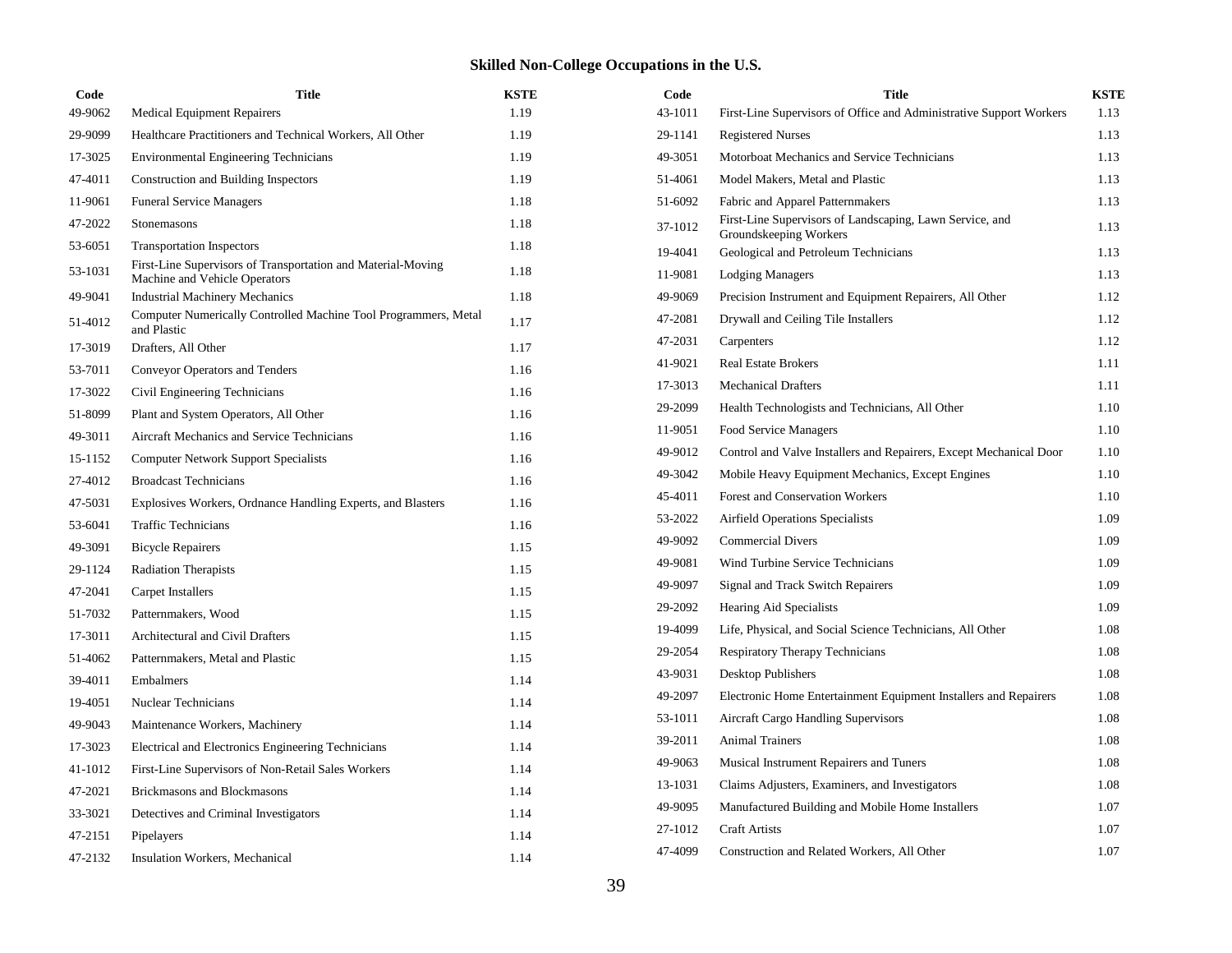| Code    | <b>Title</b>                                                     | <b>KSTE</b> |
|---------|------------------------------------------------------------------|-------------|
| 27-4021 | Photographers                                                    | 1.07        |
| 51-8093 | Petroleum Pump System Operators, Refinery Operators, and Gaugers | 1.07        |
| 51-8092 | <b>Gas Plant Operators</b>                                       | 1.07        |
| 49-3041 | Farm Equipment Mechanics and Service Technicians                 | 1.07        |
| 15-1151 | <b>Computer User Support Specialists</b>                         | 1.06        |
| 49-9071 | Maintenance and Repair Workers, General                          | 1.06        |
| 49-9061 | Camera and Photographic Equipment Repairers                      | 1.06        |
| 51-8091 | <b>Chemical Plant and System Operators</b>                       | 1.06        |
| 49-9094 | Locksmiths and Safe Repairers                                    | 1.06        |
| 15-1134 | Web Developers                                                   | 1.06        |
| 47-4041 | Hazardous Materials Removal Workers                              | 1.06        |
| 41-1011 | First-Line Supervisors of Retail Sales Workers                   | 1.06        |
| 47-5013 | Service Unit Operators, Oil, Gas, and Mining                     | 1.05        |
| 51-4192 | Layout Workers, Metal and Plastic                                | 1.05        |
| 27-4014 | Sound Engineering Technicians                                    | 1.05        |
| 19-4011 | Agricultural and Food Science Technicians                        | 1.05        |
| 29-1126 | <b>Respiratory Therapists</b>                                    | 1.05        |
| 49-3023 | Automotive Service Technicians and Mechanics                     | 1.05        |
| 49-2098 | Security and Fire Alarm Systems Installers                       | 1.05        |
| 47-2142 | Paperhangers                                                     | 1.05        |
| 17-3012 | Electrical and Electronics Drafters                              | 1.05        |
| 27-3099 | Media and Communication Workers, All Other                       | 1.05        |
| 49-9096 | Riggers                                                          | 1.05        |
| 45-3000 | Fishers and Related Fishing Workers                              | 1.04        |
| 49-9052 | Telecommunications Line Installers and Repairers                 | 1.04        |
| 29-2033 | Nuclear Medicine Technologists                                   | 1.04        |
| 49-2096 | Electronic Equipment Installers and Repairers, Motor Vehicles    | 1.04        |
| 33-3052 | <b>Transit and Railroad Police</b>                               | 1.04        |
| 33-3051 | Police and Sheriff's Patrol Officers                             | 1.04        |
| 21-1094 | <b>Community Health Workers</b>                                  | 1.03        |
| 47-2011 | <b>Boilermakers</b>                                              | 1.03        |
| 41-3099 | Sales Representatives, Services, All Other                       | 1.03        |
| 51-9071 | Jewelers and Precious Stone and Metal Workers                    | 1.03        |
| 23-2093 | Title Examiners, Abstractors, and Searchers                      | 1.03        |

| Code    | <b>Title</b>                                                                      | <b>KSTE</b> |
|---------|-----------------------------------------------------------------------------------|-------------|
| 29-2032 | Diagnostic Medical Sonographers                                                   | 1.02        |
| 51-4011 | Computer-Controlled Machine Tool Operators, Metal and Plastic                     | 1.02        |
| 27-4099 | Media and Communication Equipment Workers, All Other                              | 1.01        |
| 43-3061 | <b>Procurement Clerks</b>                                                         | 1.01        |
| 53-1021 | First-Line Supervisors of Helpers, Laborers, and Material Movers,<br>Hand         | 1.01        |
| 47-2072 | Pile-Driver Operators                                                             | 1.01        |
| 51-4193 | Plating and Coating Machine Setters, Operators, and Tenders, Metal<br>and Plastic | 1.01        |
| 51-2011 | Aircraft Structure, Surfaces, Rigging, and Systems Assemblers                     | 1.01        |
| 49-2092 | Electric Motor, Power Tool, and Related Repairers                                 | 1.01        |
| 27-2042 | Musicians and Singers                                                             | 1.01        |
| 37-1011 | First-Line Supervisors of Housekeeping and Janitorial Workers                     | 1.01        |
| 51-9195 | Molders, Shapers, and Casters, Except Metal and Plastic                           | 1.01        |
| 51-4041 | Machinists                                                                        | 1.00        |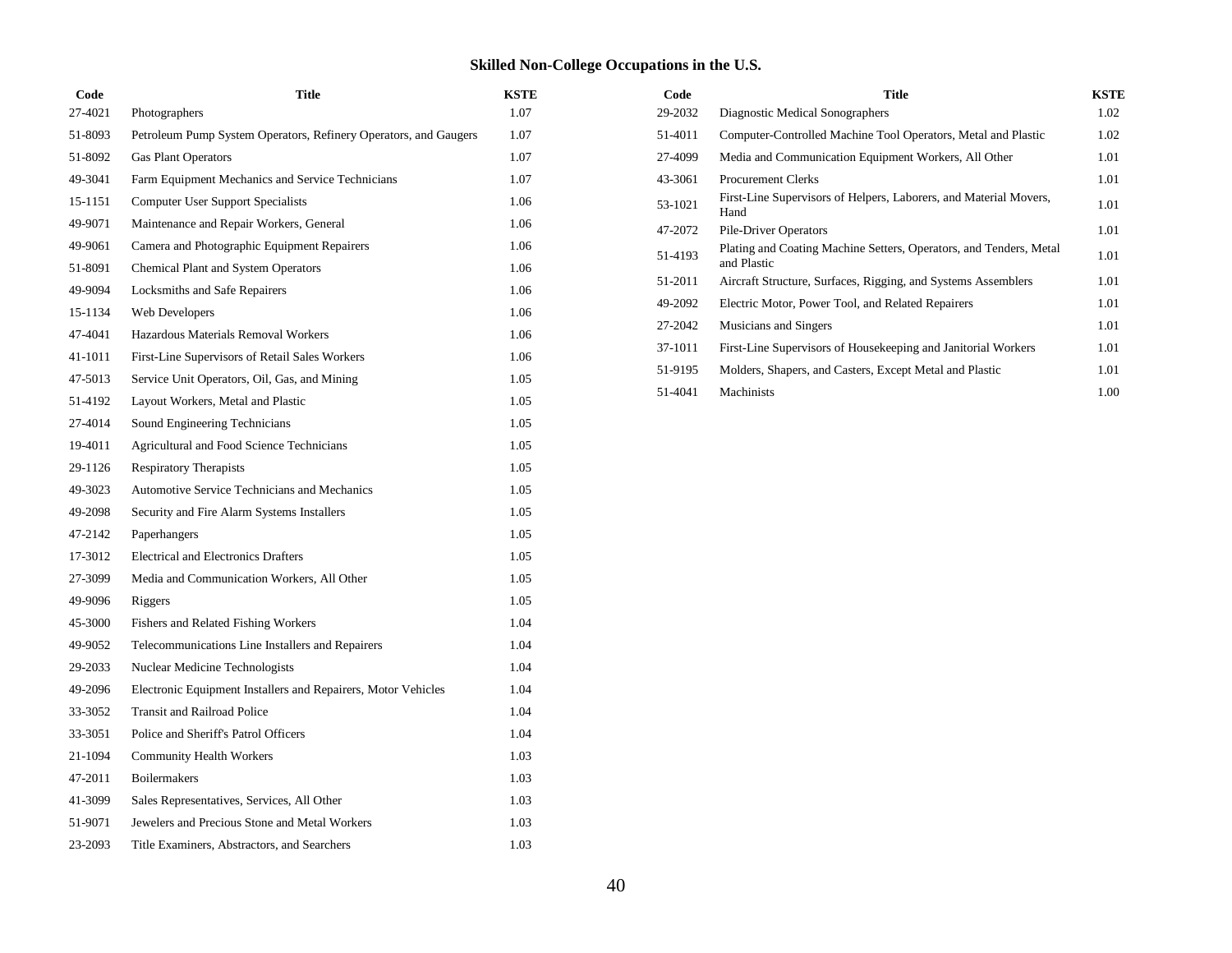#### **Table A2. Employment in Largest Detailed Occupations by Major Occupations (in thousands of jobs)**

The combined employment of the largest detailed occupations account for roughly 80% of the corresponding major occupation's employment.

# **1. Installation, Maintenance, and Repair Occupations 2. Healthcare Practitioners and Technical Occupations 3. Construction and Extraction Occupations** Maintenance and Repair Workers, General 1,332 Automotive Service Technicians and Mechanics 647 First-Line Supervisors of Mechanics, Installers, and Repairers 453 Industrial Machinery Mechanics 334 Heating, Air Conditioning, and Refrigeration Mechanics and Inst. 295 Bus and Truck Mechanics and Diesel Engine Specialists 254 Telecommunications Equipment Ins. and Rep., Exc. Line Inst. 228 Installation, Maintenance, and Repair Workers, All Other 146 Aircraft Mechanics and Service Technicians 129 Registered Nurses 2,857 Carpenters 677 Electricians 607 First-Line Supervisors of Constr. Trades and Extr. Workers 538 Plumbers, Pipefitters, and Steamfitters 412 Painters, Construction and Maintenance 217 Sheet Metal Workers 134

#### **4. Sales and Related Occupations**

First-Line Supervisors of Retail Sales Workers 1,194 Sales Representatives, Services, All Other 954

#### **5. Production Occupations**

| First-Line Supervisors of Production and Operating Workers    | 610 |
|---------------------------------------------------------------|-----|
| Machinists                                                    | 391 |
| Computer-Controlled Machine Tool Operators, Metal and Plastic | 146 |
| Water and Wastewater Treatment Plant and System Operators     | 116 |
| Chemical Equipment Operators and Tenders                      | 74  |
| Tool and Die Makers                                           | 72  |

Aircraft Structure, Surfaces, Rigging, and Systems Assemblers 42

| <b>6. Office and Administrative Support Occupations</b>         |       |
|-----------------------------------------------------------------|-------|
| First-Line Supervisors of O&A Support Workers                   | 1,443 |
| <b>7. Protective Services Occupations</b>                       |       |
| Police and Sheriff's Patrol Officers                            | 658   |
| Firefighters                                                    | 316   |
| Detectives and Criminal Investigators                           | 105   |
| 8. Computer and Mathematical Occupations                        |       |
| Computer User Support Specialists                               | 603   |
| Computer Network Support Specialists                            | 189   |
| 9. Architecture and Engineering Occupations                     |       |
| Electrical and Electronics Engineering Technicians              | 135   |
| Architectural and Civil Drafters                                | 97    |
| Engineering Technicians, Except Drafters, All Other             | 74    |
| Civil Engineering Technicians                                   | 72    |
| Mechanical Drafters                                             | 64    |
| Industrial Engineering Technicians                              | 63    |
| 10. Transportation and Material Moving Occupations              |       |
| First-Line Supervisors of Transp. and Mat.-Mov. M&V Ops.        | 203   |
| First-Line Supervisors of Helpers, Laborers, and Material Movs. | 184   |
| Commercial Pilots                                               | 39    |
| Captains, Mates, and Pilots of Water Vessels                    | 37    |
| <b>Other Occupations</b>                                        |       |
| Claims Adjusters, Examiners, and Investigators                  | 274   |
| First-Line Supervisors of Non-Retail Sales Workers              | 253   |
| Emergency Medical Technicians and Paramedics                    | 245   |
| <b>Food Service Managers</b>                                    | 201   |
| Property, Real Estate, and Community Association Managers       | 180   |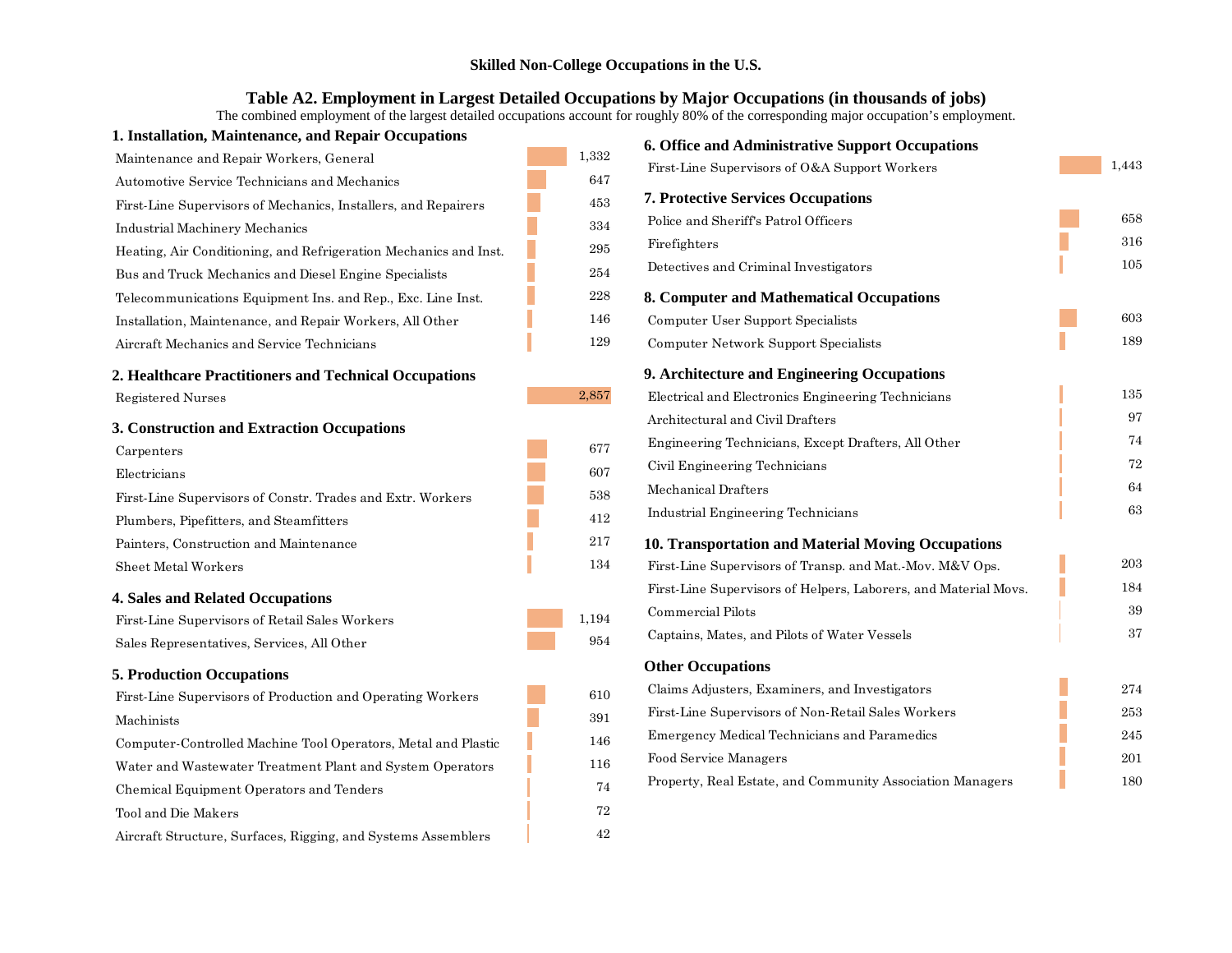#### **Table A3. Employment in Largest NAICS Industries, by NAICS (in thousands of jobs)**

The combined employment of the largest NAICS industries account for roughly 80% of the corresponding NAICS sector's employment.

| 1. Health Care and Social Assistance                         |         | <b>7. Administrative and Support Services</b>                       |     |
|--------------------------------------------------------------|---------|---------------------------------------------------------------------|-----|
| General Medical and Surgical Hospitals                       | 2,081   | <b>Employment Services</b>                                          | 327 |
| Offices of Physicians                                        | 328     | Services to Buildings and Dwellings                                 | 198 |
| Nursing Care Facilities (Skilled Nursing Facilities)         | $\,209$ | <b>Investigation and Security Services</b>                          | 126 |
| Outpatient Care Centers                                      | $206\,$ | <b>Business Support Services</b>                                    | 102 |
| 2. Construction                                              |         | Office Administrative Services                                      | 58  |
| <b>Building Equipment Contractors</b>                        | ,353    | 8. Wholesale Trade                                                  |     |
| Building Finishing Contractors                               | 437     | Machinery, Equipment, and Supplies Merchant Wholesalers             | 179 |
| Foundation, Structure, and Building Exterior Contractors     | 362     | Professional and Commercial Equipment and Supplies Wholesalers      | 99  |
| Residential Building Construction                            | 344     | Wholesale Electronic Markets and Agents and Brokers                 | 89  |
| 3. Federal, State and Local Government                       |         | Motor Vehicle and Motor Vehicle Parts and Supplies Wholesalers      | 64  |
| Local Government                                             | 1,838   | Grocery and Related Product Merchant Wholesalers                    | 59  |
| Federal Executive Branch                                     | 442     | Other top industries**                                              | 149 |
| 4. Manufacturing                                             |         | 9. Transportation and Warehousing                                   |     |
| Machine Shops; Turned Product; and Screw, Nut, and Bolt Mfg. | 174     | General Freight Trucking                                            | 99  |
| Aerospace Product and Parts Manufacturing                    | 150     | Warehousing and Storage                                             | 98  |
| Motor Vehicle Parts Manufacturing                            | 125     | Support Activities for Air Transportation                           | 79  |
| Plastics Product Manufacturing                               | 97      | Postal Service                                                      | 58  |
| Medical Equipment and Supplies Manufacturing                 | 79      | Scheduled Air Transportation                                        | 57  |
| Other top industries*                                        | 354     | Other top industries*                                               | 190 |
| 5. Retail Trade                                              |         | 10. Other Services                                                  |     |
| Other General Merchandise Stores                             | $250\,$ | Automotive Repair and Maintenance                                   | 336 |
| Grocery Stores                                               | 222     | Commercial and Industrial Machinery and Equipment (except Auton)    | 111 |
| Electronics and Appliance Stores                             | 146     | Business, Professional, Labor, Political, and Similar Organizations | 49  |
| Building Material and Supplies Dealers                       | 142     | Death Care Services                                                 | 48  |
| Other industries*                                            | 463     | Electronic and Precision Equipment Repair and Maintenance           | 41  |
| 6. Professional, Scientific and Technical Services           |         |                                                                     |     |
| Architectural, Engineering, and Related Services             | 304     |                                                                     |     |
| Computer Systems Design and Related Services                 | 303     |                                                                     |     |
| Management, Scientific, and Technical Consulting Services    | 160     |                                                                     |     |
| Other Professional, Scientific, and Technical Services       | 71      |                                                                     |     |